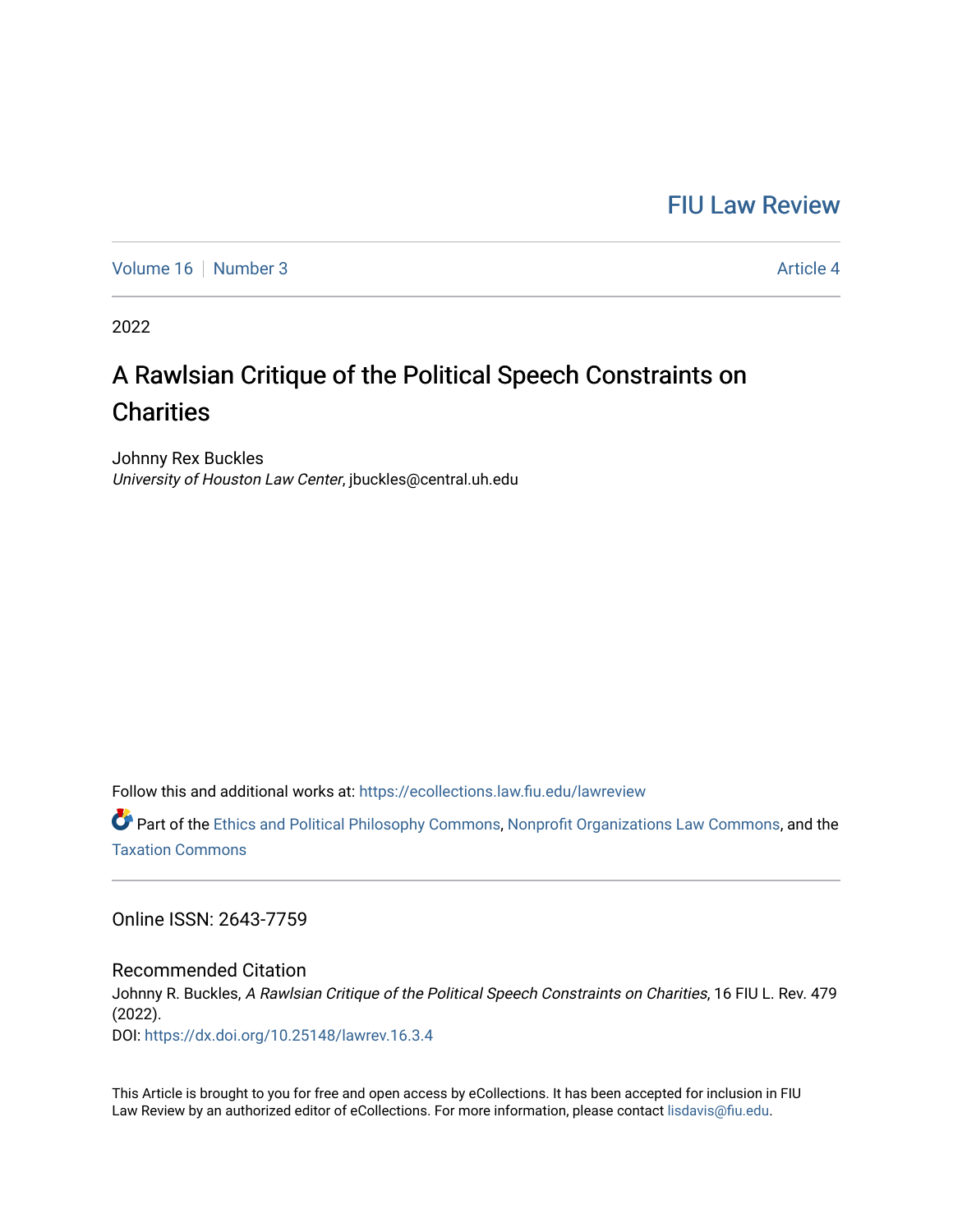## A RAWLSIAN CRITIQUE OF THE POLITICAL SPEECH **CONSTRAINTS ON CHARITIES**

*Johnny Rex Buckles* $^*$ 

#### **I**.

In *Political Liberalism*,<sup>1</sup> the acclaimed philosopher John Rawls argues that lawmakers, judges, and citizens should justify their positions according to "public reason" when they publicly deliberate matters of constitutional essentials and basic justice. Rawls explains the concept as follows:

> [I]n discussing constitutional essentials and matters of basic justice we are not to appeal to comprehensive religious and philosophical doctrines—to what we as individuals or members of associations see as the whole truth-nor to elaborate economic theories of general equilibrium, say, if these are in dispute. As far as possible, the knowledge and ways of reasoning that ground our affirming the principles of justice and their application to constitutional essentials and basic justice are to rest on the plain truths now widely accepted, or available, to citizens generally. Otherwise, the political conception would not provide a public basis of iustification. $2$

Public reason is central to the political philosophy of Rawls.<sup>3</sup>

<sup>\*</sup>Mike and Teresa Baker College Professor of Law, University of Houston Law Center. I thank the University of Houston Law Center for supporting the research of this paper. For helpful comments to a prior draft, I thank participants in the 23<sup>rd</sup> Annual Faculty Conference of The Federalist Society. I also thank my wife, Tami Buckles, for her constant support.

<sup>&</sup>lt;sup>1</sup> JOHN RAWLS, POLITICAL LIBERALISM (exp. ed. 2005). Numerous editions of POLITICAL LIBERALISM have been published. The 2005 Expanded Edition is the most recent, and it incorporates in a separate section Rawls's law review article, The Idea of Public Reason Revisited, in which Rawls reexamines and refines his prior views on public reason. See, e.g., John Rawls, *The Idea of Public Reason* Revisited, 64 U. CHI. L. REV. 765 (1997). For ease of reference, when identifying Rawls's concluding thoughts on public reason as set forth in his law review article, this Essay cites that article by referring to the page on which it appears in the 2005 Expanded Edition of POLITICAL LIBERALISM.

<sup>2</sup> RAWLS, *supra* note 1, at 224–25. Rawls understands public reason as "characteristic of a democratic people" and "the reason of its citizens, of those sharing the status of equal citizenship." Id. at 213.

<sup>&</sup>lt;sup>3</sup> See CHARLES LARMORE, *Public Reason, in* THE CAMBRIDGE COMPANION TO RAWLS 368, 368-93 (Samuel Freeman ed., Cambridge Univ. Press 2002) (stating that public reason "has always been at the heart" of Rawls's philosophy).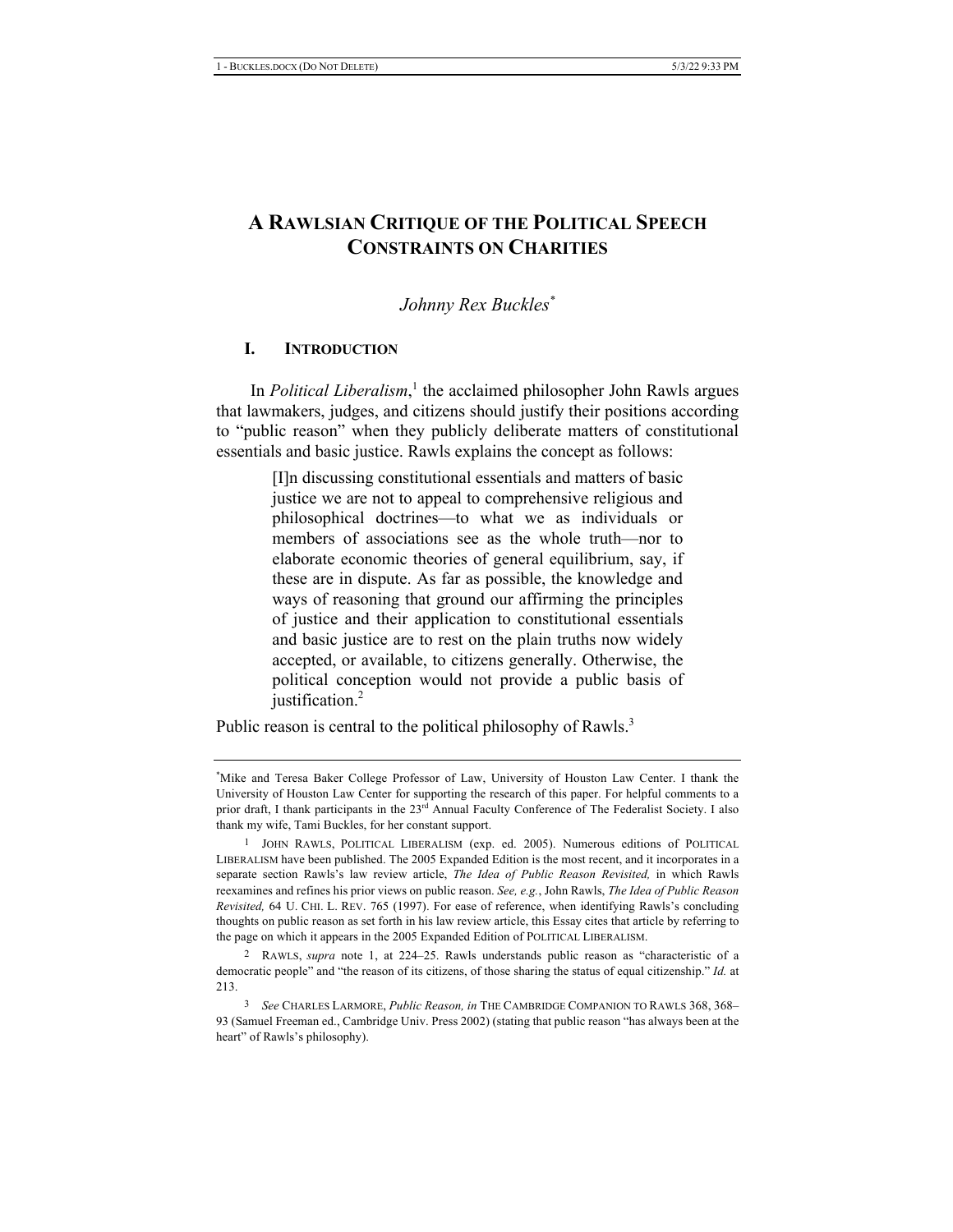Articulating arguments according to public reason is predictably commonplace in analyzing federal tax law and policy.<sup>4</sup> Less intuitive is the possibility that the substantive content of tax laws may incorporate or undermine, and not merely originate from or fail to mirror, the ideal of public reason. This notion is not just hypothetical.

The Rawlsian concept of public reason and Rawls's arguments for advancing it echo through the academic literature analyzing the constraints on the political activities of charitable organizations imposed by  $\S 501(c)(3)$ of the Internal Revenue Code ("IRC" or "Code"). Occasionally, legal commentators explicitly acknowledge the potential relevance of Rawlsian public reason to § 501(c)(3)'s political speech limitations.<sup>5</sup> More commonly, arguments advanced to support the restrictions on the political speech of charities build on concerns over what Rawls calls "comprehensive doctrines"

Professor Philip Hamburger, who wrote an entire book criticizing the political speech constraints of §  $501(c)(3)$ , perceives an overlap between these constraints and Rawls's ideal of public reason. Hamburger observes that Rawls associates charitable institutions with "nonpublic reasons," and that  $\S$  $501(c)(3)$ 's restrictions on "the speech of religious, educational, and charitable associations in politics ... has broadly suppressive effects on religious speech in politics." PHILIP HAMBURGER, LIBERAL SUPPRESSION: SECTION  $501(C)(3)$  AND THE TAXATION OF SPEECH 158 (2018). Orthodox institutions described in §  $501(c)(3)$ , argues Hamburger, are "precisely those whose political speech is most clearly delegitimized by Rawls's philosophy." *Id.* Hamburger further claims that  $\S$  501(c)(3)'s restrictions on political speech and Rawlsian political philosophy "came out of the same liberal anxieties." *Id.* Hamburger believes that Rawls "gave refined philosophic expression to the country's theo-political culture – a culture in which it was 'liberal' and 'democratic' to demand that churches and other idealistic organizations should censor themselves in politics." *Id.* at 159.

<sup>&</sup>lt;sup>4</sup> See, e.g., William D. Andrews, *A Consumption-Type or Cash Flow Personal Income Tax*, 87 HARV. L. REV. 1113 (1974) (arguing that a consumption tax based on cash flows is superior to an income tax on various normative grounds); Kristin E. Hickman, The Need for Mead: Rejecting Tax Exceptionalism in Judicial Deference, 90 MINN. L. REV. 1537 (2006) (arguing that Chevron deference to United States Treasury regulations is normatively proper and that tax administration has much in common with other regulatory regimes); Leandra Lederman, The Interplay Between Norms and Enforcement in Tax Compliance, 64 OHIO ST. L.J. 1453 (2003) (arguing that empirical evidence suggests that the threat of enforcement of tax laws can complement efforts to foster voluntary compliance norms); Edward J. McCaffery, Tax Policy Under a Hybrid Income-Consumption Tax, 70 TEX. L. REV. 1145 (1992) (arguing that a hybrid income-consumption tax system is likely superior to either an income tax or a consumption tax because the hybrid system can differentially treat life cycle, precautionary, and bequest savings); Joseph T. Sneed, The Criteria of Federal Income Tax Policy, 17 STAN. L. REV. 567 (1965) (identifying and analyzing several policy norms underlying federal income tax law); Alvin Warren, Would a Consumption Tax Be *Fairer Than an Income Tax?*, 89 YALE L. J. 1081 (1980) (arguing that the norm of distributional equity does not compel the conclusion that a consumption base is superior to an income base).

Another scholar who has recognized the relevance of Rawlsian public reason to  $\S 501(c)(3)$  is Professor Miriam Galston. She remarks that Rawls "puts the question of the relationship between religion and politics off the agenda" and cites Professor Edward M. Gaffney, Jr. as an example of "those who would be troubled" by that approach. See Miriam Galston, Rawlsian Dualism and the Autonomy of Political Thought, 94 COLUM. L. REV. 1842, 1855 n.44. (1994). The Gaffney article cited by Galston critiques the political speech constraints of IRC § 501(c)(3). See, e.g., Edward McGlynn Gaffney, Jr., On Not Rendering to Caesar: The Unconstitutionality of Tax Regulation of Activities of Religious Organizations *Relating to Politics*, 40 DEPAUL L. REV. 1 (1990).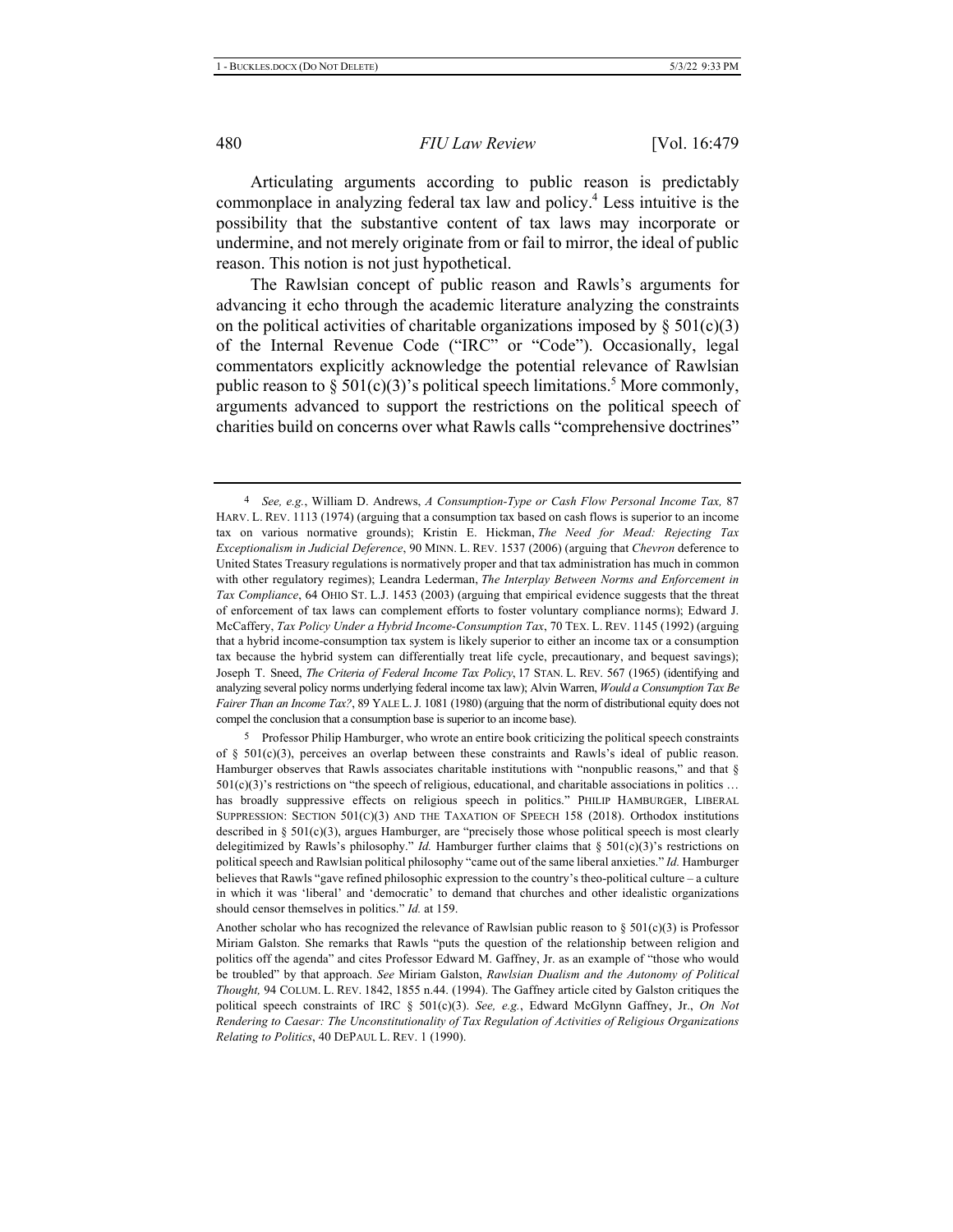and the nature of deliberation within institutions that advance them.<sup>6</sup> The intriguing issue raised by this commentary is whether the constraints on the political activity of charities under federal tax law may be justified or critiqued on the grounds that they enhance or undermine the very concept of public reason.<sup>7</sup> Prior legal scholarship has not focused on this question.

The basic restrictions on the political activities of tax-exempt charitable organizations imposed by federal income tax law are straightforward. Under the statute, "no substantial part of the activities" of a tax-exempt organization described in IRC  $\S$  501(c)(3) may be "carrying on propaganda, or otherwise attempting, to influence legislation (except as otherwise provided in subsection (h))."<sup>8</sup> Political campaign-related activity is even further stifled. To maintain federal income tax exemption, a charity must "not participate in, or intervene in (including the publishing or distributing of statements), any political campaign on behalf of (or in opposition to) any candidate for public

<sup>7</sup> A variant of this question was also raised by Professor Joshua Fairfield when I presented a different paper at a faculty workshop at Washington & Lee University School of Law in 2008.

<sup>6</sup> See, e.g., Brian Galle, Charities in Politics: A Reappraisal, 54 WM. & MARY L. REV. 1561, 1584 (2013) (arguing that the homogeneity of voluntary organizations "often appears to harden the views of the group's members, leaving them predisposed to doubt even basic factual propositions that would challenge their existing worldview"); Oliver A. Houck, On the Limits of Charity: Lobbying, Litigation, and Electoral Politics by Charitable Organizations Under the Internal Revenue Code and Related Laws, 69 BROOK. L. REV. 1, 59 (2003) ("The special difficulty of religion is that its arguments are based on the word of God, which do not lend themselves easily to debate, reason, or a search for consensus."); Zoë Robinson, Lobbying in the Shadows: Religious Interest Groups in the Legislative Process, 64 EMORY L.J. 1041, 1090–91, 1099 (2015) (stating that commentators "push for exclusion of religion in politics as a general matter" because of the "inability of religious interest groups to negotiate, debate, and compromise on the outcome because of their religious mandate"; discussing the limited effectiveness of "heightened policing of the lobbying efforts of religious institutions by the IRS"). In contrast to those who view religious organizations as hopelessly uncompromising because of their doctrinal commitments, Professor (and now, Dean) Donald Tobin has argued in favor of the campaigning ban by raising nearly the opposite concern. According to him, eliminating the ban would render churches more political, and "as churches lobby for federal funds and receive money from the federal government, there is a serious risk that church theology will be influenced by amounts received from the government." Donald B. Tobin, Political Campaigning *by Churches and Charities: Hazardous for 501(c)(3)s, Dangerous for Democracy, 95 GEO. L.J. 1313,* 1329 (2007). Professor Tobin's concern is thus that churches might be too compromising. Although this argument is quite different from the argument that deliberation within churches is wanting because of ideological commitments, the logical implication of the view is that deliberative processes within churches are weak, at least in the case of churches that take positions based on deliberation (as opposed to the decree of a single authority). Otherwise, the deliberative process should withstand the assault on theology that Tobin anticipates in the absence of the political speech constraints.

<sup>8</sup> I.R.C. § 501(c)(3) (2020). Most charitable organizations that fail to qualify under § 501(c)(3) because of engaging in excessive attempts to influence legislation are subject to an excise tax on their lobbying expenditures. See I.R.C. § 4912(a). The lobbying activity of charitable organizations defined as "private foundations," see I.R.C. § 509(a), is even more sharply limited. Because the expenses of all attempts to influence legislation by a private foundation (unless excepted) are subject to severe excise taxes, see I.R.C. §§ 4945(a), (b), (d)(1), a private foundation is generally effectively prohibited from attempting to influence legislation. The statute sets forth limited exceptions to this general prohibition. *See* I.R.C. § 4945(e)(2).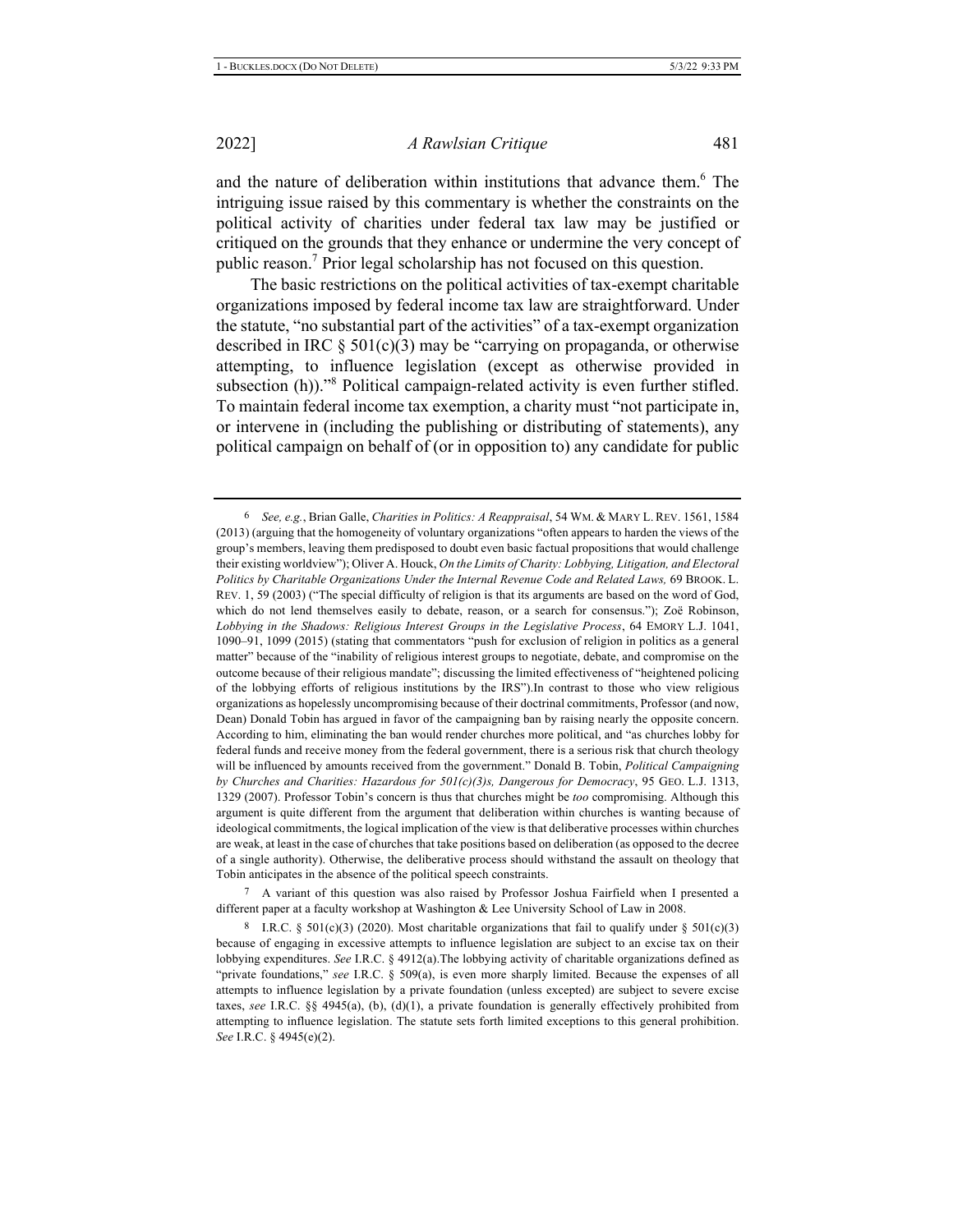office."<sup>9</sup> This Essay refers to the first restriction as the "lobbying limitation," to the second as the "campaigning ban," and to both collectively as the "political speech constraints."<sup>10</sup>

This Essay analyzes whether the Rawlsian concept of public reason explains the substantive content of the lobbying limitation and the campaigning ban, and, more broadly, the implications of public reason for tax-exempt charities and their political speech. The question is *not* whether public reasons-distinct premises and conclusions forming an argumentjustify these provisions of law, but whether the political activity limitations of IRC  $\S$  501(c)(3) are properly understood to manifest or implement the ideal of public reason itself. Additionally, if these statutory constraints do not embody the ideal of public reason, do they offend it?

The issue is important for several reasons. First, scholarly commentary on the lobbying limitation and campaigning ban explores numerous rationales supporting or opposing these political speech constraints,  $\frac{1}{1}$  but no

10 Complying with the political speech constraints is also required to enable a charity's donors to deduct their donations as "charitable contributions" under Code § 170(a). See I.R.C. § 170(c)(2)(D).

11 See, e.g., Erik J. Ablin, The Price of Not Rendering to Caesar: Restrictions on Church Participation in Political Campaigns, 13 NOTRE DAME J.L. ETHICS & PUB. POL'Y 541 (1999); Ellen P. Aprill, Churches, Politics, and the Charitable Contribution Deduction, 42 B.C. L. REV. 843 (2001); Samuel D. Brunson, *Dear IRS, It Is Time to Enforce the Campaigning Prohibition. Even Against* Churches, 87 UNIV. COLO. L. REV. 143 (2015); Samuel D. Brunson, Reigning in Charities: Using an Intermediate Penalty to Enforce the Campaign Prohibition, 8 PIT. TAX REV. 125 (2011); Johnny Rex Buckles, The Penalty of Liberty: Liberal Suppression: Section 501(C)(3) and the Taxation of Speech, 25 TEX. REV. L. & POL. 159 (2021); Johnny Rex Buckles, Curbing (or Not) Foreign Influence on U.S. Politics and Policies Through the Federal Taxation of Charities, 79 MD. L. REV. 590 (2020); Johnny Rex Buckles, Does the Constitutional Norm of Separation of Church and State Justify the Denial of Tax Exemption to Churches that Engage in Partisan Political Speech?, 84 IND. L.J. 447 (2009) [hereinafter Church and *State*]; Johnny Rex Buckles, *Is the Ban on Participation in Political Campaigns by Charities Essential to* Their Vitality and Democracy? A Reply to Professor Tobin, 42 U. RICH. L. REV. 1057 (2008) [hereinafter *A Reply]*; Johnny Rex Buckles, Not Even a Peep? The Regulation of Political Campaign Activity by Charities Through Federal Tax Law, 75 U. CIN. L. REV. 1071 (2007) [hereinafter Not Even a Peep?]; Wilfred R. Caron & Deirdre Dessingue, *I.R.C.* §  $50I(c)(3)$ : Practical and Constitutional Implications of "Political" Activity Restrictions, 2 J.L. & POL. 169 (1985); Anne Berrill Carroll, Religion, Politics, and the IRS: Defining the Limits of Tax Law Controls on Political Expression by Churches, 76 MARQ. L. REV. 217 (1992); Laura Brown Chisolm, *Politics and Charity: A Proposal for Peaceful Coexistence*, 58 GEO. WASH. L. REV. 308 (1990); Roger Colinvaux, *The Political Speech of Charities in the Face of Citizens* United: A Defense of Prohibition, 62 CASE W. RES. L. REV. 685 (2012); Deirdre Dessingue, Prohibition in Search of a Rationale: What the Tax Code Prohibits; Why; to What End?, 42 B.C. L. REV. 903 (2001); Alan L. Feld, Rendering Unto Caesar or Electioneering for Caesar? Loss of Church Tax Exemption for Participation in Electoral Politics, 42 B.C.L. REV. 931 (2001); Gaffney, supra note 5; Galle, supra note

<sup>9</sup> Id.; § 501(c)(3). In addition, Code § 4955 imposes an excise tax on the political expenditures of charitable organizations. See I.R.C.  $\S$  4945(a)-(b). Political expenditures include those for "any participation in, or intervention in (including the publication or distribution of statements), any political campaign on behalf of (or in opposition to) any candidate for public office." I.R.C. § 4955(d)(1). If a tax is not imposed under § 4955, see I.R.C. § 4955(e), private foundations that engage in political campaign intervention are subject to a separate federal excise tax. See I.R.C. §§  $4945(a)$  (b) (imposing excise taxes on private foundations and their managers for making taxable expenditures);  $\S$  4945(d)(2) (defining a taxable expenditure to include an amount paid "to influence the outcome of any specific public election").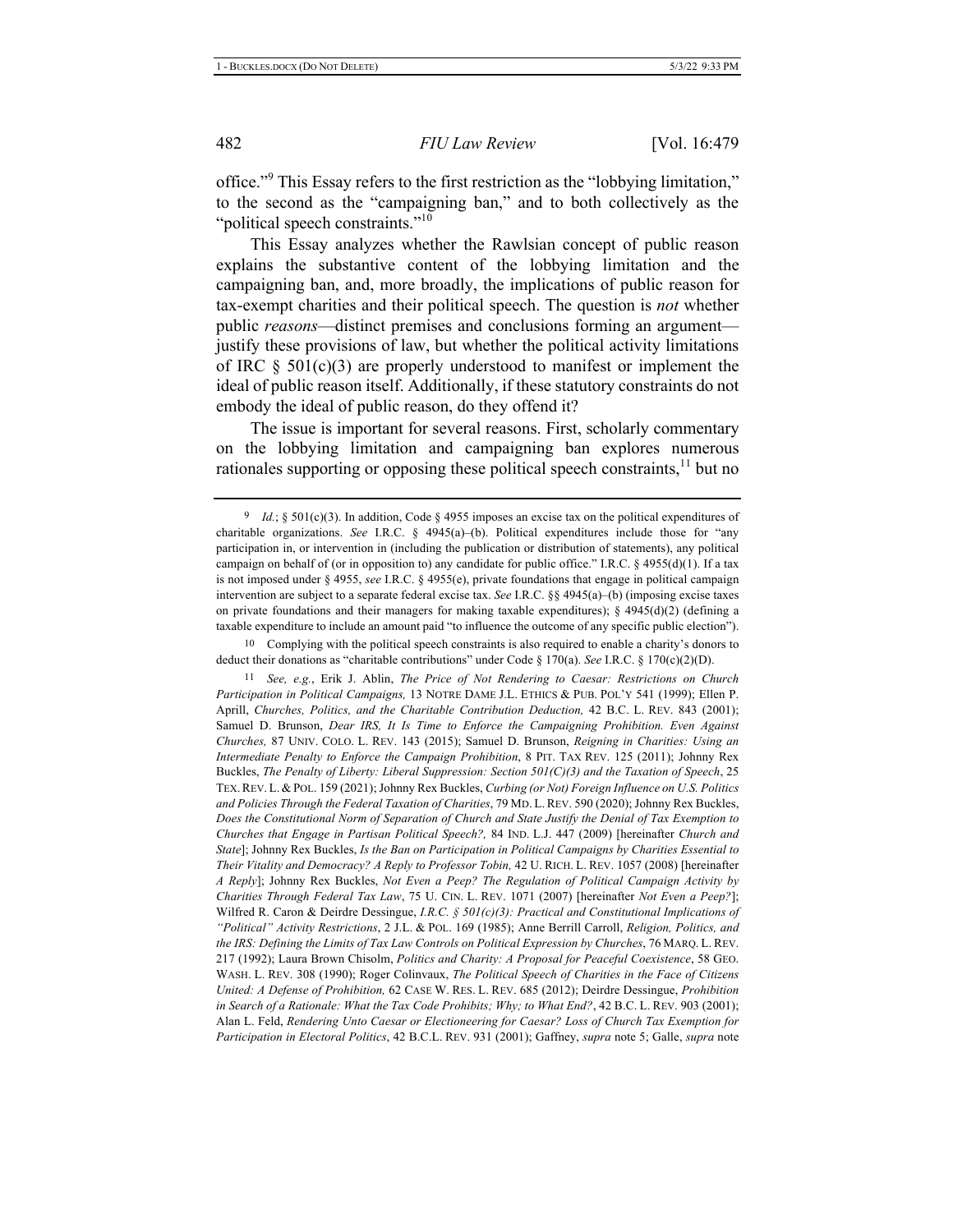scholar has explored how Code  $\S$  501(c)(3) holds up under a rigorous Rawlsian analysis. Thus, analyzing the issue of how the concept of public reason relates to the political speech constraints meaningfully and originally advances the academic debate on these constraints.

Secondly, both friends and foes of the Rawlsian idea of public reason should care about the resolution of this issue. Those who embrace the ideal of public reason must understand its proper application to the political activity of charities to remain faithful to the concept. Those who disfavor public reason as an ideal on the grounds that it stifles political speech must apprehend the scope of the ideal before dismissing it as irrelevant to an analysis of the political speech constraints of  $\S 501(c)(3)$ .

The issue matters for a third reason. Rawls advances the idea of public reason as instrumental in properly exercising citizenship in a liberal, constitutional democracy.<sup>12</sup> If the substantive tax law governing charities either promotes or hinders public reason, it may importantly impact the country's democratic processes, for better or worse. Moreover,  $\S 501(c)(3)$ regulates essential associations of civil society as they teach, research, worship, combat discrimination, feed the hungry, treat the ill, and generally help citizens flourish. The tax law dares to regulate the core of constitutional liberties—political speech, including that which also may be religious

<sup>6;</sup> Richard W. Garnett, A Quiet Faith? Taxes, Politics, and the Privatization of Religion, 42 B.C.L. REV. 771 (2001); HAMBURGER, supra note 5; Michael Hatfield, *Ignore the Rumors—Campaigning from the Pulpit Is Okay: Thinking Past the Symbolism of Section*  $50I(c)(3)$ *, 20 NOTRE DAME J.L. ETHICS & PUB.* POL'Y 125 (2006); Houck, *supra* note 6; Steffen N. Johnson, *Of Politics and Pulpits: A First Amendment* Analysis of IRS Restrictions on the Political Activities of Religious Organizations, 42 B.C. L. REV. 875 (2001); Chris Kemmitt, RFRA, Churches and the IRS: Reconsidering the Legal Boundaries of Church Activity in the Political Sphere, 43 HARV. J. ON LEGIS. 145 (2006); Randy Lee, When a King Speaks of God; When God Speaks to a King: Faith, Politics, Tax Exempt Status, and the Constitution in the Clinton Administration, 63 LAW & CONTEMP. PROBS. 391 (2000); Benjamin M. Leff, "Sit Down and Count the Cost": A Framework for Constitutionally Enforcing the 501(c)(3) Campaign Intervention Ban, 28 VA. TAX REV. 673 (2009); Jill S. Manny, *Nonprofit Legislative Speech: Aligning Policy, Law, and Reality, 62* CASE W. RES. L. REV. 757 (2012); Lloyd H. Mayer, Charities and Lobbying: Institutional Rights in the Wake of Citizens United, 10 ELECTION L.J. 407 (2011); Lloyd H. Mayer, Grasping Smoke: Enforcing the Ban on Political Activity by Charities, 6 FIRST AMEND. L. REV. 1 (2007); Lloyd H. Mayer, Politics at the Pulpit: Tax Benefits, Substantial Burdens, and Institutional Free Exercise, 89 B.U. L. REV. 1137 (2009); Ann M. Murphy, Campaign Signs and the Collection Plate - Never the Twain Shall Meet?, 1 PITT. TAX REV. 35 (2003); Patrick L. O'Daniel, More Honored in the Breach: A Historical Perspective of the Permeable IRS Prohibition on Campaigning by Churches, 42 B.C. L. REV. 733 (2001); Allan J. Samansky, Tax Consequences When Churches Participate in Political Campaigns, 5 GEO. J.L. & PUB. POL'Y 145 (2007); Tobin, supra note 6; Ellis M. West, *The Free Exercise Clause and the Internal Revenue Code's* Restrictions on the Political Activity of Tax-Exempt Organizations, 21 WAKE FOREST L. REV. 395 (1986); Joel E. Davidson, Note, *Religion in Politics and the Income Tax Exemption*, 42 FORDHAM L. REV. 397 (1973); Joseph S. Klapach, Note, *Thou Shall Not Politic: A Principled Approach to Section 501(c)(3)'s* Prohibition of Political Campaign Activity, 84 CORNELL L. REV. 504 (1999); Judy Ann Rosenblum, Note, Religion and Political Campaigns: A Proposal to Revise Section  $50I(c)(3)$  of the Internal Revenue Code, 49 FORDHAM L. REV. 536 (1981).

<sup>12</sup> See RAWLS, *supra* note 1, at xviii, 440–42.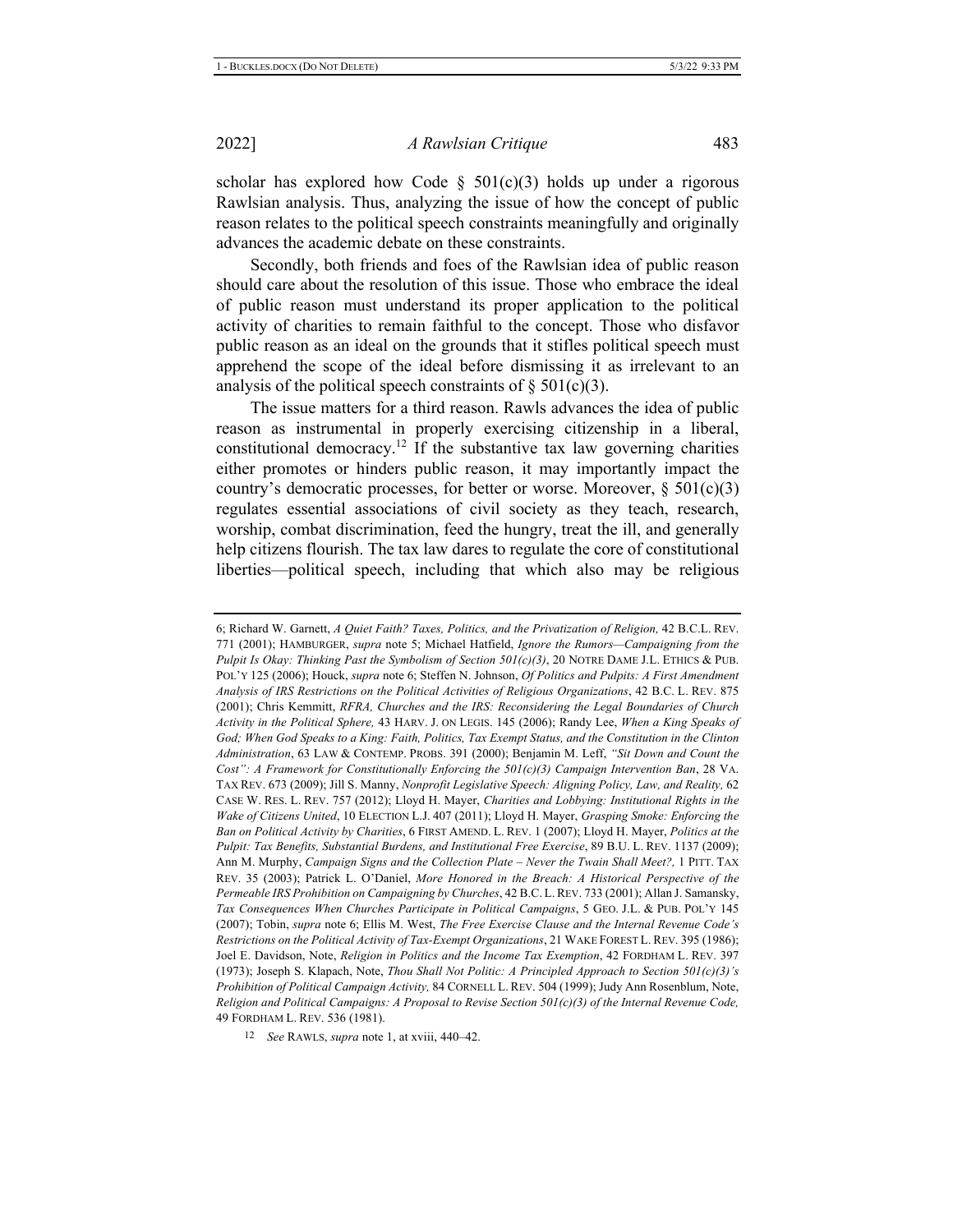speech—exercised by these associations as they perform their missions. The issue of this Essay is important, then, because it concerns not just central values of our constitutional democracy, but also the agents of civil society that enable democracy to flourish.<sup>13</sup>

A final reason to analyze the issue of this Essay now is worth acknowledging. The country has endured another federal election cycle, one highly charged with political attention to basic justice and constitutional essentials. These fundamental subjects are forefront in public discourse.<sup>14</sup> But  $\S$  501(c)(3) limits what the institutions of civil society can contribute to this discourse at a time when hearing their voice is especially important. The time is ripe to consider whether, and if so, how, Rawls's idea of public reason bears upon the political speech constraints of IRC  $\S 501(c)(3)$ .

A few preliminaries clarify the scope of this Essay. First, this Essay takes no position on whether Rawls has successfully made the case for public reason.<sup>15</sup> Academic commentary on public reason and related ideas abounds,  $^{16}$  and this Essay does not attempt to influence the debate on whether citizens should consider themselves morally bound by public reason. Rather, the reader—whether a Rawlsian disciple or detractor—is assumed to appreciate the relevance of determining if and how public reason relates to the political speech constraints of  $\S 501(c)(3)$ .

Second, this Essay does not advance a general argument for or against the political speech limitations on charities imposed by federal tax law. Although other scholarship of the author addresses these issues more

<sup>&</sup>lt;sup>13</sup> For a classic exposition of the role of nonprofit associations in American democracy, see ALEXIS DE TOCQUEVILLE, DEMOCRACY IN AMERICA 514-16 (J.P. Mayer ed. & George Lawrence trans., Harper Perennial Press 1966) (1840). For a contemporary analysis of the subject, see Barbara K. Bucholtz, Reflections on the Role of Nonprofit Associations in a Representative Democracy, 7 CORNELL J. L. & PUB. POL'Y 555 (1998).

<sup>&</sup>lt;sup>14</sup> Examples include the deportation of immigrants who entered the country without legal permission, the treatment of people of color under the criminal justice system, the alleged suppression of voting rights, governmental subsidization of feticide, and governmental provision of food and health care security.

<sup>&</sup>lt;sup>15</sup> The author has an opinion on whether the argument for public reason is persuasive—and indeed, whether it advances a concept that is even internally consistent—but this opinion is irrelevant to the analysis of this Essay. Others have questioned the concept's coherence. See, e.g., Galston, *supra* note 5, at 1844 (stating that "Rawls unwittingly bases his liberal state on a species of intolerance that is foreign to his express political ideals"); cf. HAMBURGER, *supra* note 5, at 156 ("Liberal views about rationality ... are themselves part of a theological tradition.").

*<sup>16</sup> See, e.g., Robert Audi, The Separation of Church and State and the Obligations of Citizenship,* 18 PHIL. & PUB. AFF. 259 (1989); Kent Greenawalt, On Public Reason, 69 CHI.-KENT L. REV. 669 (1994); Kent Greenawalt, Grounds for Political Judgment: The Status of Personal Experience and the Autonomy and Generality of Principles of Restraint, 30 SAN DIEGO L. REV. 647 (1993); Leslie Griffin, Good Catholics Should Be Rawlsian Liberals, 5 S. CAL. INTERDISC. L.J. 297 (1997); Michael W. McConnell, Five Reasons to Reject the Claim That Religious Arguments Should Be Excluded from Democratic Deliberation, 1991 UTAH L. REV. 639 (1999); Michael J. Perry, Why Political Reliance on Religiously *Grounded Morality Is Not Illegitimate in a Liberal Democracy*, 36 WAKE FOREST L. REV. 217 (2001).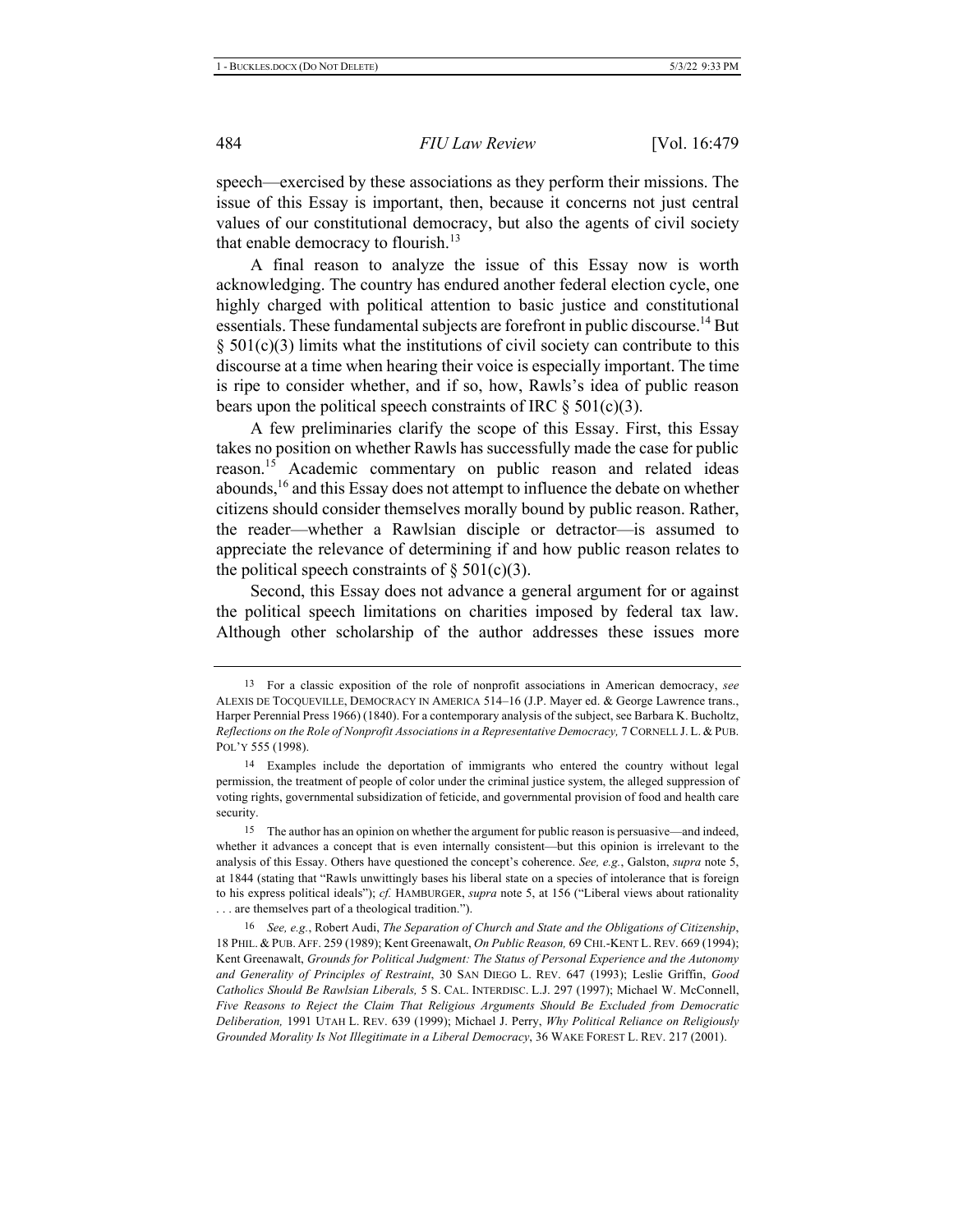broadly,<sup>17</sup> this Essay focuses only on the question of how the Rawlsian concept of public reason relates to the political speech constraints of IRC  $\S$  $501(c)(3)$ .

Third, this Essay analyzes the relationship between federal tax law's restrictions on the political activity of charities and public reason as Rawls has articulated it. Others have suggested similar concepts or qualified the idea more to their liking, $18$  but this Essay does not attempt to examine competing notions of democratic reason. Because the focus is on public reason as understood by Rawls, this Essay quotes extensively from *Political Liberalism* in reaching its conclusions.

Fourth, this Essay probes the idea of public reason in and of itself, not liberal political theory generally, and not even all aspects of Rawls's political liberalism. One may analyze limitations on political speech under numerous values of political liberalism and other political theories. However, the lens of this Essay is public reason alone.<sup>19</sup> If the concept of public reason points in a certain direction in evaluating  $\S$  501(c)(3), one must then decide upon the next analytical steps. $20$ 

This Essay proceeds as follows. Part I examines whether Rawlsian public reason—not individual arguments that are crafted according to the principles of public reason, but the ideal of public reason itself—justifies the lobbying limitation and the campaigning ban. It concludes that the ideal of public reason does not explain these political constraints. Part II takes up the next logical question: If the political speech limitations on charities under federal tax law are not justified by public reason as a distinct concept, does the ideal of public reason undermine the legitimacy of these constraints? Part II explains why Rawlsian public reason does indeed counsel against  $\S$  $501(c)(3)$ 's constraints on speech. Part III briefly concludes.

#### **II. .** PUBLIC REASON DOES NOT JUSTIFY THE LOBBYING **LIMITATION OR THE CAMPAIGNING BAN**

A cluster of concerns that sound in the language of Rawls's case for public reason might be thought to support the lobbying limitation and the

<sup>&</sup>lt;sup>17</sup> See, e.g., Buckles, Church and State, supra note 11; Buckles, Not Even a Peep?, supra note 11; Buckles, The Penalty of Liberty, supra note 11; Buckles, A Reply, supra note 11.

<sup>&</sup>lt;sup>18</sup> See, e.g., Robert Audi, *The Place of Religious Argument in a Free and Democratic Society,* 30 SAN DIEGO L. REV. 677, 690–91 (1993) (advocating for the concept of secular reason and explaining its relationship to public reason).

<sup>&</sup>lt;sup>19</sup> Hence, the title speaks of "A" Rawlsian Critique, not "The" Rawlsian Critique.

<sup>&</sup>lt;sup>20</sup> This Essay refers to the argument of Rawls in the present tense. To discuss what Rawls "writes" on public reason, rather than what he "wrote" on the topic, is fitting because of his continuing, impressive impact on legal and philosophical scholarship.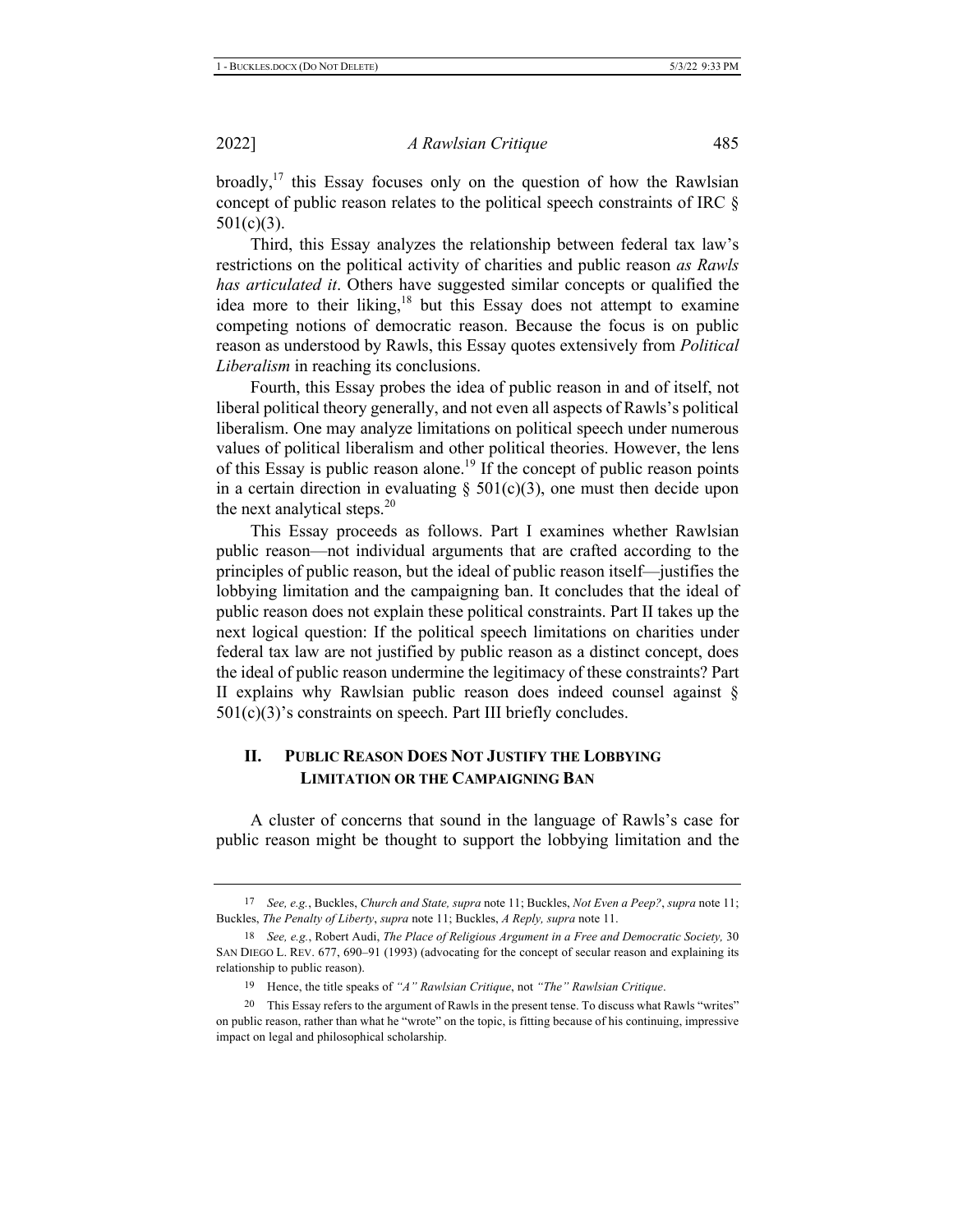campaigning ban. Although there are various ways of framing the argument, this Essay analyzes the following: The political speech constraints are justified because the nature of the political expression of the types of organizations described in §  $501(c)(3)$  is contrary to the principles of public reason by virtue of the ideological purposes of these organizations. This argument is deeply problematic under the reasoning of Rawls.

#### A. Public Reason Does Not Limit All Political Speech

The first problem with rationalizing the political speech constraints under the banner of public reason is that Rawls does not seek to impose the ideal of public reason on all political speech.<sup>21</sup> Only political speech addressing certain fundamentals is subject to public reason's limitations:

> [T]he limits imposed by public reason do not apply to all political questions but only to those involving what we may call "constitutional essentials" and questions of basic justice.... This means that political values alone are to settle such fundamental questions as: who has the right to vote, or what religions are to be tolerated, or who is to be assured fair equality of opportunity, or to hold property. These and similar questions are the special subject of public reason.<sup>22</sup>

In contrast,  $\S$  501(c)(3) applies more broadly to limit lobbying and to ban political campaign intervention by charities. It does not limit its twin penalties of forfeiting federal income tax exemption and losing the ability to receive tax-deductible donations to charities that appeal only to comprehensive doctrines in advocating positions on constitutional essentials and basic justice. A charitable thinktank that communicates with the public in arguing for or against legislation to amend the income tax deduction for accelerated depreciation, or to impose a tax on carbon emissions, for example, can easily transgress the lobbying limitation.<sup>23</sup> An elementary

<sup>&</sup>lt;sup>21</sup> See Griffin, supra note 16, at 312 (stating that "public reason is required for constitutional essentials and basic justice, not for all political questions").

<sup>22</sup> RAWLS, *supra* note 1, at 214.

<sup>23</sup> Attempting to influence the general public on legislative proposals generally falls within the meaning of attempting to influence legislation, although the precise boundary between lobbying and nonlobbying is unclear under Code §  $501(c)(3)$ . The Treasury regulations deny exemption to an organization if its organizing instrument expressly enables it "[t]o devote more than an insubstantial part of its activities to attempting to influence legislation by propaganda or otherwise." Treas. Reg. § 1.501(c)(3)- $1(b)(3)(i)$  (as amended in 2017). These regulations also deny exemption to an organization if its organizing instrument expressly enables it operate in such a manner as to "characterize it as an action organization." Treas. Reg. §  $1.501(c)(3)-1(b)(3)(iii)$ . An entity satisfies the definition of an action organization "if a substantial part of its activities is attempting to influence legislation by propaganda or otherwise." An organization is so regarded if it either "[c]ontacts, or urges the public to contact, members of a legislative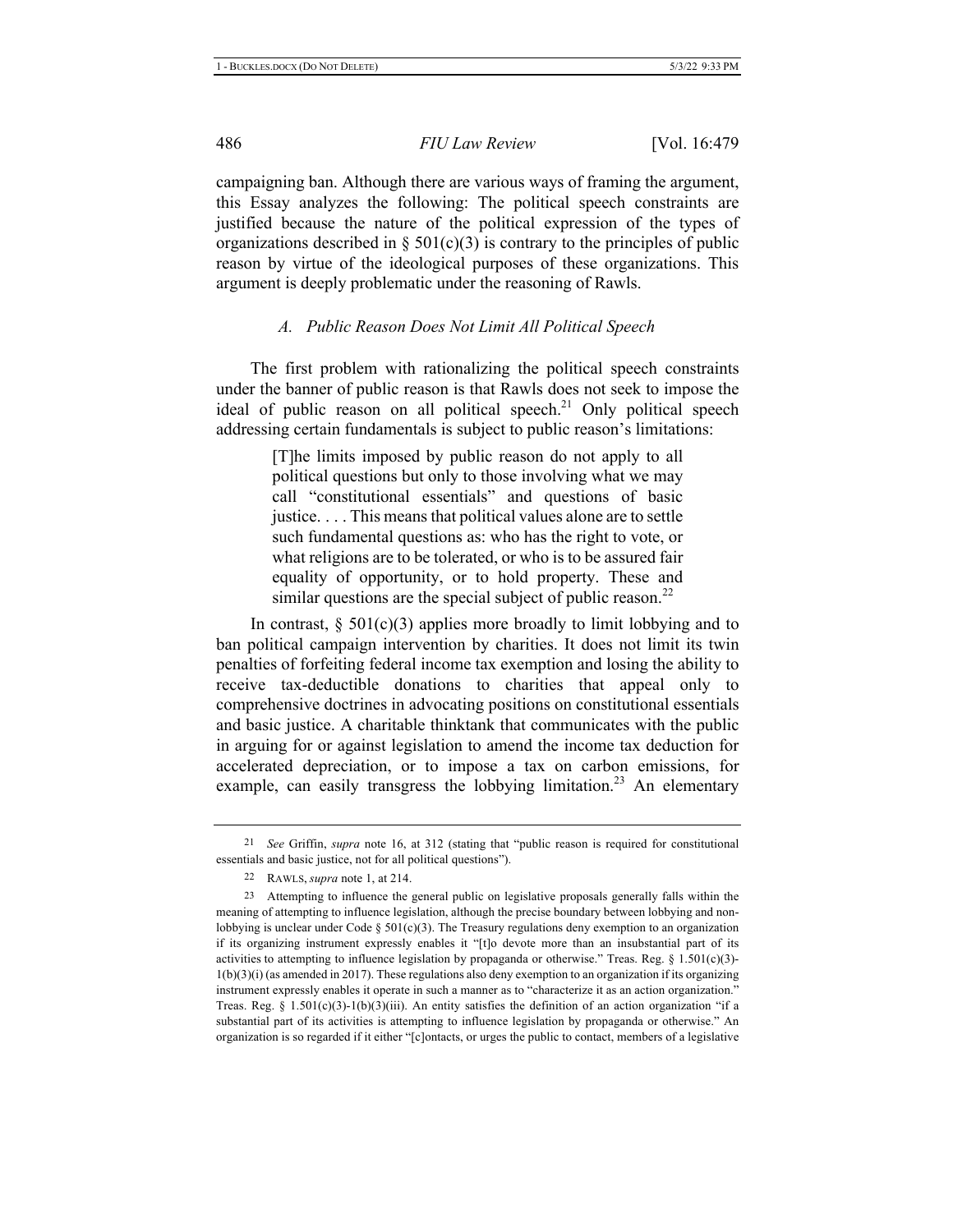*A Rawlsian Critique* 487

school that supports a candidate for public office in an election defined not by basic justice or constitutional questions, but by more mundane matters perhaps local commercial zoning, or the budget for a town's maintenance of streets and parks—nonetheless transgresses the campaigning ban.<sup>24</sup> Section  $501(c)(3)$  forbids campaign intervention for and against political candidates, and limits grass roots and direct lobbying, less discriminately than does the ideal of public reason. The campaigning ban is absolute, and the lobbying limitation has few exceptions. $25$ 

This crude, broad brush for curtailing political discourse on legislation and in elections is not what Rawls has in mind:

> Many if not most political questions do not concern those fundamental matters, for example, much tax legislation and many laws regulating property; statutes protecting the environment and controlling pollution; establishing national

Certain organizations are eligible to elect under Code § 501(h) to be governed by expenditure tests for purposes of establishing their compliance with the statutory prohibition against excessive lobbying. See I.R.C. § 501(h)(3). The expenditure tests are accompanied by special definitions of "influencing legislation" in the case of charitable entities that make the  $\S$  501(h) election. For such charities, "influencing legislation" generally means "any attempt to influence any legislation through an attempt to affect the opinions of the general public or any segment thereof," as well as "any attempt to influence any legislation through communication with any member or employee of a legislative body, or with any government official or employee who may participate in the formulation of the legislation." I.R.C.  $\S$  $3911(d)(1)(A)$ –(B). The statute sets forth a few exceptions to this general definition of "influencing" legislation" in applying the expenditure tests under Code  $\S$  501(h). See I.R.C.  $\S$  4911(d)(2)–(3).

<sup>24</sup> The campaigning ban extends to participation in political campaigns even in local elections. See Treas. Reg. §  $1.501(c)(3)-1(c)(3)(iii)$ .

<sup>25</sup> For an organization that has made the  $\S 501(h)$  election, see supra note 23, the term "influencing" legislation" does not include the following: (i) promulgating "the results of nonpartisan analysis, study, or research"; (ii) "providing technical advice or assistance" to governmental units or committees in response to their written requests; (iii) making appearances before, or communicating with, "any legislative body with respect to a possible decision of such body which might affect the existence of the organization, its powers and duties, tax-exempt status, or the deduction of contributions to the organization"; (iv) communicating with the organization's "bona fide members with respect to legislation or proposed legislation of direct interest to the organization and such members" (not including communications that encourage members themselves to engage in lobbying); and (v) communicating with non-legislative governmental officials and employees (unless the purpose is to influence legislation). See I.R.C. § 4911(d)(2)(A)–(E), (d)(3)(A)–(B) (1990). Treasury regulations also except from the definition of lobbying "discussions of broad social, economic and similar problems" with no reference to specific legislation or legislative proposals. See Treas. Reg.  $\S 56.4911-2(c)(2)$ .

Although these exceptions do not statutorily apply to organizations that have not made the  $\S$  501(h) election, they provide analogous guidance and often find rough parallels in administrative practice and case law interpreting the scope of the lobbying limitations under Code § 501(c)(3). For a discussion, see Jasper L. Cummings, Jr., Tax-Exempt Organizations - Lobbying and Political Expenditures, TAX Management Portfolio, No. 453, § IX.E.2.

body for the purpose of proposing, supporting, or opposing legislation" or "[a]dvocates the adoption or rejection of legislation." Treas. Reg. § 1.501(c)(3)-1(c)(3)(ii). For these purposes, legislation "includes action by the Congress, by any State legislature, by any local council or similar governing body, or by the public in a referendum, initiative, constitutional amendment, or similar procedure. Id.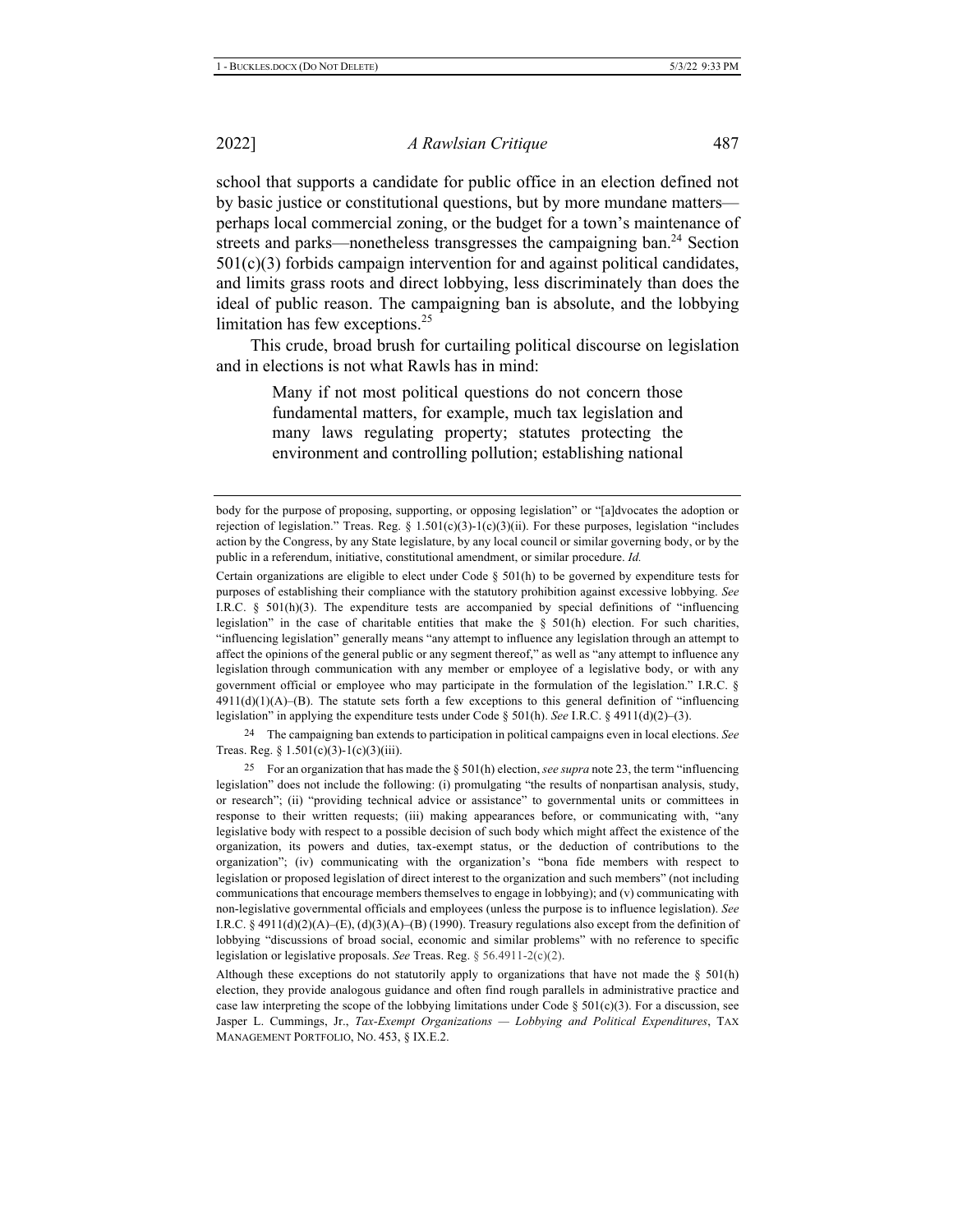parks and preserving wilderness areas and animal and plant species; and laying aside funds for museums and the arts. $^{26}$ 

Indeed, Political Liberalism is peppered with the qualification that the ideal of public reason applies only to these fundamentals of basic justice and constitutional essentials.<sup>27</sup> Rawls assures the reader that public reason does not morally bind political actors in how they advance policies that do not pertain to those essentials:

> Citizens and legislators may properly vote their more comprehensive views when constitutional essentials and basic justice are not at stake; they need not justify by public reason why they vote as they do or make their grounds consistent and fit them into a coherent constitutional view over the whole range of their decisions.<sup>28</sup>

In The Idea of Public Reason Revisited, Rawls reiterates that the idea of public reason entails "the fundamental political questions to which it applies," $29$  not all political issues. He characterizes the "subject" of public reason as "the public good concerning questions of fundamental political justice, which questions are of two kinds, constitutional essentials and matters of basic justice."<sup>30</sup> Government officials and political candidates realize the "ideal" of public reason when they "act from and follow the idea of public reason and explain to other citizens their reasons for supporting *fundamental political positions* in terms of the political conception of justice they regard as the most reasonable."<sup>31</sup> Similarly, citizens should "think of themselves ideally as if they were legislators following public reason" under the same circumstances—"on a constitutional essential or matter of basic justice."<sup>32</sup> Thus, throughout his restatement of public reason, Rawls often qualifies the jurisdiction of public reason by explaining its application to these "fundamental" political questions of constitutional essentials or basic justice. $33$ 

<sup>26</sup> RAWLS, *supra* note 1, at 214.

<sup>27</sup> See, e.g., id. at 215 (stating that public reason "holds equally for how citizens are to vote in elections when constitutional essentials and matters of basic justice are at stake"); id. at 217 ("[W]hen may citizens by their vote properly exercise their coercive political power over one another when fundamental questions are at stake?"); id. at  $224-25$  ("[I]n discussing constitutional essentials and matters of basic justice we are not to appeal to comprehensive religious and philosophical doctrines. . . .").

<sup>28</sup> *Id.* at 235.

<sup>29</sup> *Id.* at 442.

<sup>30</sup> *Id.* 

<sup>31</sup> *Id.* at 444 (emphasis added); see also id. at 445 (discussing features of democratic citizenship "when constitutional essentials and matters of basic justice are at stake").

<sup>32</sup> *Id.* at 446.

<sup>33</sup> See, e.g., id. at 445, 448, 453, 476, 478.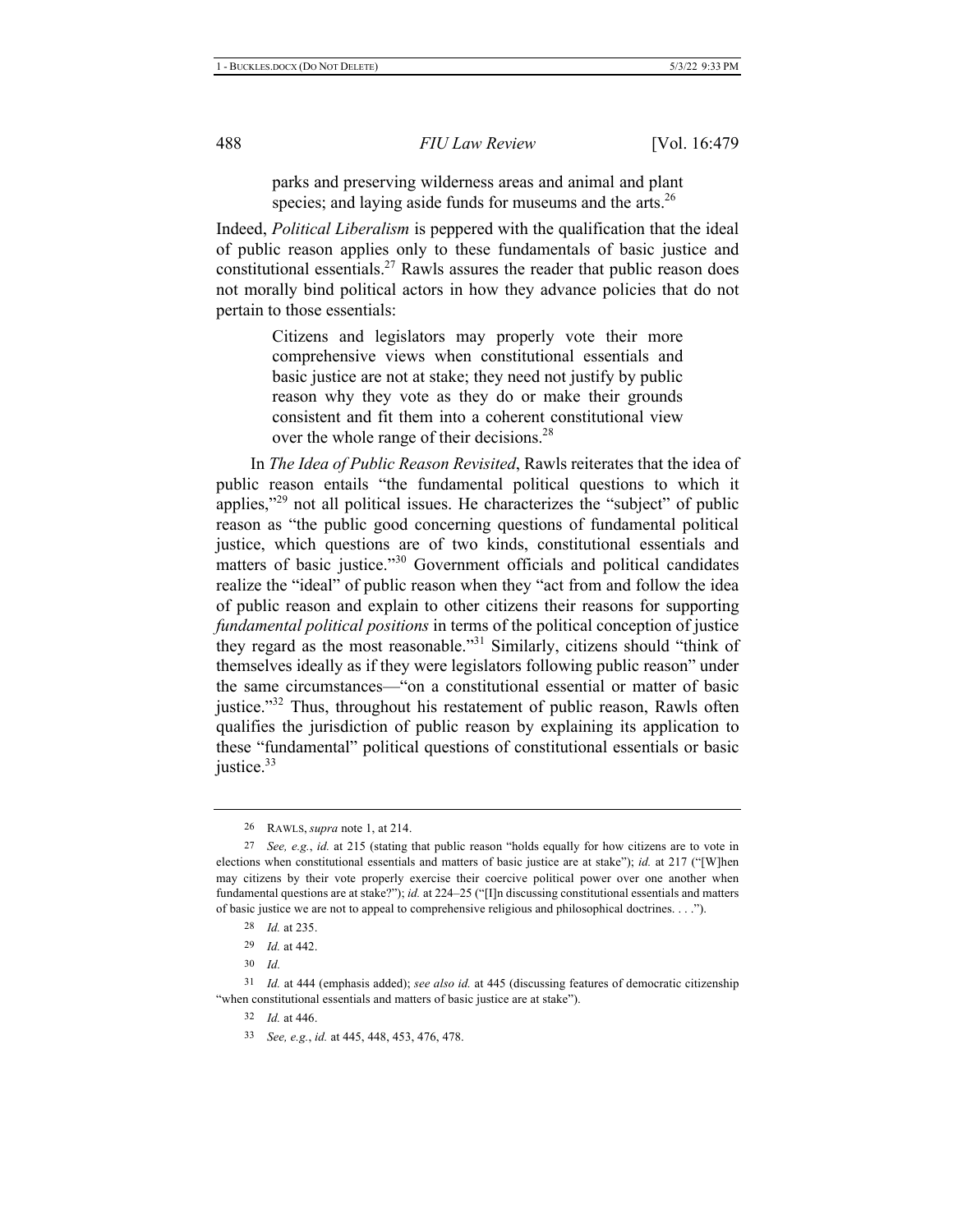Thus, by foreclosing all speech by charitable organizations in support of, or in opposition to, candidates for public office, and by significantly limiting speech pertaining to specific legislative proposals, even those not raising fundamental constitutional questions or matters of basic justice,  $\S$  $501(c)(3)$  circumscribes political discourse far more than does the idea of public reason. In this respect, federal tax law's regulation of the political speech of charities is overinclusive as a means to implement public reason.

#### **B.** Public Reason Does Not Discriminate Against Ideological  $S<sub>p</sub>eakers$

A second reason that the lobbying limitation and the campaigning ban fail as mechanisms of public reason concerns speaker discrimination. One might attempt to justify the political speech constraints of  $\S$  501(c)(3) by asserting that they properly silence the institutional voice of churches and other charities that are likely to embrace some comprehensive doctrine and appeal to it exclusively when engaging in political speech.<sup>34</sup> Any such justification fails under the ideal of public reason. Public reason, according to Rawls, is at most a voluntary limitation on speech covering certain subjects by all speakers, not a ban on all speech covering certain subjects by certain speakers.

A good place to begin is how Rawls welcomes public dialogue with religious speakers specifically. He cites the example of Catholics "who may present an argument in public reason for denying" a right to abortion.<sup>35</sup> He contemplates, of course, that the Catholic Church may simultaneously require its members to follow church doctrine based on nonpublic reasons.<sup>36</sup> The important point for present purposes is that a Catholic advocate may have both public and nonpublic reasons for supporting a certain political position, such as appropriating no federal funds for abortions.<sup>37</sup> Rawls does not forbid the Catholic advocate from participating in deliberative democracy on questions involving abortion on the grounds that the advocate embraces a comprehensive doctrine against abortion.

Even more fundamentally, Rawls applies the moral duty to articulate public reasons to speakers that he assumes are religious and philosophical. Indeed, those who embrace comprehensive doctrines are the speakers whom Rawls primarily is seeking to persuade to invoke public reason, for those who

<sup>34</sup> Naturally, an opponent of the political speech constraints might criticize them on similar grounds.

<sup>35</sup> RAWLS, *supra* note 1, at 480.

<sup>36</sup> *Id.* 

<sup>&</sup>lt;sup>37</sup> Cf. HAMBURGER, *supra* note 5, at 238 (observing that "many religious organizations make rational and even areligious arguments" in politics).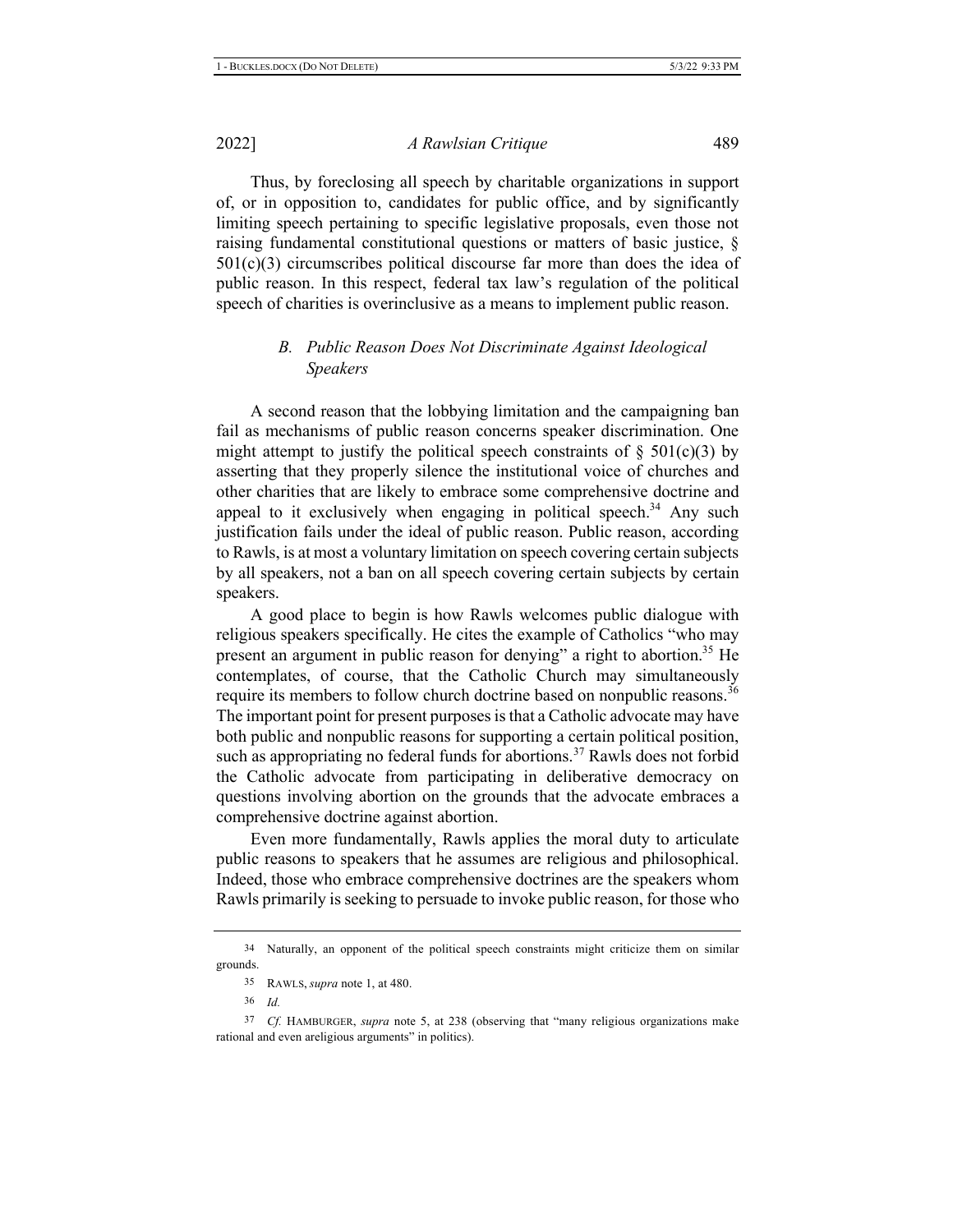do not believe in comprehensive doctrines are less likely to need such persuasion. That many, if not most, citizens believe firmly in comprehensive doctrines is one of the premises of Rawls's thinking:

> I have assumed throughout that citizens affirm comprehensive religious and philosophical doctrines and many will think that nonpolitical and transcendent values are the true ground of political values. Does this belief make our appeal to political values insincere? It does not.... That we think political values have some further backing does not mean we do not accept those values or affirm the conditions of honoring public reason, any more than our accepting the axioms of geometry means that we do not accept the theorems. $38$

Moreover, Rawls assumes that citizens are perfectly aware that fellow citizens embrace a variety of comprehensive doctrines, and that this knowledge informs the duty to appeal to public reason:

> As reasonable and rational, and knowing that they affirm a diversity of reasonable religious and philosophical doctrines, they should be ready to explain the basis of their actions to one another in terms each could reasonably expect that others might endorse as consistent with their freedom and equality.<sup>39</sup>

Rawls expressly contemplates that religious and other ideological speakers do and should engage in public reason as active political participants. Further, he acknowledges that many are true believers, in that they ground their political values in a comprehensive doctrine.<sup>40</sup> The idea that speakers with ideological commitments should be banished from the land of public reason is foreign to Rawls. Nothing in Rawls's argument indicates that a Jewish hunger relief society, for example, is disqualified from invoking public reasons to expand school lunch programs simply because it is Jewish. Thus, the ideal of public reason does not support the political speech constraints of  $\S$  501(c)(3) as necessary to muffle the political voice of

<sup>38</sup> RAWLS, *supra* note 1, at 242; see also id. at 243 (stating that everyone must understand "that of course the plurality of reasonable comprehensive doctrines held by citizens is thought by them to provide further and often transcendent backing for those values").

<sup>39</sup> *Id.* at 218.

<sup>40</sup> See id. at 242. Rawls further opines that "the paradox of public reason disappears" when "an overlapping consensus of reasonable comprehensive doctrines" supports "the political conception." Id. at 218. The "ideal of citizens governing themselves in ways that each thinks the others might reasonably be expected to accept" finds support in "the comprehensive doctrines reasonable persons affirm." In this way, "[c]itizens affirm the ideal of public reason, not as a result of political compromise, as in a modus vivendi, but from within their own reasonable doctrines."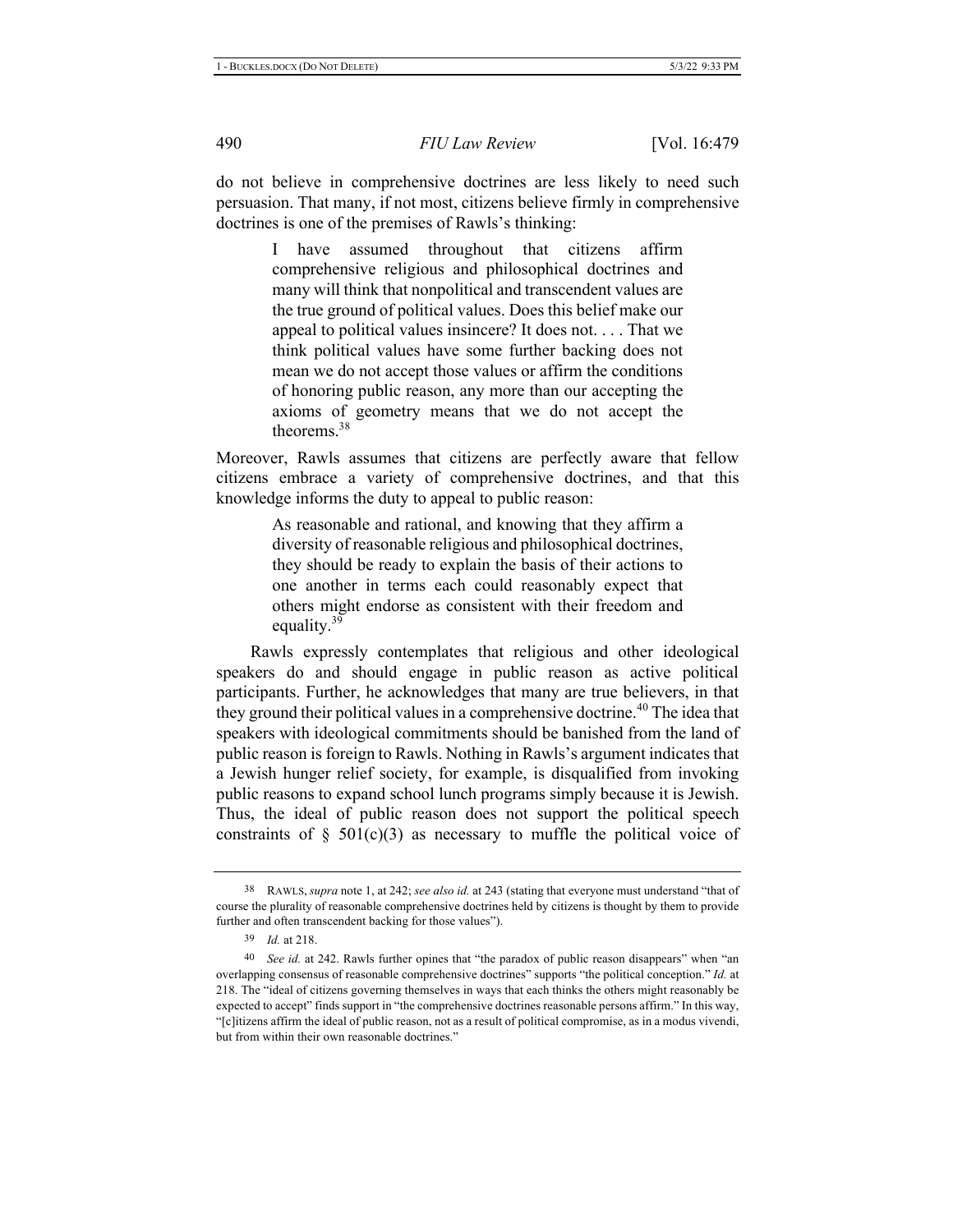ideological institutional speakers. In this respect, federal tax law's regulation of the political speech of charities is once again overinclusive relative to the ideal of public reason.

### *C.* Section 501(c)(3) Does Not Rationally Advance Public Reason as *Applied to Nonideological Charities*

Even if, contrary to Rawls and logic (as well as basic respect), one were to assume that speakers committed to comprehensive doctrines are capable of advancing only nonpublic reasons in arguing for or against measures raising major constitutional issues or questions of fundamental justice, the political speech constraints of  $\S$  501(c)(3) would continue to elude justification by public reason. The swath of  $\S 501(c)(3)$  is still too wide.

Section  $501(c)(3)$  applies to all types of charitable organizations, including those with missions that have little or nothing to do with comprehensive doctrines, and it limits the political speech of all of them. Certainly, many religious organizations (e.g., churches, synagogues, evangelistic associations, Islamic charities, and seminaries) have missions tied to comprehensive doctrines. The same is true of some charitable organizations that provide basic human services and simultaneously advance religion. And one may even concede that some secular institutions are so dominated by leaders and influential employees subscribing to a family of ideologies that their institutions are fairly characterized as advancing comprehensive doctrines. $41$ 

However, numerous organizations described in §  $501(c)(3)$  do not execute missions clearly associated with comprehensive doctrines, and more importantly, they will seldom or never articulate policy positions in the language of comprehensive doctrines. One would not expect a cancer research organization, a non-sectarian hospital, or a modern art museum, for example, to engage in much political speech that refers to comprehensive doctrines. But the lobbying limitation and campaigning ban apply to these nonideological entities just as rigorously as they apply to ideological organizations. Section  $501(c)(3)$  thereby stifles the political speech of many types of charities that will employ only public reason in political discourse.<sup>42</sup> They are marked for this treatment just because they are charitable and otherwise tax-exempt. The concept of public reason offers no justification for this result. In yet a third respect, then, the political speech constraints of  $\S$ 

<sup>41</sup> Rawls so asserted. See id. at 220 (identifying as "nonpublic" the reasons "of associations of all kinds: churches and universities, scientific societies and professional groups").

<sup>&</sup>lt;sup>42</sup> See HAMBURGER, supra note 5, at 238 (arguing that, "among organizations"  $\S$  501(c)(3) "suppresses much merely rational speech"; stating that "the rationality or secularism excuse has no necessary connection with educational and charitable organizations").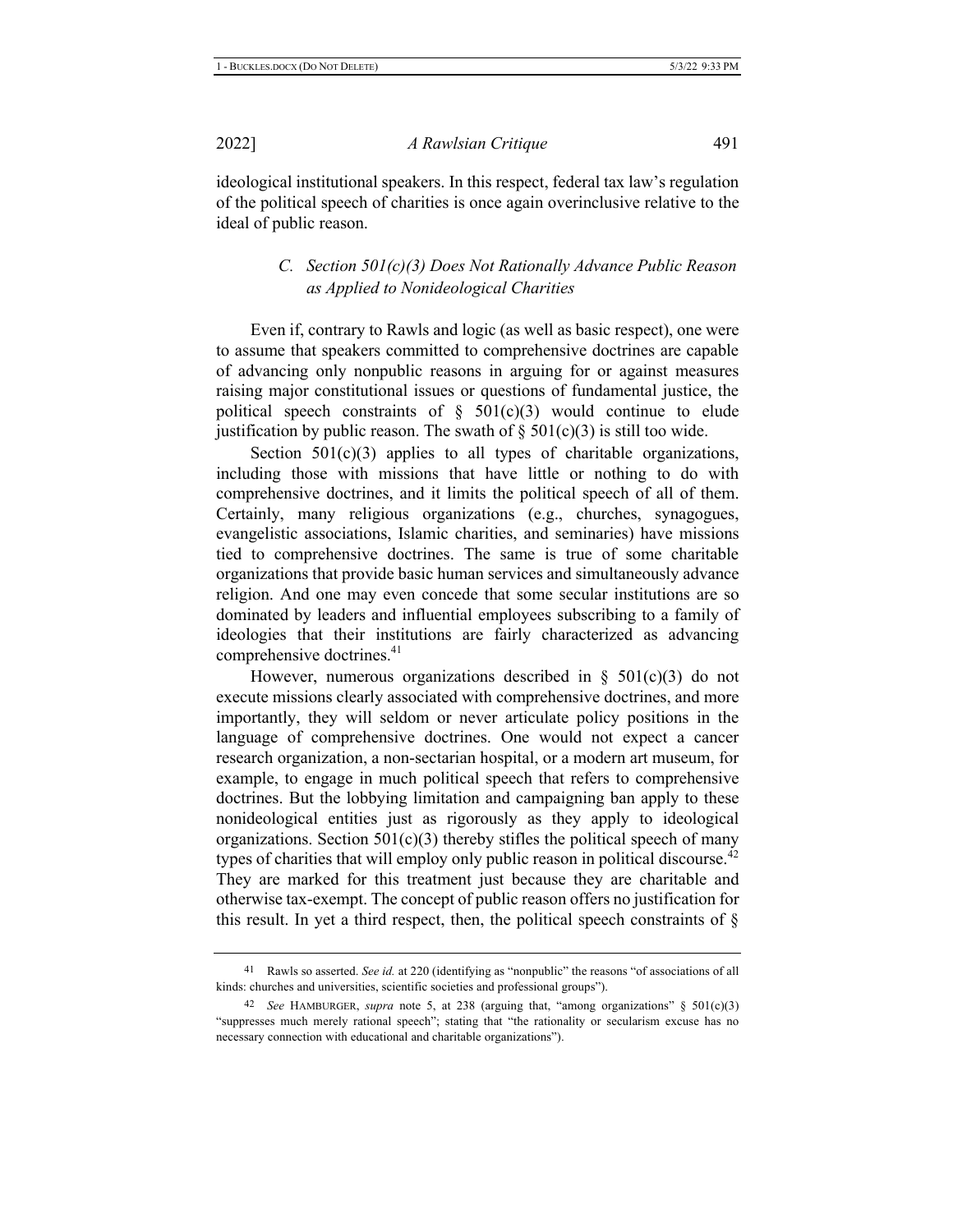$501(c)(3)$  are overinclusive if their goal is to promote the ideal of public reason.

### *D.* Section 501(c)(3) Does Not Implement Public Reason as *Applied to Officers and Employees of Charities Acting in*  $Un official \; Capacities$

Charitable associations embracing comprehensive doctrines must act through human beings, typically those who are citizens. In explaining the moral jurisdiction of public reason, Rawls writes that "it applies to citizens" when they engage in political advocacy in the public forum, in political campaigns for example and when they vote on those fundamental questions."<sup>43</sup> When an officer or employee of a charitable institution takes a public position, perhaps on gun control legislation or on a candidate running for the presidency of the United States, the individual is a "citizen" who is engaged "in political advocacy in the public forum" or "in political campaigns." One might conjecture that  $\S$  501(c)(3) supports the ideal of public reason because the provision squelches political discourse by those agents of charities who are likely to be the most ideologically committed, such as senior pastors of churches, executives of policy groups, presidents of ideological schools, and the like.

For reasons discussed above, this argument is implausible as a Rawlsian rationale because it assumes that ideologically committed speakers cannot or will not employ public reason. But beyond this egregious (and offensive) defect, the argument ignores that  $\S 501(c)(3)$  does not control the political speech of citizens acting in their personal, or unofficial, capacities, even when those citizens work for a charity constrained by  $\S 501(c)(3)$  and share the institution's comprehensive doctrines.<sup>44</sup>

The political speech constraints do not prevent church pastors, university presidents, think-tank executives, and other leaders from endorsing and opposing candidates, or advocating for or against proposed legislation ,when they speak for themselves, rather than for their institutions.<sup>45</sup> Indeed, a prominent employee or other leader of a charitable organization can even self-identify by referring to the official position of the

<sup>43</sup> RAWLS, *supra* note 1, at 252.

<sup>&</sup>lt;sup>44</sup> Cf. HAMBURGER, *supra* note 5, at 238 (observing that  $\S$  501(c)(3) "leaves room for much irrational religious speech" by individuals).

<sup>45</sup> See Rev. Rul. 2007-41, 2007-25 I.R.B. 1421, 1422 ("The political campaign intervention prohibition is not intended to restrict free expression on political matters by leaders of organizations speaking for themselves, as individuals."); INTERNAL REVENUE SERV., PUB. NO. 1828, TAX GUIDE FOR CHURCHES AND RELIGIOUS ORGANIZATIONS 8 (rev. 2015) [hereinafter, PUB. NO. 1828] (Examples 1 and 2).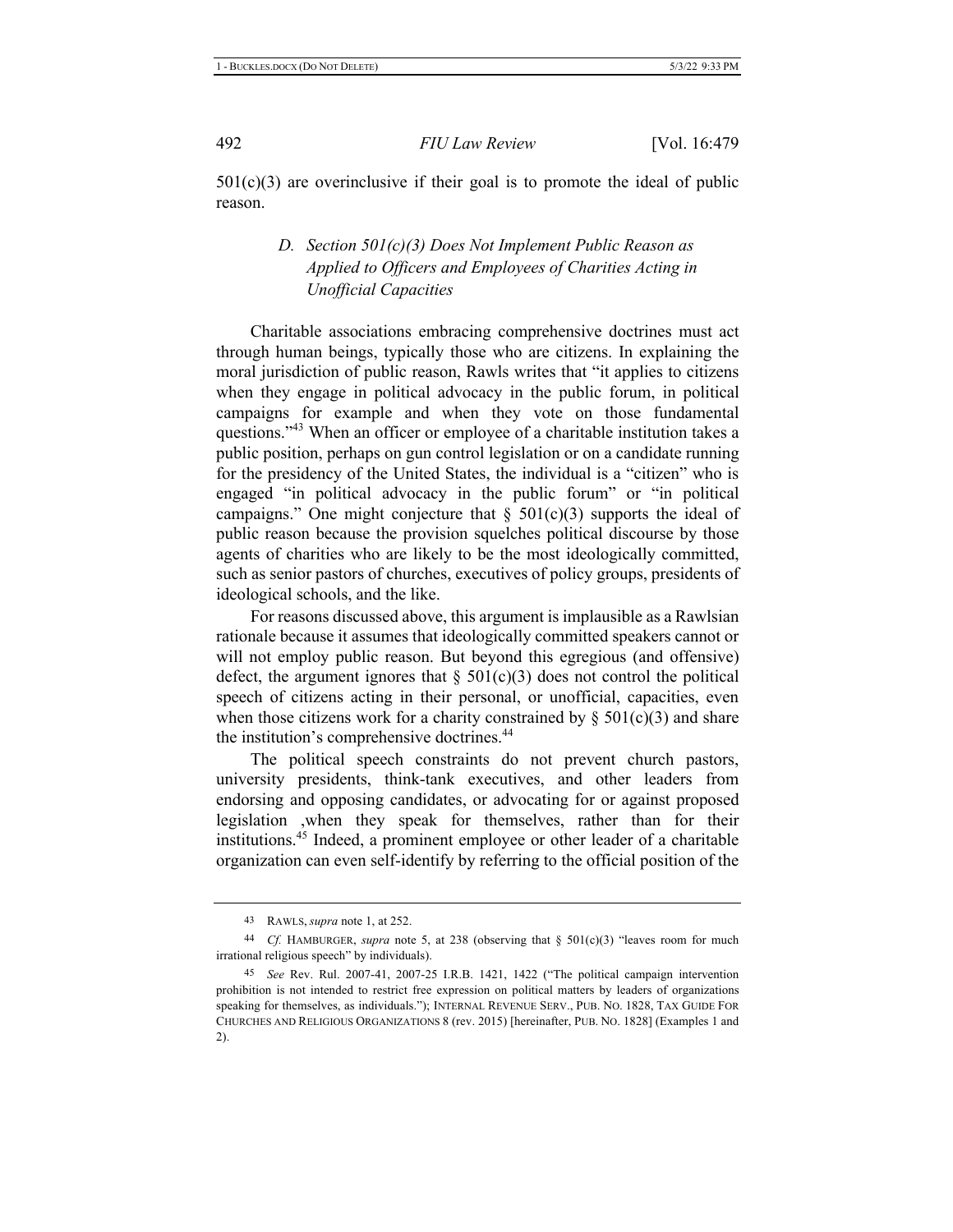charity that he or she occupies prior to engaging in political advocacy.<sup>46</sup> The leader is perfectly free under  $\S$  501(c)(3) to articulate an argument in the language of religious faith or a philosophical ideal. The political activity constraints do not foreclose appeals solely to nonpublic reasons by those who speak on their own behalf, no matter their affiliation with a tax-exempt charity.

Thus, to justify the lobbying limitation and campaigning ban on the rationale that it prevents individual citizens affiliated with ideological institutions from advancing nonpublic reasons in the public square is simply mistaken as a matter of law. Unlike the first three critiques, this objection demonstrates that the political speech constraints of  $\S$  501(c)(3) are underinclusive if their aim is to prevent leaders of ideological organizations from employing nonpublic reason in public discourse, even that concerning legislation and political candidacies.

#### *E.* Section 501(c)(3) Does Not Implement Public Reason as *Applied to Many Forms of Institutional Political Speech*

A fifth reason that  $\S 501(c)(3)$  can hardly be explained as a successful attempt to instill Rawlsian public reason in the ideological charitable sector is that the political activity constraints apply only to political campaign intervention and, less absolutely, to attempts to influence legislation. Although the IRS has warned that issue advocacy can qualify as campaign intervention in some circumstances<sup>47</sup>—a position that may well chill political discourse by obfuscating the bounds of the law—in general, charities may discuss problems of broad policy concern freely and with reference to their comprehensive doctrines.<sup>48</sup> A group formed to educate the public on social Darwinism, for example, can devote substantial effort and resources to trying to persuade the public of the soundness of its general position on questions concerning public support of the mentally or physically weak as long as it does not refer to specific legislation.<sup>49</sup> In this respect,  $\S$  501(c)(3) underperforms as a tool for implementing public reason. The political speech

<sup>46</sup> See Rev. Rul. 2007-41, 2007-25 I.R.B. 1421, 1422 (Situation 3); PUB. NO. 1828, *supra* note 45, at 8 (Example 1).

<sup>47</sup> See Rev. Rul. 2007-41, 2007-25 I.R.B. 1421, 1424 (stating that "section  $501(c)(3)$  organizations must avoid any issue advocacy that functions as political campaign intervention").

<sup>48</sup> See, e.g., Treas. Reg. §  $56.4911-2(c)(2)$  (1990) (stating that lobbying does not include "[e]xaminations and discussions of broad social, economic, and similar problems" by charities making the § 501(h) election); Treas. Reg. § 53.4945-2(d)(4) (applying the same rule to private foundations for purposes of imposing the excise tax on taxable expenditures).

<sup>49</sup> At least this conclusion holds if the entity has made the  $\S$  501(h) election. See Treas. Reg.  $\S$  $56.4911-2(b)(2)(ii)(A), -2(c)(2).$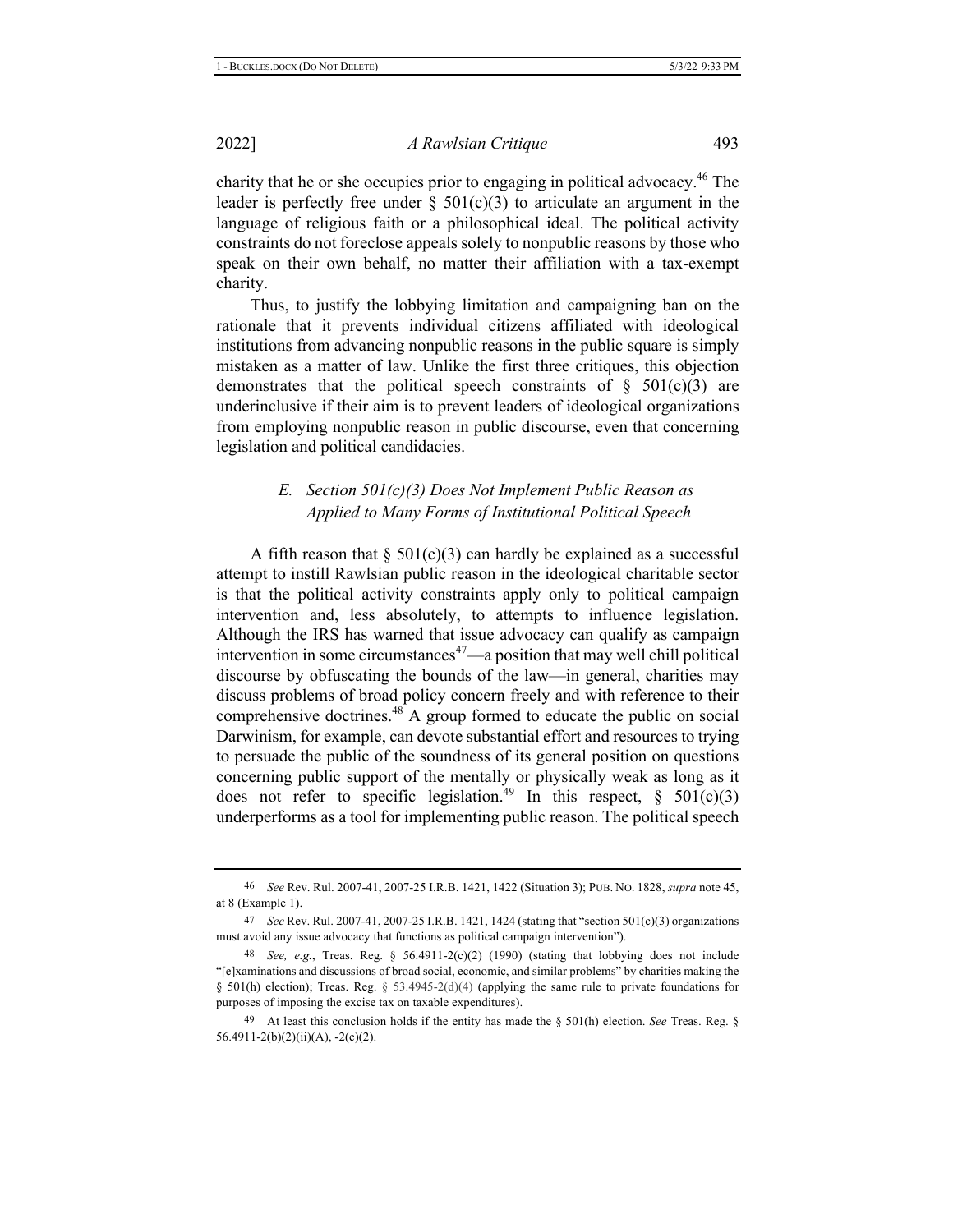constraints cut a swath too narrow to limit general political discourse under the Rawlsian ideal.

To illustrate the point more vividly, assume a civic organization invites community leaders to speak to the general public on pressing political issues of the day. Topics include abortion, euthanasia, immigration, crime and punishment, marriage and divorce, state aid to the poor, and capital punishment. Each speaker is urged to take a general position on these issues, not simply to inform attendees of plausible views, but without addressing any legislation or need for change in the law. The speakers see their role as persuasive, and they realize a broad cross-section of the community is in attendance. One of the speakers, the pastor of a local church, has been authorized to speak on behalf of the church.<sup>50</sup> The pastor analyzes these issues from a theological perspective endorsed by the church and urges attendees to adopt a perspective consistent with that of the church. Although these positions could be justified by arguments consistent with public reason, the pastor urges attendees to agree with him solely by appealing to the church's theological reasoning.

In the many cases like this example,  $\S 501(c)(3)$  serves no direct role in promoting public reason. To understand why, it is first important to appreciate that the pastor in this example does not employ public reason. According to Rawls, under the ideal of public reason, "in discussing constitutional essentials and matters of basic justice we are not to appeal to comprehensive religious and philosophical doctrines—to what we as individuals or members of associations see as the whole truth."<sup>51</sup> Surely, some, if not all, of the issues raised in this example involve "constitutional" essentials and matters of basic justice," and yet the hypothetical pastor invokes only nonpublic reasons. Granted, on First Amendment grounds, that federal tax law does nothing to influence how the pastor presents his arguments is grounds for rejoicing. But that is beside the point. The point is that  $\S$  501(c)(3) does nothing to steer the pastor away from relying solely on nonpublic reasons. The political speech constraints cannot plausibly be viewed as effective tools for promoting public reason as an ideal, for they do nothing to actualize the ideal as it applies to the discourse of charitable institutions and their representatives on matters of broad public concern. In this respect, as under the fourth critique, the political speech constraints are underinclusive as a tool for advancing public reason.

The political speech constraints are in additional respects under inclusive mechanisms for reinforcing the ideal of public reason. First, the permitted

<sup>50</sup> The example adds the detail of speaking "on behalf of the church" only to illustrate the boundaries of  $\S 501(c)(3)$  when an employee's speech is properly attributed to the employing entity. Were the pastor in this example not speaking on behalf of the church,  $\S 501(c)(3)$  would be irrelevant.

<sup>51</sup> RAWLS, *supra* note 1, at  $224-25$ .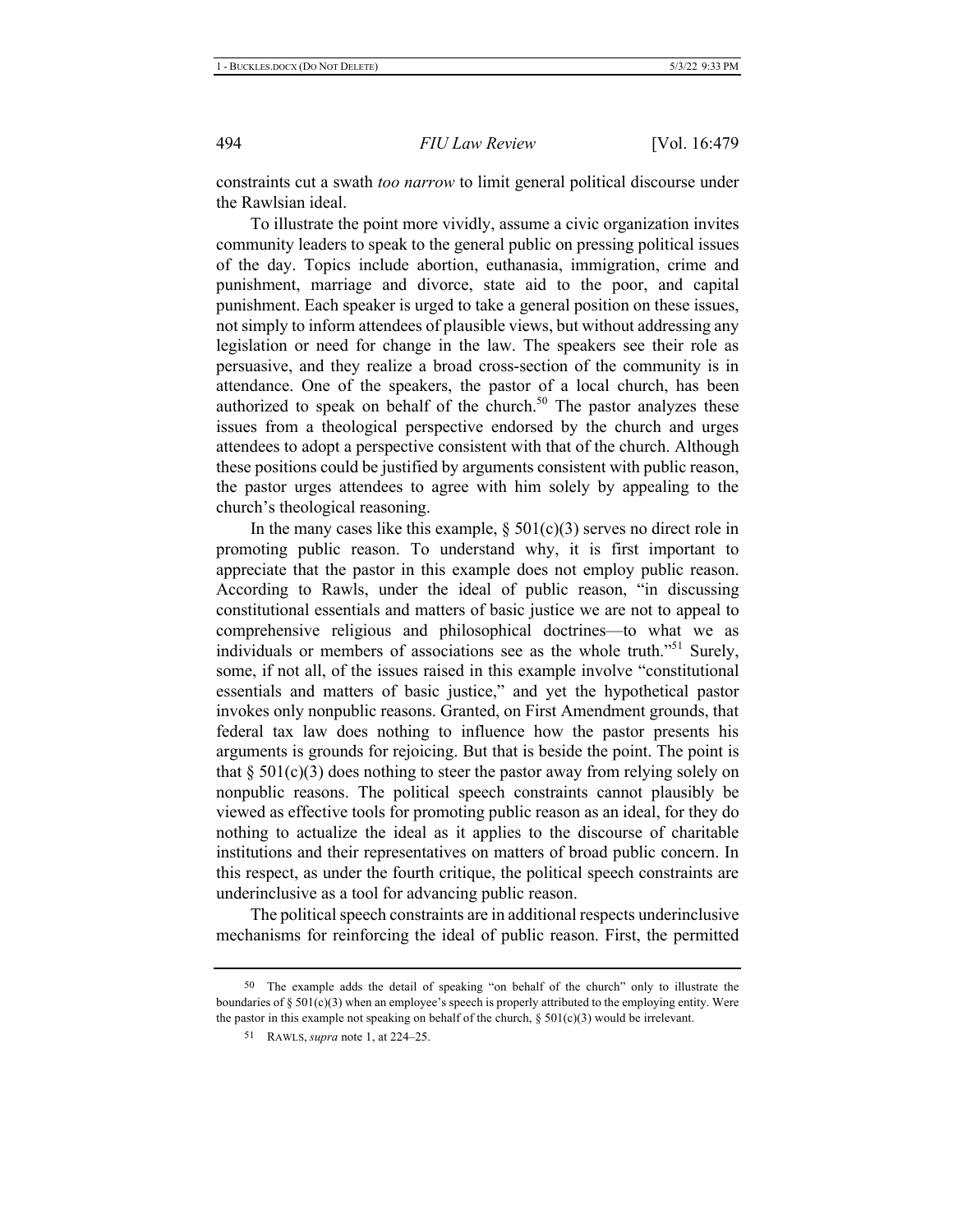"insubstantial" lobbying efforts of tax-exempt charities may be fully articulated in the language of nonpublic reasons. "Substantiality" is not determined by reference to Rawlsian norms. Secondly, as briefly noted previously, under United States Treasury regulations, a charity that has made the § 501(h) election<sup>52</sup> does not engage in either direct lobbying or grass roots lobbying if the charity does not refer to specific legislation.<sup>53</sup> Thus, petitioning government or influencing the public in favor of general policy positions is not checked by the political speech constraints, and a charity may justify these positions however it sees fit. Moreover, a charity is not considered to engage in grass roots lobbying if the charity does not encourage anyone to "take action" on specific legislation.<sup>54</sup> Again, a charity is free to shape public opinion by appealing exclusively to its comprehensive doctrines. Finally, the lobbying limitation generally does not apply to attempts to influence executive action or administrative rulemaking, no matter how extensively an actor invokes nonpublic reasons.<sup>55</sup> In brief, anyone who is inclined to cheer  $\S 501(c)(3)$  for effectively instilling Rawlsian norms should hold the applause.

#### **III. .** PUBLIC REASON COUNSELS AGAINST THE LOBBYING **LIMITATION AND THE CAMPAIGNING BAN**

The previous section of this Essay explains how the political speech constraints of Code section  $501(c)(3)$  fail to advance the ideal of public reason in any meaningful sense. These constraints are both overinclusive and underinclusive in various respects. That public reason as a concept is not coherently or even importantly advanced by these constraints is the minimal claim of this Essay.

Standing alone this minimal claim is not especially troubling. It means only that Rawlsian public reason does not affirmatively support the lobbying limitation and the campaigning ban; the claim does not directly argue against these constraints. Once could similarly and rightly demonstrate that the political activity constraints find no support in the general theory of relativity, but doing so would not call  $\S$  501(c)(3) into serious question. Something more must be shown.<sup>56</sup>

<sup>52</sup> For a discussion, see *supra* note 23.

<sup>53</sup> See Treas. Reg. § 56.4911-2(b)(1)(ii)(A), -2(b)(2)(ii)(A).

<sup>54</sup> See Treas. Reg. § 56.4911-2(b)(2)(ii)(C). This regulation applies to a charity that has made the  $§$  501(h) election.

<sup>55</sup> See Treas. Reg. § 56.4911-2(d)(3) (stating that "legislative body" excludes "executive, judicial, or administrative bodies").

<sup>56</sup> If the ideal of public reason constituted the crux of justifications for the political speech constraints, the minimal claim would itself raise grave concerns. But numerous arguments for the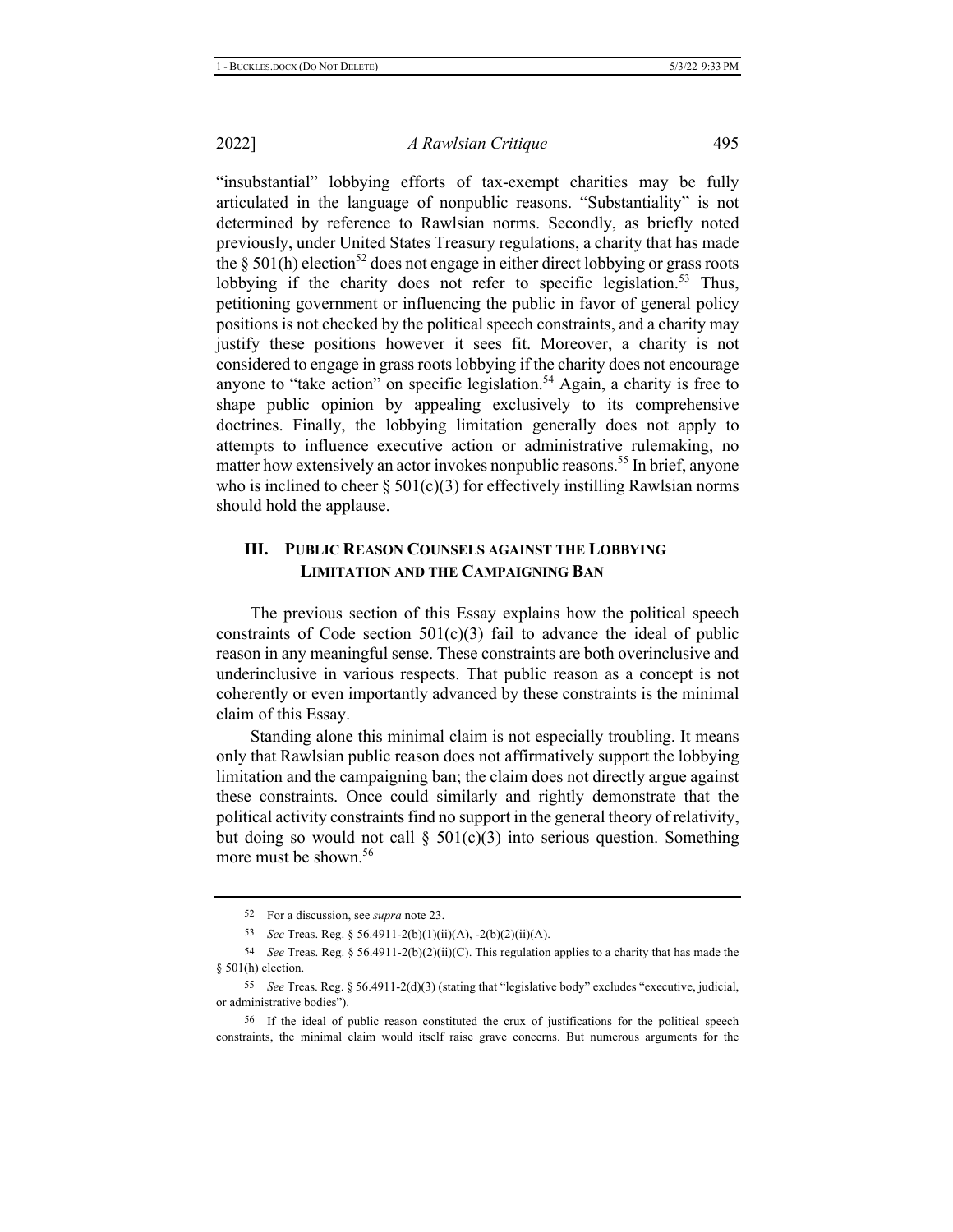This part of the Essay provides that "something more." Part II argues that the ideal of public reason counsels against the political speech constraints of §  $501(c)(3)$ . When one closely examines what Rawls means by public reason, how and why he believes society should appropriate it, and what he conceives as its relationship to comprehensive doctrines in public discourse, one finds that the political speech constraints offend the ideal of public reason in several respects. This Essay refers to this conclusion as its robust claim. Together, the minimal claim and the robust claim form a Rawlsian critique of the political speech constraints of  $\S 501(c)(3)$ .

#### A. Public Reason Is Not Enforceable at Law

The first critique of  $\S$  501(c)(3) on Rawlsian grounds applies when the concept of public reason is invoked in and of itself to justify the lobbying limitation and the campaigning ban. To illustrate, imagine that the congressional design of the political speech constraints is the suppression of advocacy by charities based on comprehensive doctrines in their petitioning of legislatures and in their speaking for or against candidates for elective office. This Essay does not allege that such is the design of  $\S 501(c)(3)$ , but some might understand its constraints on political speech to reflect such a design. Against any teleological justification of  $\S 501(c)(3)$  along these lines, this Essay will demonstrate that wielding public reason as a sword, compelling adherence to its ethic by the power of the state through its tax law, is antithetical to the Rawlsian ideal. Public reason is a moral duty, not a legal duty.

Rawls advances public reason as a voluntary civic duty, not as a legal duty, in unmistakable terms:

> [S]ince the exercise of political power itself must be legitimate, the ideal of citizenship imposes a moral, not a legal, duty—the duty of civility—to be able to explain to one another on those fundamental questions how the principles and policies they advocate and vote for can be supported by the political values of public reason. $57$

Rawls writes that to honor this civic duty of public reason "is not, of course, a matter of law."<sup>58</sup> That the law must not impose the ideal naturally means

constraints do not rely on the concept of public reason. Thus, a serious Rawlsian critique of the political speech constraints should extend beyond the minimal claim.

<sup>57</sup> RAWLS, *supra* note 1, at 217.

<sup>58</sup> *Id.* at 213.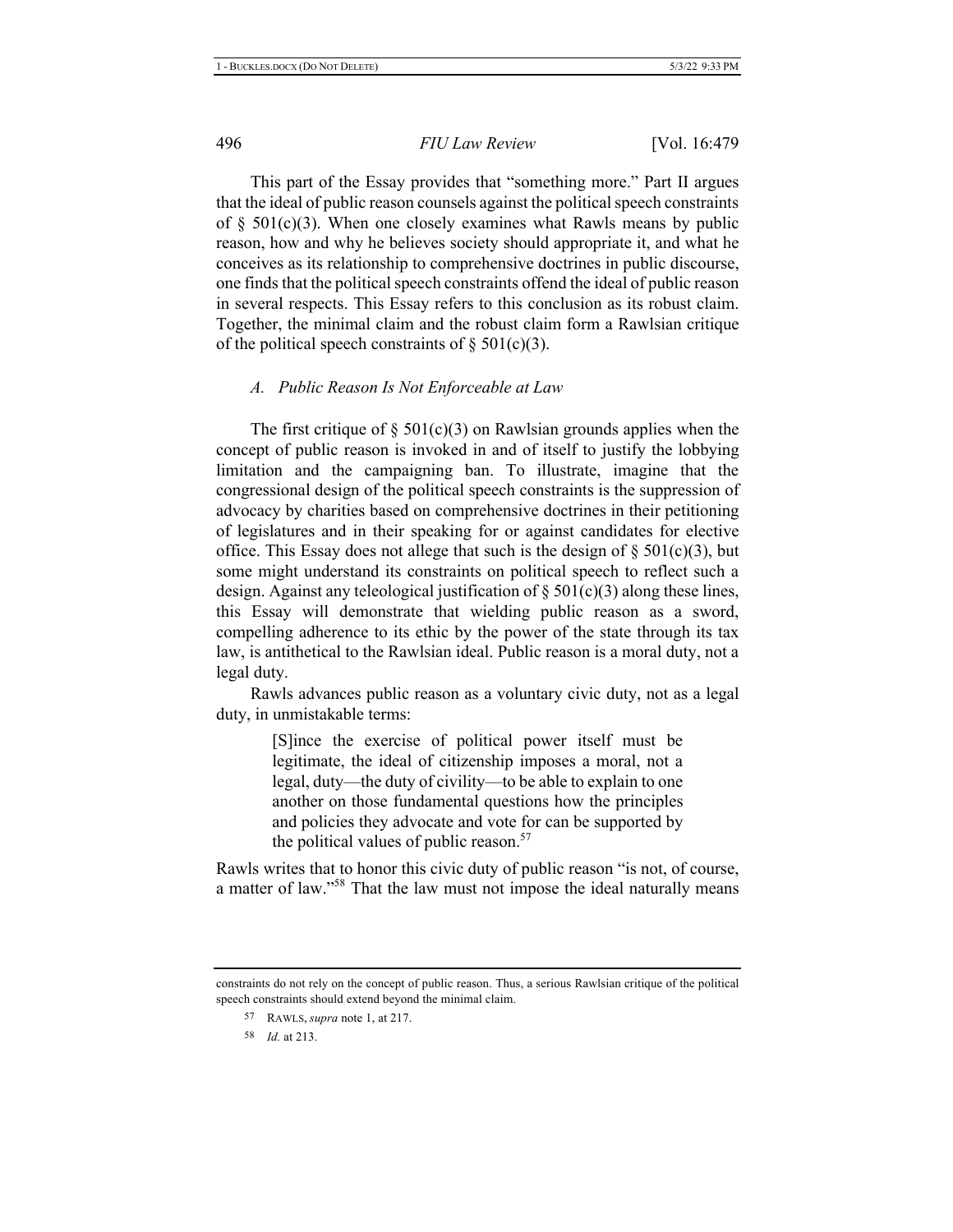that society might never attain to the ideal of public reason, a possibility of which Rawls is fully cognizant.<sup>59</sup>

To those desiring to enforce the ideal of public reason by law, Rawls offers the following somber reminder:

> I stress that the limits of public reason are not, clearly, the limits of law or statute but the limits we honor when we honor an ideal: the ideal of democratic citizens trying to conduct their political affairs on terms supported by public values that we might reasonably expect others to endorse.<sup>60</sup>

Rawls reaffirms this voluntary, non-legal nature of public reason in The Idea *of Public Reason Revisited,* where he conjoins the voluntariness of the ideal and constitutional rights:

> [C] itizens fulfill their duty of civility and support the idea of public reason by doing what they can to hold government officials to it. This duty, like other political rights and duties, is an intrinsically moral duty. I emphasize that it is not a legal duty, for in that case it would be incompatible with freedom of speech. $61$

To justify  $\S$  501(c)(3)'s political speech constraints as necessary to ingrain public reason in society contravenes the very concept. To do so makes public reason subject to "the limits of law or statute,"<sup>62</sup> against Rawls. To do so thereby deprives charitable institutions and those who speak for them the opportunity to carry out their civic duty voluntarily in the manner Rawls contemplates. Further, to endorse  $\S$  501(c)(3)'s political speech constraints as a salutary state tool for legislating public reason is to offend the free speech norms recognized by Rawls. Such an argument is quite odious under the First Amendment, for it essentially maintains that the state can and should single out for punitive taxation certain types of political speech by certain speakers just because the state presumes that those speakers will articulate their speech according to religious or other comprehensive doctrines. Any such rationale for  $\S$  501(3) therefore offends the Rawlsian concept of public reason at numerous levels.

This first Rawlsian critique applies only when the concept of public reason is teleologically linked to the lobbying limitation and the campaigning ban. But many arguments in favor of the political speech constraints are

62 *Id.* at 253.

<sup>&</sup>lt;sup>59</sup> Id. ("As an ideal conception of citizenship for a constitutional democratic regime, it presents how things might be, taking people as a just and well-ordered society would encourage them to be. It describes what is possible and can be, yet may never be, though no less fundamental for that.").

<sup>60</sup> *Id.* at 253.

<sup>61</sup> *Id.* at 445.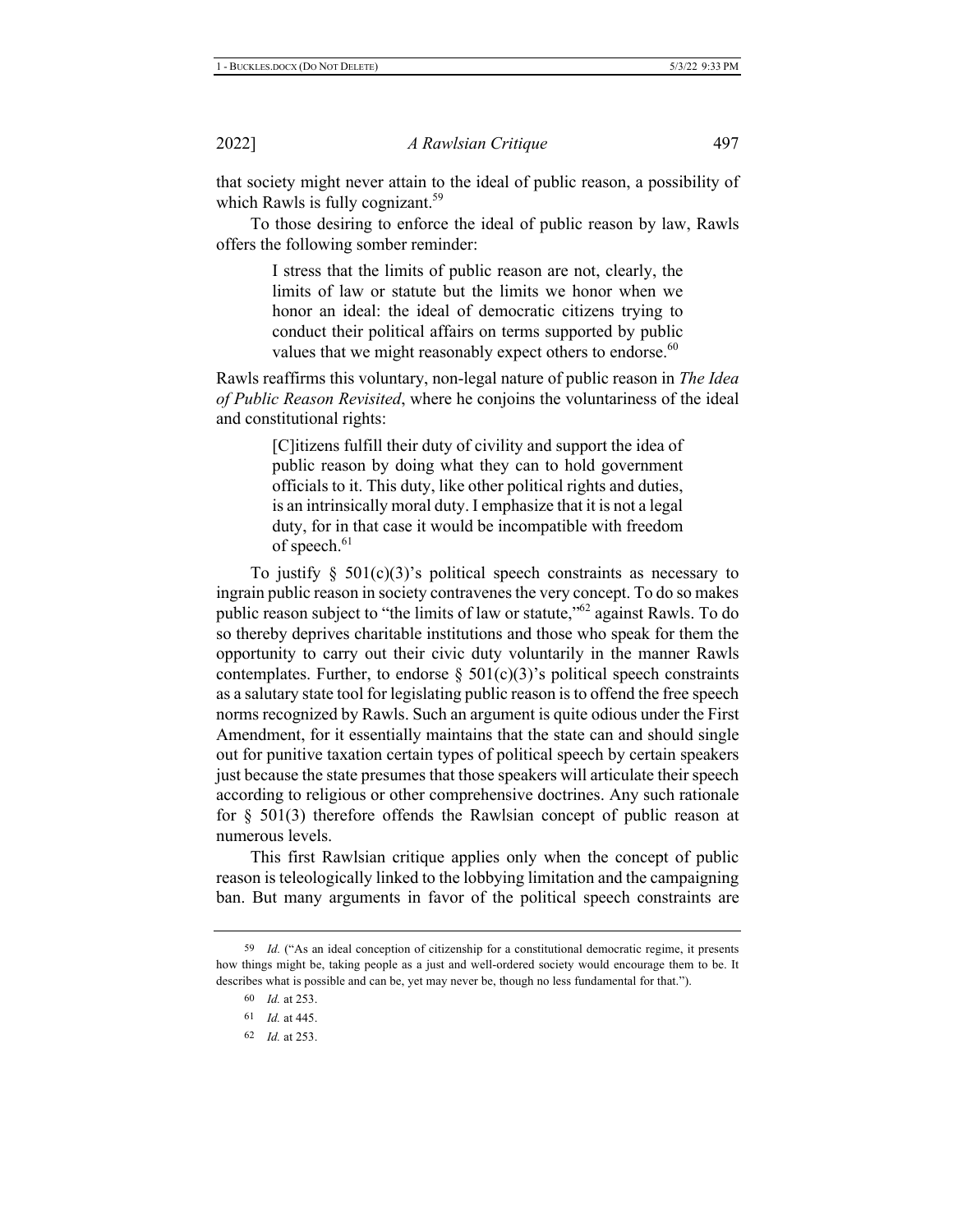expressed elsewise, and it is far from clear that  $\S 501(c)(3)$  reflects a design to implement the ideal of public reason. It is thus important to consider whether  $\S$  501(c)(3)'s constraints on political speech are suspect under the ideal of public reason simply because the statutory provision itself undermines what Rawls contemplates as constitutive of, or implied by, public reason. The remaining critiques of this part question the statute on its own terms, as interpreted by the IRS and the courts.

#### **B.** Public Reason Embraces Democratic Deliberation

The political speech constraints offend public reason at a fundamental level. Rawls's argument for public reason upholds the virtue of deliberation in a deliberative democracy. $63$  The idea that key institutions forming the background culture of civil society should be disengaged from public deliberation over crucial issues in a democracy is antithetical to public reason.

Rawls unremarkably identifies the "definitive idea for deliberative democracy" as "the idea of deliberation itself."<sup>64</sup> He continues:

> When citizens deliberate, they exchange views and debate their supporting reasons concerning public political questions. They suppose that their political opinions may be revised by discussion with other citizens; and therefore these opinions are not simply a fixed outcome of their existing private or nonpolitical interests. It is at this point that public reason is crucial, for it characterizes such citizens' reasoning concerning constitutional essentials and matters of basic justice.<sup>65</sup>

To deny a charitable, religious, or scientific speaker—whether an association, individual member of a religious group, or official representative of the group—the opportunity to engage fully in public reason is to deprive democracy of full deliberation.<sup>66</sup> Yet federal tax law does just that. Section  $501(c)(3)$ , under the penalty of taxation, forecloses or stifles some of the most relevant, meaningful types of deliberation in American democracy. A taxexempt university must measure its grassroots appeals opposing immigration legislation that unfairly treats minors. An acute care hospital dare not invoke scientific evidence to oppose a gubernatorial candidate that mocks social

<sup>63</sup> *Id.* at 476.

<sup>64</sup> *Id.* at 448.

*(*

<sup>&</sup>lt;sup>66</sup> Cf. HAMBURGER, *supra* note 5, at 337 ("[T]he substantial exclusion of the speech of religious and other idealistic associations seems to have accelerated the shallowness of American political life.").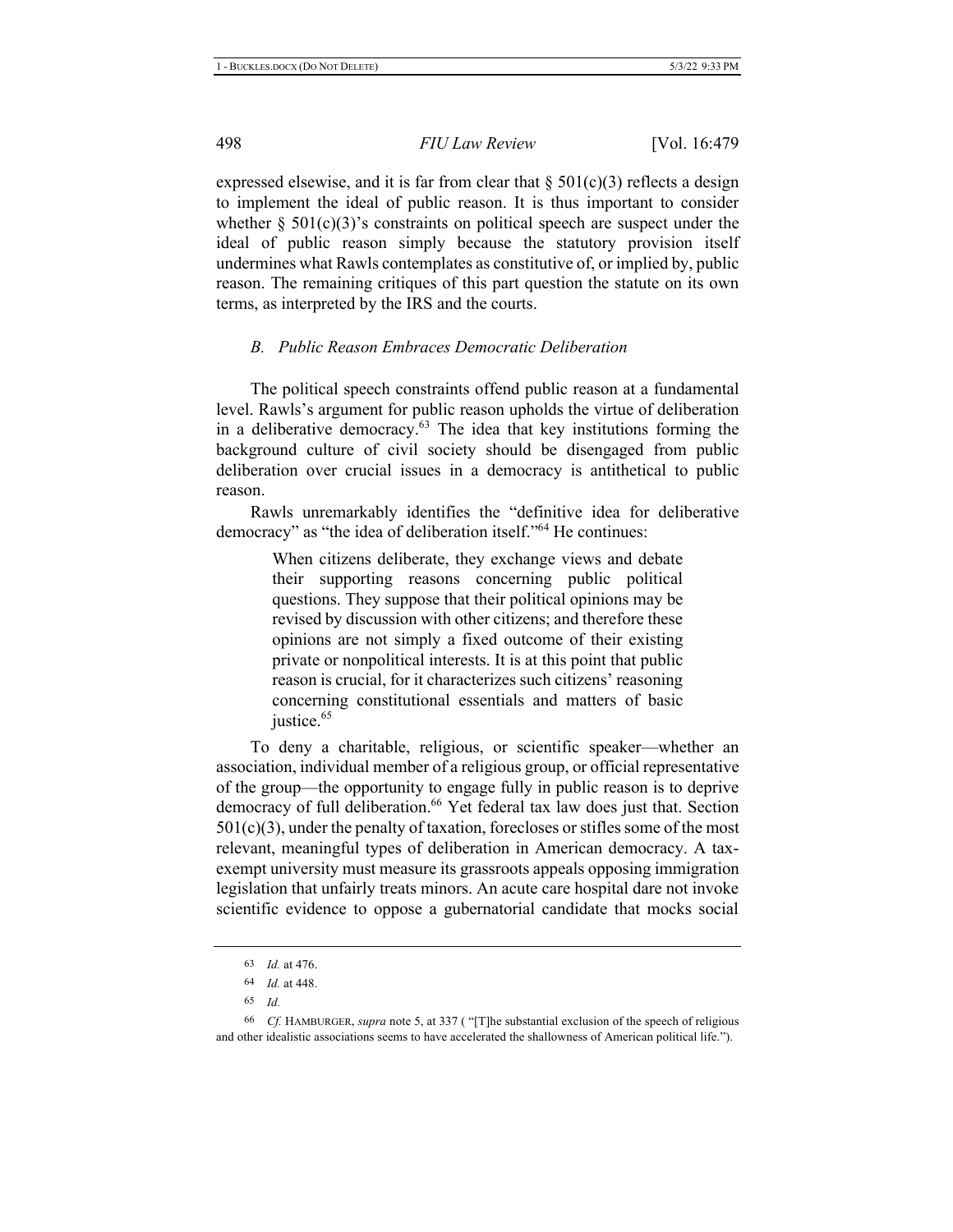distancing and wearing a face mask in public during a deadly pandemic. A church must practice moderation in opposing legislation that would burden members of other faiths in performing their ritual prayers in public buildings, or which would incentivize abortion instead of increasing funding for the prenatal care of the poor.

Moreover, organizations described in  $\S$  501(c)(3) are at the forefront of learning, thinking, innovating, and inspiring. They are not simply hypothetically capable interlocutors; they offer valuable expertise and experience. That  $\S 501(c)(3)$  restricts their ability to influence the public on legislative proposals and prohibits them from deliberating over candidates for public office in any persuasive manner deeply offends what Rawls has proclaimed the "definitive idea for deliberative democracy"—"the idea of deliberation itself." $67$ 

Any objection that Rawls's elevation of deliberation in a deliberative democracy applies only to "citizens," not to institutions themselves, is a nonstarter. First, deliberation is dialogic. It involves an intellectual "exchange."<sup>68</sup> Thus, those who benefit from the deliberative process are not just those who speak, but also those who hear. To effectively deny, through excessive tax penalties or other legal sanction, a wholly deliberative role to charitable institutions is to disserve not just charities, but also those democratic participants who otherwise would benefit from unrestrained deliberation with charitable institutions.

Secondly, as noted previously, institutions act through their agents, who typically are themselves citizens. To restrict the deliberative role of institutions is to restrict the citizens who speak for them. That these citizens are free to deliberate without constraint in their individual capacities is of only modest comfort, for many of them customarily spend most of their time and energy representing the charities that they serve. To restrain them from engaging in full deliberation when they speak on behalf of their institutions is to keep them from fully deliberating for much, if not most, of their time.

Thirdly, individuals forming associations often seek to speak through their associations. In such cases, the organizational form should not be thought to convert the speech of citizens into something drastically different as a matter of democratic theory.<sup>69</sup> Indeed, by associating and selecting a capable agent to represent the association (e.g., the pastor of a church, or the president of a legal aid society), citizens may improve the quality of the message they desire to communicate relative to what it would be had they spoken only individually. The most important point is not that the citizens'

<sup>67</sup> RAWLS, *supra* note 1, at 448.

<sup>68</sup> *Id.* 

<sup>&</sup>lt;sup>69</sup> See HAMBURGER, supra note 5, at 270 ("[A]ssociations are typically composed of individuals who associate in them and who retain their freedom as individuals to exercise their constitutional rights.").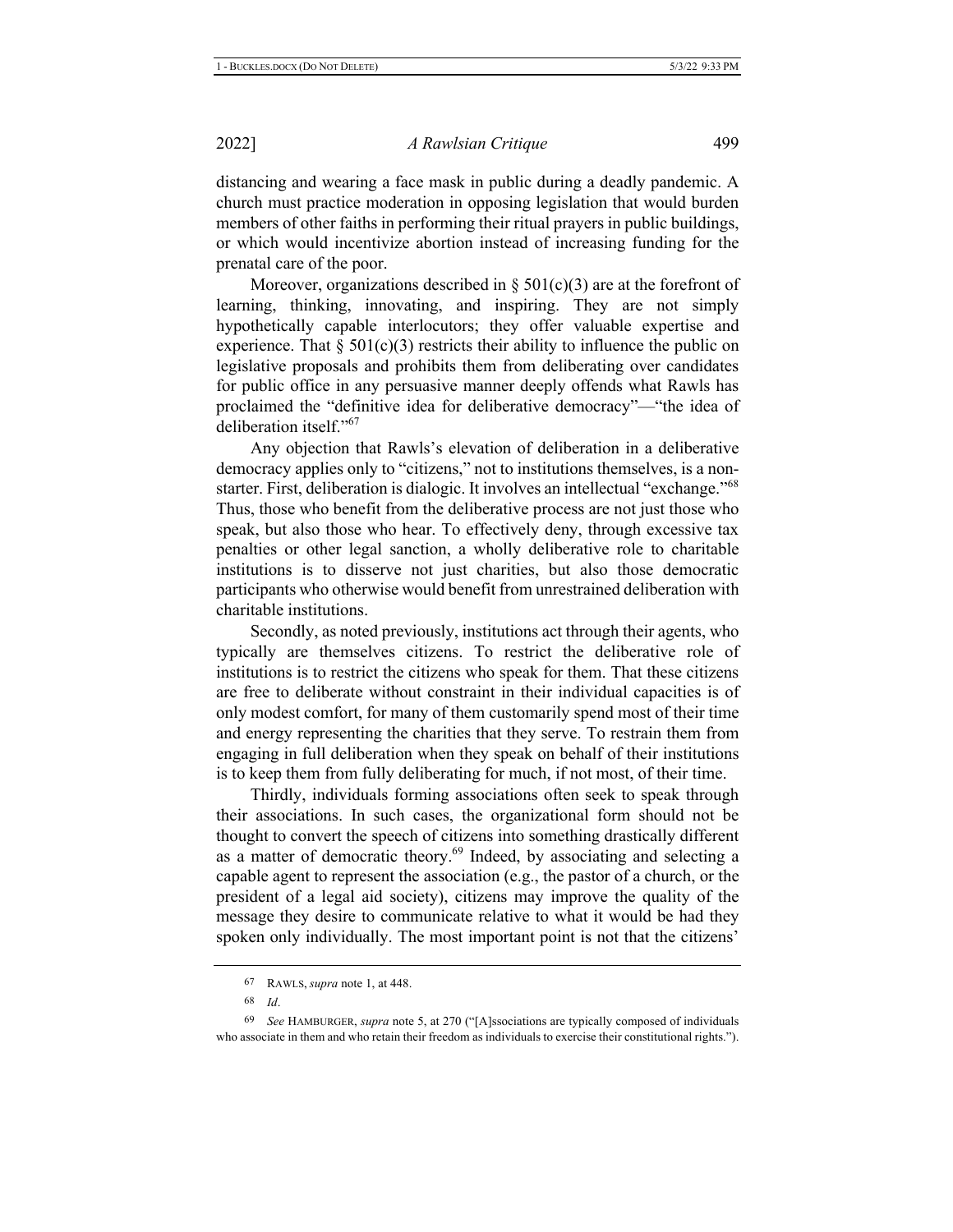institutional message is improved, however, but that it is the message of  $citizens.$ 

Finally, and building on the preceding line of thought, to refuse to listen to citizens who express themselves according to public reason is to disrespect them. Rawls explains that the ideal of public reason "expresses a willingness" to listen to what others have to say and being ready to accept reasonable accommodations or alterations in one's own view."<sup>70</sup> He conceptualizes this willingness to listen to others as part of civic duty.<sup>71</sup> Section 501(c)(3)'s political speech constraints, in contrast, represent an unwillingness to listen to others. Most obviously, by enacting the political speech constraints, Congress has shielded itself from too much bother in listening to what citizens, speaking through charitable associations, have to say to them. Moreover, Congress has relieved the democratic citizenry of a measure of the responsibility of listening to what citizens acting through their charitable associations would offer them in public reason. Citizens totally need not listen to charitable associations' reasoned, but conclusive, assessments of political candidates, for  $\S 501(c)(3)$  forbids the expression of such opinions. And citizens are relieved of the obligation to consider more than a few appeals to action on specific legislation by charities because of the lobbying limitation. "Silence, citizens of charity, we do not want to hear you!" is largely the import of the political speech constraints. This import does not bode well under the ideal of public reason.

Also unpersuasive is the objection that, because charities can engage in numerous forms of political discourse, current law is "good enough" when assessed under the ideal of public reason. True, charities that have made the Code § 501(h) election<sup>72</sup> can announce a view on legislation without engaging in prohibited grass roots lobbying,<sup>73</sup> provided they do not encourage listeners to take action on specific legislation.<sup>74</sup> They can also defend themselves against existential threats before  $Congress^{75}$  and broadly discuss solutions to major societal problems.<sup>76</sup> But they must not try to make a difference when it counts the most. Only to an "insubstantial" degree may charitable institutions encourage citizens to contact legislators to implement their policy preferences based on public reason. Charities must not limit their

75 *See* Treas. Reg. § 56.4911-2(c)(4).

 $76$  See Treas. Reg. § 56.4911-2(c)(2). A charity may also engage in nonpartisan research, see Treas. Reg. § 56.4911-2(c)(1), and respond to a governmental request for technical advice. See Treas. Reg. § 56.4911-2(c)(3).

<sup>70</sup> RAWLS, *supra* note 1, at 253.

<sup>71</sup> *Id.* at 217.

<sup>72</sup> *See supra* note 23.

<sup>73</sup> See Treas. Reg. § 56.4911-2(b)(2)(ii)(B) (1990).

<sup>74</sup> See Treas. Reg. § 56.4911-2(b)(2)(ii)(C).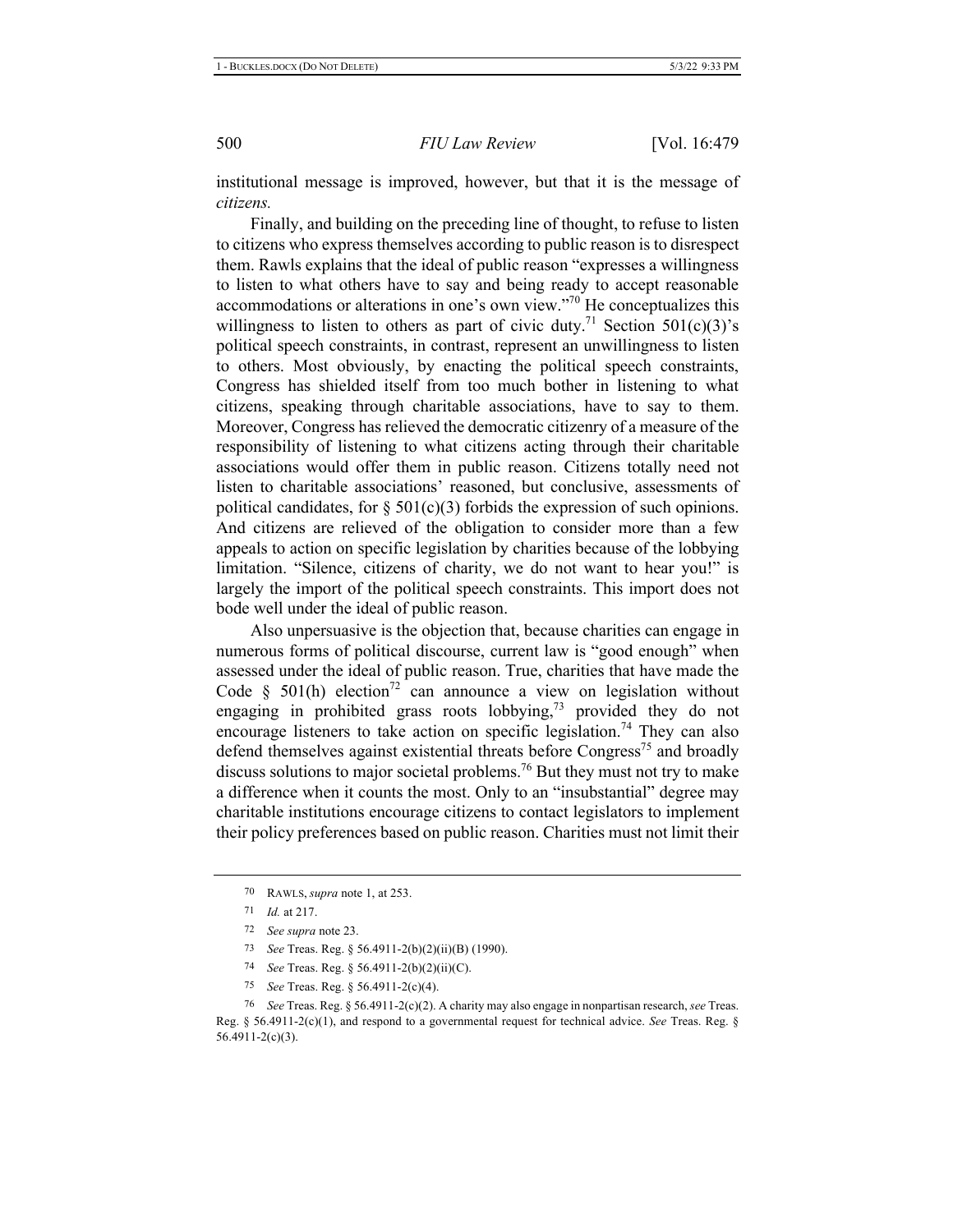candidate forums to those presidential hopefuls who will best advance justice and constitutional values.<sup>77</sup> And their reasoned issue advocacy must not lead to the inescapable conclusion that only one person running for office can handle the job.<sup>78</sup> (Doing that—let the reader brace herself—might influence someone's vote.)

But the ability to make a difference in public deliberation is an essential part of the deliberative process characterized by public reason. Rawls envisions deliberation to involve "debate,"<sup>79</sup> not merely pedantic lectures or even dispassionate instruction. He argues that, through deliberation, citizens' opinions may be "revised," rather than constituting a "fixed outcome."<sup>80</sup> The process envisioned by Rawls is highly interactive, and reason is used to persuade others as to how they should vote. To forbid a group of speakers from fully persuading others as to how the speaker believes they should exercise their civic duties is to undermine deliberation. The assault on deliberation is especially severe under the campaigning ban, which prohibits persuasive speech for or against political candidates.

To impair deliberation is to disserve public reason. The political speech constraints curtail deliberation. In this manner,  $\S$  501(c)(3) undermines public reason.

### *C. The Ideal of Public Reason Welcomes the Role of Comprehensive Doctrines in Public Discourse*

Section  $501(c)(3)$  disserves public reason in another respect. Rawls welcomes the introduction of comprehensive doctrines into public discourse as long as they are supplemented with public reasons. However,  $\S 501(c)(3)$ 's political speech constraints limit the ability of ideologically based charities to argue for political action based on principles rooted in their comprehensive doctrines. For example, the members of a local church on the Texas-Mexico border might have both public and nonpublic reasons for opposing a mayoral candidate because of her views of Mexican day-workers lawfully residing in the U.S. Section  $501(c)(3)$  precludes the church from arguing against the candidate, even if the argument is articulated according to principles of basic justice supported by the Bible's teaching on how society should treat

<sup>77</sup> See Rev. Rul. 86-95, 1986-2 C.B. 73, 74. The ruling indicates that bias may be present, and thus the campaigning ban violated, if a charity hosting a candidate forum does not invite all legally qualified candidates to participate or limits questions to those of special concern to the sponsoring charity. See id.

<sup>78</sup> See Rev. Rul. 2007-41, 2007-25 I.R.B. 1421 (stating that a charity must avoid issue advocacy that functions as intervention in a political campaign).

<sup>79</sup> RAWLS, *supra* note 1, at 448.

<sup>80</sup> *Id.*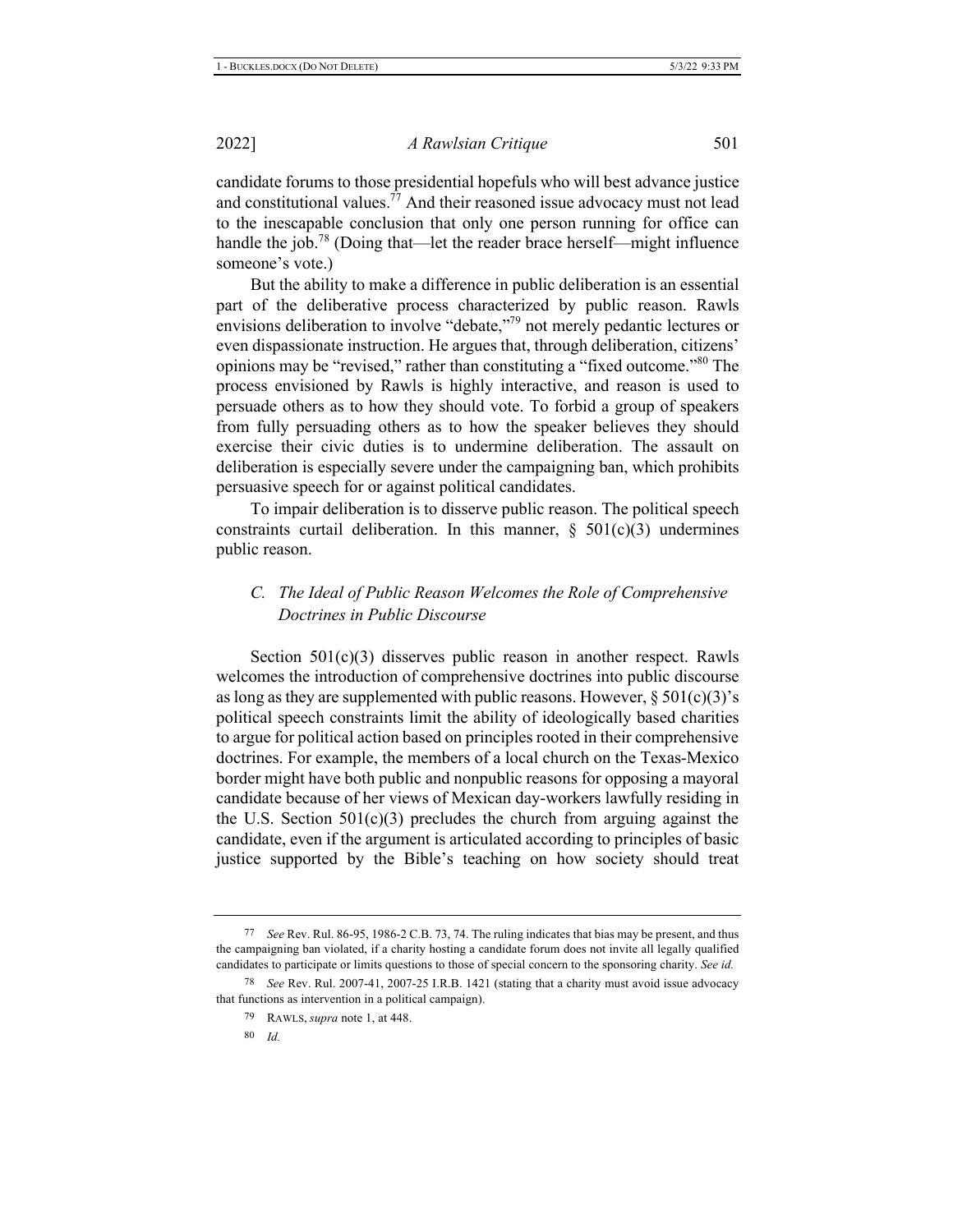immigrants.<sup>81</sup> This legal roadblock deprives democratic voters of the secular benefits of hearing an argument linking comprehensive doctrines to an electoral choice, which are benefits that Rawls contemplates under the ideal of public reason.

To better appreciate this tension between  $\S 501(c)(3)$  and public reason, consider a distinction raised by Rawls. He distinguishes two views of public reason: the exclusive view and the inclusive view.<sup>82</sup> Under the "exclusive" view" of public reason, which still applies only when the subject involves "fundamental political matters," one should never introduce "reasons given explicitly in terms of comprehensive doctrines."<sup>83</sup> In contrast, under the "inclusive view," citizens are permitted "in certain situations, to present what they regard as the basis of political values rooted in their comprehensive doctrine, provided they do this in ways that strengthen the ideal of public reason itself." $84$ 

Rawls argues for the superiority of the inclusive view of public reason because it "best encourages citizens to honor the ideal of public reason and secure its social conditions in the longer run in a well-ordered society."<sup>85</sup> Rawls posits that the inclusive view features greater flexibility in addressing the various socio-political contexts in which public reason will be exercised:

> For under different political and social conditions with different families of doctrine and practice, the ideal must surely be advanced and fulfilled in different ways, sometimes by what may look like the exclusive view, at others by what may look like the inclusive view. Those conditions determine, then, how the ideal is best attained, either in the short or the longer run. The inclusive view

85 *Id.* at 248.

<sup>81</sup> See, e.g., *Exodus* 23:9 ("Do not oppress a foreigner; you yourselves know how it feels to be foreigners, because you were foreigners in Egypt."); Leviticus 19:10 ("Do not go over your vineyard a second time or pick up the grapes that have fallen. Leave them for the poor and the foreigner. I am the LORD your God."); Leviticus 19:34 ("The foreigner residing among you must be treated as your nativeborn. Love them as yourself, for you were foreigners in Egypt."); *Deuteronomy* 10:18-19 (stating that YHWH "defends the cause of the fatherless and the widow, and loves the foreigner residing among you, giving them food and clothing"; stating "you are to love those who are foreigners"); *Deuteronomy* 27:19 <sup>ec</sup>Cursed is anyone who withholds justice from the foreigner, the fatherless or the widow."); *Malachi* 3:5 ("I will be quick to testify against sorcerers, adulterers and perjurers, against those who defraud laborers of their wages, who oppress the widows and the fatherless, and deprive the foreigners among you of justice, but do not fear me,' says the LORD Almighty.").

<sup>82</sup> RAWLS, *supra* note 1, at 247.

<sup>83</sup> *Id.* at 247.

<sup>84</sup> *Id.* at 247.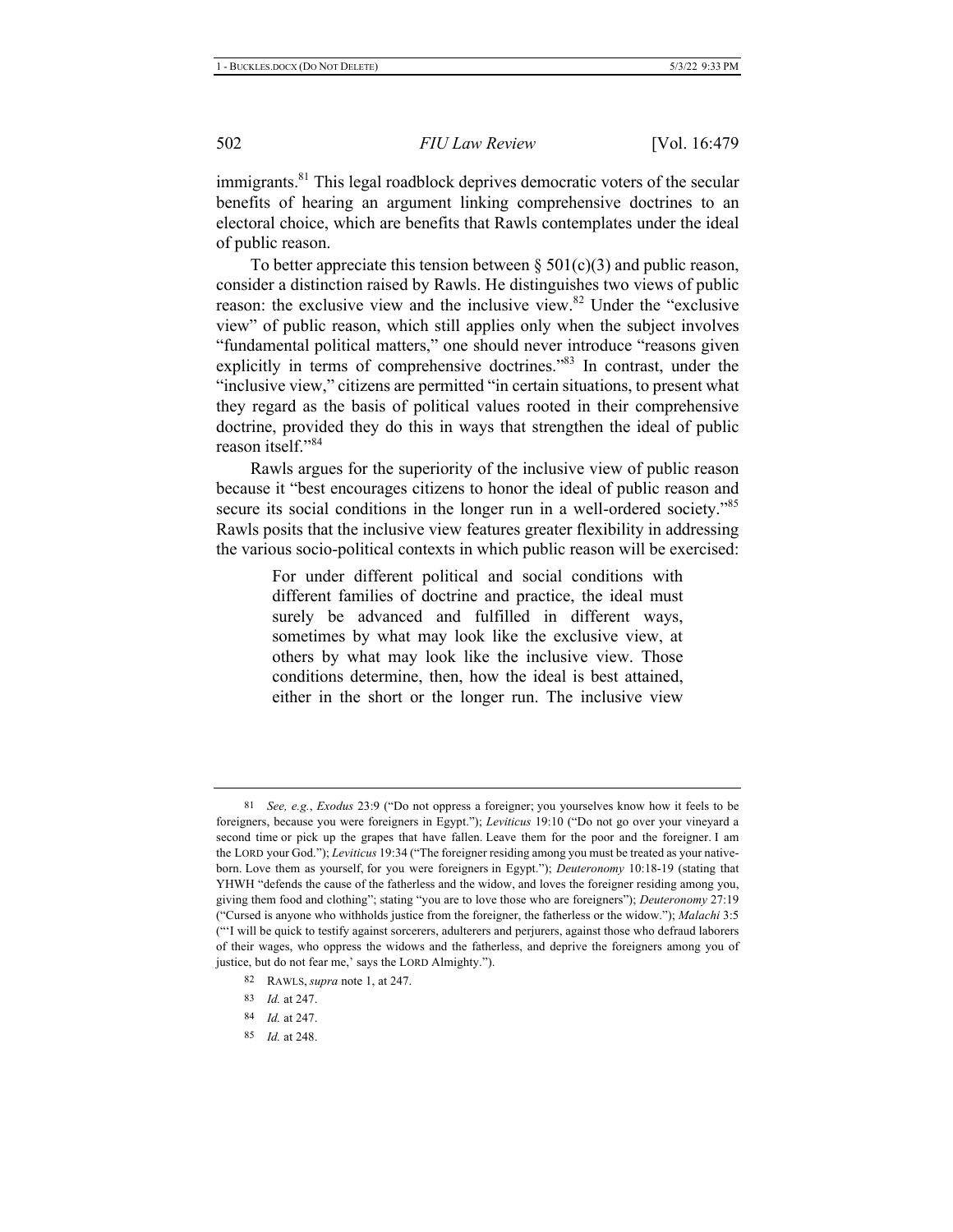allows for this variation and is more flexible as needed to further the ideal of public reason.<sup>86</sup>

In *The Idea of Public Reason Revisited*, Rawls affirms the propriety of introducing into public political discourse "our comprehensive doctrine, religious or nonreligious, provided that, in due course, we give properly public reasons to support the principles and policies our comprehensive doctrine is said to support."<sup>87</sup> Designating the condition as the "*proviso*,"<sup>88</sup> Rawls repeats the assertion that comprehensive doctrines are appropriately invoked in public political discourse "*at any time*," subject to the *proviso*.<sup>89</sup> To illustrate, Rawls approves of introducing a public proposal with the Gospel story of the Good Samaritan,<sup>90</sup> provided the proponent justifies the proposal through political values consistent with public reason.<sup>91</sup>

Rawls identifies a number of reasons to allow the introduction of comprehensive doctrines into public policy deliberations in The Idea of *Public Reason Revisited.* First, Rawls argues that "mutual knowledge of one" another's religious and nonreligious doctrines expressed in the wide view of public political culture recognizes that the roots of democratic citizens' allegiance to their political conceptions lie in their respective comprehensive doctrines."<sup>92</sup> This mutual awareness of others' comprehensive doctrines strengthens one's "allegiance to the democratic ideal of public reason."<sup>93</sup> Reasonable comprehensive doctrines thereby confer "enduring strength and vigor" to "reasonable political conceptions."<sup>94</sup> Rawls illustrates this bolstering of political justice through comprehensive doctrines with the abolitionist and civil rights movements.<sup>95</sup> Second, by declaring how one's comprehensive doctrines support reasonable political conceptions, such as how the parable of the Good Samaritan supports reasonable political values, citizens who hold other comprehensive doctrines "are reassured, and this strengthens ties of civic friendship."<sup>96</sup> Third, the idea of public reason is bolstered when a citizen sincerely invokes the comprehensive doctrine of

- 89 <sup>9</sup> *Id.* at 462 (emphasis added).
- 90 Luke 10:25-37.
- 91 Rawls, *supra* note 1, at 456.
- 92 *Id.* at 463.
- 93 Id.
- 94 Id
- 95 *Id.* at 464.
- 96 *Id.* at 465.

<sup>86</sup> *Id. see also id.* at 251 ("the appropriate limits of public reason vary depending on historical and social conditions").

<sup>87</sup> *Id.* at 453.

<sup>88</sup>  $\overline{d}$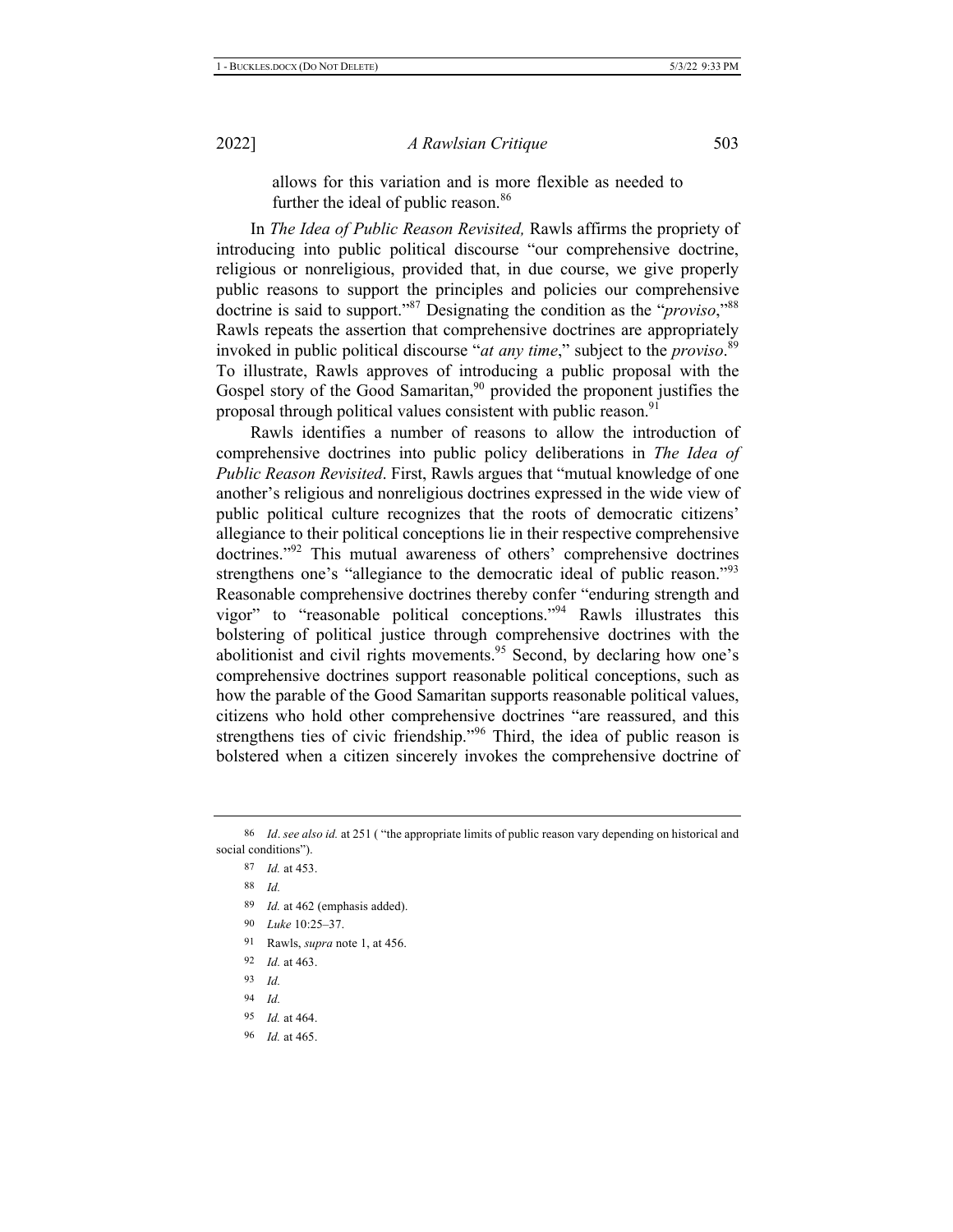another citizen to show the latter that such doctrine "can provide a basis for public reason."97

Rawls's reliance on abolitionism and the fight for civil rights for African Americans is instructive. He observes that, as the antebellum South maintained the institution of race-based slavery, abolitionists argued that slavery violated God's law.<sup>98</sup> Rawls argues that in this context "the nonpublic reason of certain Christian churches supported the clear conclusions of public reason."<sup>99</sup> Rawls analyzes the argument of Dr. Martin Luther King, Jr. for civil rights similarly.<sup>100</sup> Rawls recognizes King's appeal to the "moral law or the law of God," his invocation of St. Thomas Aquinas and natural law, and his affirmation of the existence of the human soul.<sup>101</sup> "Religious doctrines clearly underlie King's views and are important in his appeals," $102$  writes Rawls. Nonetheless, he opines that King's religious statements "are expressed in general terms," and they comport with public reason and "fully support constitutional values."<sup>103</sup> Indeed, he notes, King often relied on constitutional political values.<sup>104</sup>

- 97 *Id.* at 465–66.
- 98 8 *Id.* at 249.
- 99 *Id.* at 249–50.
- 100 <sup>0</sup> Id. at 250.
- 101 <sup>1</sup> *Id.* at 250 n.39.
- 102  $\overline{d}$
- 103  $\overline{d}$

104  $\frac{d}{d}$  *Id.* at 250, n.39 (purporting to analyze the issue "conceptually and not historically" to conclude that the abolitionists and Dr. King acted in a manner consistent with public reason. *Id.* at  $250-51$ .

Surely they [the abolitionists] hoped for that result [the end of slavery] and they could have seen their actions as the best way to bring about a well-ordered and just society in which the ideal of public reason could eventually be honored. Similar questions can be raised about the leaders of the civil rights movement. The abolitionists and King would not have been unreasonable in these conjectured beliefs if the political forces they led were among the necessary historical conditions to establish political justice, as does indeed seem plausible in their situation.

*Id.* (explaing that in arguing for the compatibility of public reason and the abolitionist and civil rights movements, Rawls does not fret over the possibility that the religious leaders might not have fully understand their advocacy's relationship to public reason. He is willing to look both to the actual state of mind of the movements' leaders and to their hypothetical, reasonable state of mind)

On this account the abolitionists and the leaders of the civil rights movement did not go against the ideal of public reason; or rather, they did not provided they thought, or on reflection would have thought (as they certainly could have thought), that the comprehensive reasons they appealed to were required to give sufficient strength to the political conception to be subsequently realized. ... The abolitionists could say, for example, that they supported political values of freedom and equality for all, but that given the comprehensive doctrines they held and the doctrines current in their day, it was necessary to invoke the comprehensive grounds on which those values were widely seen to rest. Given those historical conditions, it was not unreasonable of them to act as they did for the sake of the ideal of public reason itself.

*Id.* at 251 (footnotes omitted).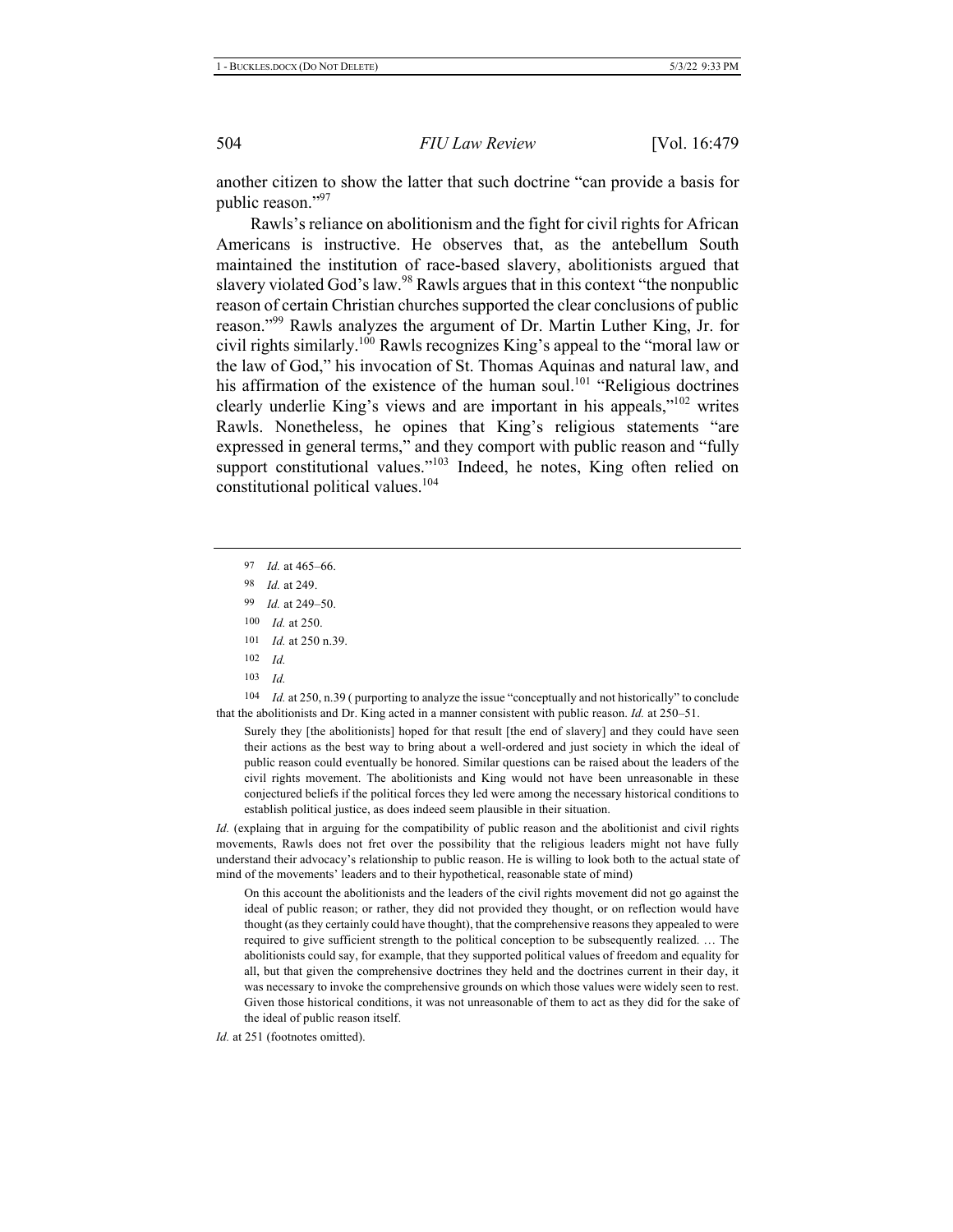The reasoning of Rawls does not bode well for the political speech constraints. Just as in the dark days of race-based slavery followed by statesponsored racial segregation, even today the United States has work to do in securing basic justice. American citizens remain deeply divided over the proper political response to numerous issues involving fundamental notions of justice, including immigration, abortion, religious freedom, and policing techniques. How the nation addresses them politically will depend not just on the votes of legislators, but also on the votes of citizens who elect candidates to public office. In a Rawlsian world, citizens have the benefit of hearing precisely how the comprehensive doctrines of the institutions of civil society pertain to these issues and how they inform their vote, subject only to the *proviso*. But in the world as we know it,  $\S$  501(c)(3) limits how the institutions of civil society can voice their comprehensive doctrines in the public square. The church in the Rio Grande Valley must not take a principled stand against a candidate who would harshly detain immigrant children. The human rights organization must not say too much against legislative proposals to restrict asylum for refugees of war. The crisis pregnancy center must not give reasons for supporting the only gubernatorial candidate who would increase public funding for ultrasounds and maternity care for the poor.

Rawls understands that articulating comprehensive doctrines in the public square is not just compatible with, but can also buttress, public reason. By limiting the ability of institutions founded on, and conversant in, these doctrines to articulate them persuasively in important political contexts,  $\S$  $501(c)(3)$  undercuts this legitimate and valuable role they serve in a constitutional democracy. Once again, the ideal of public reason cuts against the political speech constraints.

### *D. Public Reason Preserves the Unrestrained Internal Discourse of* **Ideological Associations**

Even as Rawls does not intend the ideal of public reason to foreclose the introduction of comprehensive doctrines into public discourse for the reasons explained in Part II.C of this Essay, so also he rejects the notion that the ideal of public reason should dictate the internal life of ideological associations. In tension with this notion of the bounded jurisdiction of public reason, the political speech constraints of  $\S$  501 invade the internal life of institutions, specifying what leaders can and cannot say to members of the institution on its behalf. Section  $501(c)(3)$  is interpreted by the IRS to authorize the government to revoke tax exemption when associational leaders say the wrong words to members, even when appeals are justified by the nonpublic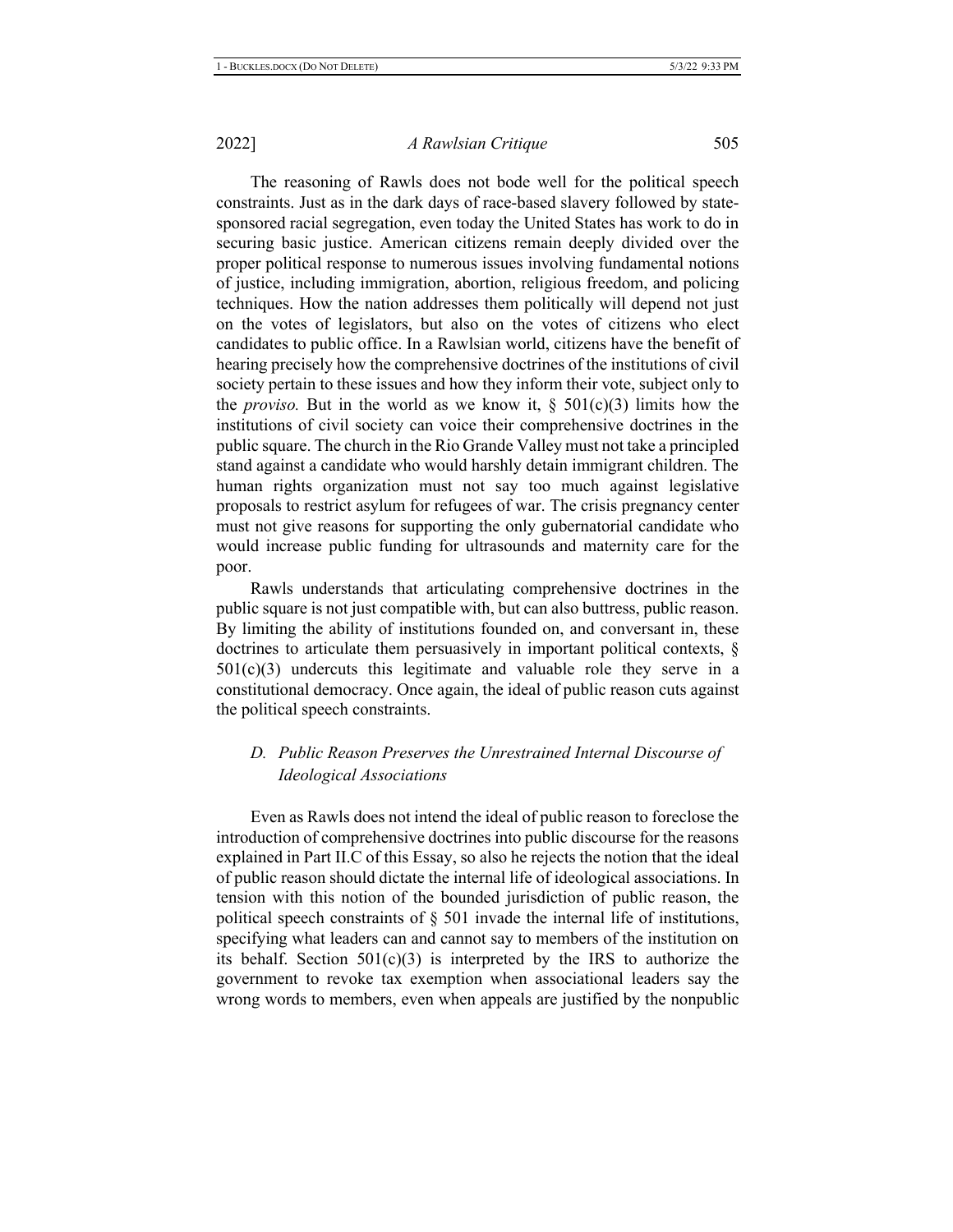reasons embraced by everyone involved.<sup>105</sup> So interpreted, the political speech constraints infringe upon the ability of associations and their members to communicate based on their nonpublic reasons. This muting of associations and their members is not what Rawls envisions for a liberal, democratic society ordered by public reason.

Rawls stakes out the sanctity of the internal life of associations in civil society as follows:

> Another feature of public reason is that its limits do not apply to our personal deliberations and reflections about political questions, or to the reasoning about them by members of associations such as churches and universities, all of which is a vital part of the background culture. Plainly, religious, philosophical, and moral considerations of many kinds may here properly play a role.<sup>106</sup>

In *The Idea of Public Reason Revisited*, Rawls emphasizes that public reason does not constrain the internal discourse of those affiliated with nonprofit organizations. These elements of civil society help form the "background culture,"<sup>107</sup> which is not governed by the moral restrictions on the public political forum:

> Distinct and separate from this three-part public political forum is what I call the background culture. This is the culture of civil society. In a democracy, this culture is not, of course, guided by any one central idea or principle, whether political or religious. Its many and diverse agencies and associations with their internal life reside within a framework of law that ensures the familiar liberties of thought and speech, and the right of free association. The idea of public reason does not apply to the background culture with its many forms of nonpublic reason nor to media of any kind. $108$

Rawls includes in the background culture that of "churches and associations of all kinds, and institutions of learning at all levels, especially universities and professional schools, scientific and other societies."<sup>109</sup>

 $109$  *Id.* at 443 n.13.

<sup>105</sup> See, e.g., Rev. Rul. 2007-41, 2007-25 I.R.B. 1421 (Situation 6) (finding a violation of the campaigning ban).

<sup>106</sup> RAWLS, *supra* note 1, at 215.

<sup>107</sup> *Id.* at 443.

<sup>108</sup> *Id.* at 443–44 (footnote citations omitted).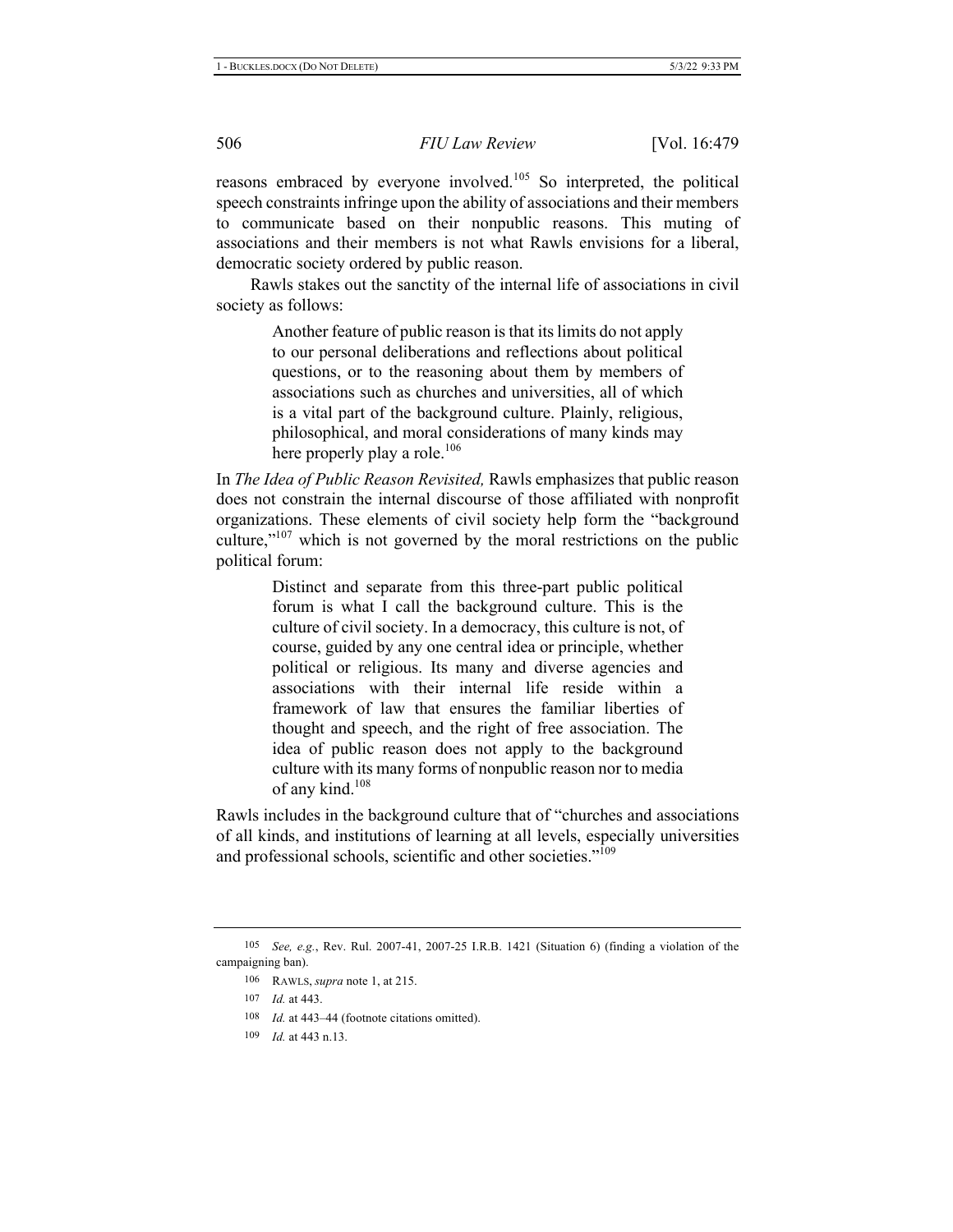Rawls's distinction between the moral self-regulation of the "public political culture" and that of the "background culture" is sharp.<sup>110</sup> The latter is subject to "no restrictions."<sup>111</sup> No restrictions, says Rawls, apply to discourse within the background culture of churches, universities, and other associations. Indeed, in responding to some of those "who appear to reject the idea of public reason," Rawls surmises that they "actually mean to assert the need for full and open discussion in the background culture," a point with which "political liberalism fully agrees."<sup>112</sup>

More broadly, Rawls argues that the very principles of political justice "are not to apply directly to the internal life of the many associations" within the basic structures of society.<sup>113</sup> His thinking reaches numerous nonprofit institutions of civil society described in multiple paragraphs of § 501(c),  $^{114}$ including  $\S 501(c)(3)$ :

> Much the same question arises in regard to all associations, whether they be churches or universities, professional or scientific associations, business firms or labor unions. The family is not peculiar in this respect. To illustrate: it is clear that liberal principles of political justice do not require ecclesiastical governances to be democratic. Bishops and cardinals need not be elected; nor need the benefits attached to a church's hierarchy of offices satisfy a specified distributive principle, certainly not the difference principle. This shows how the principles of political justice do not apply to the internal life of a church, nor is it desirable, or consistent with liberty of conscience or freedom of association, that they should. $^{115}$

Thus, Rawls affirms the liberty interests of associations, generally and under the ideal of public reason, specifically.<sup>116</sup> As to the former, he understands that political liberalism broadly seeks to protect the liberty

<sup>116</sup> *Cf.* Griffin, *supra* note 16, at 313 ("Rawls encourages open discussion of comprehensive doctrines in many of society's 'nonpublic' organizations, e.g., universities, churches, and associations.").

<sup>110</sup> In contrasting the background culture with the public political forum, Rawls approvingly cites Kent Greenawalt's distinction between a religious leader's preaching and seeking public office. RAWLS, supra note 1, at 443 (citing Kent Greenawalt, RELIGIOUS CONVICTIONS AND POLITICAL CHOICE 226–27  $(1988)$ ).

<sup>111</sup> RAWLS, *supra* note 1, at 463, 463 n.51. "I emphasize there are no restrictions" on the background culture, says Rawls. Id.

<sup>112</sup> *Id.* at 443–44 (footnote citations omitted).

<sup>113</sup> *Id.* at 468.

<sup>114</sup> The institutions mentioned by Rawls include (1) religious, educational, and scientific organizations (I.R.C. § 501(c)(3)); (2) professional associations (I.R.C. § 501(c)(6)); and (3) labor unions  $(I.R.C. § 501(c)(5))$ . See id. at 468.

<sup>115</sup> *Id.* at 468.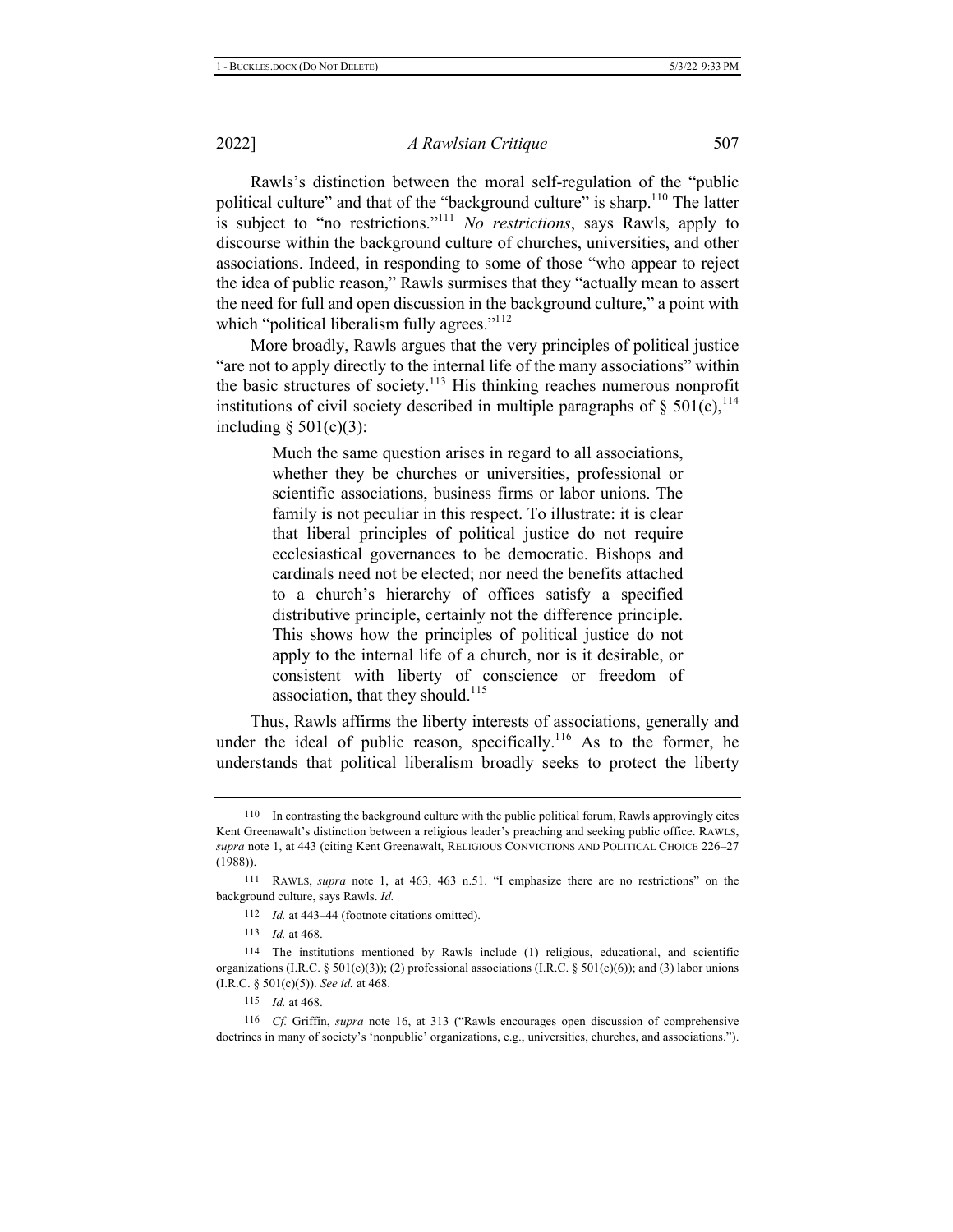interests of both associations and individuals.<sup>117</sup> As to the latter, Rawls argues for the compatibility of public reason and "the many forms of nonpublic reason," which "belong to the internal life of the many associations in civil society."<sup>118</sup>

The political speech constraints violate the sanctity of the internal associational life upheld by Rawls. Far from implementing the Rawlsian norm of imposing "no restrictions" on how associations discuss and urge compliance with comprehensive doctrines,  $\S$  501(c)(3) requires state intrusion into their internal life. I have previously written of how the campaigning ban invites state interference with the internal operation of churches, a point that extends to all charitable institutions:

> As interpreted by the IRS, the ban requires the agency to monitor and decide such matters as whether a pastor is speaking on behalf of himself or on behalf of a church; whether a sermon or newsletter discussing pressing moral issues of the day is really a disguised endorsement of a candidate; whether a forum for candidates sponsored by a church features a sufficient breadth of questions; and whether a church has invited a public figure to speak in a "candidate" or in a "non-candidate" capacity. Policing these messages and invitations to speak never ends, and it theoretically requires the agency to scrutinize every word of a sermon and to monitor every guest in a pulpit. The entanglement is severe. $^{119}$

Although more freedom exists for associations to opine upon proposed legislation, the lobbying limitation still imposes restrictions that infringe upon the full range of internal communication that associations might well prefer, and thus, the lobbying limitation prompts similar objections.<sup>120</sup>

Little purpose is served in belaboring the point that the political speech constraints stand condemned under the Rawlsian notion that "no restrictions" should apply directly to intra-association affairs, including persuasive, reasoned discourse. Instead, the remainder of this part of the Essay will briefly identify and respond to two possible objections to the discomfiting conclusion that the political speech constraints defy the Rawlsian principle of intra-association autonomy under the ideal of public reason.

<sup>117</sup> RAWLS, *supra* note 1, at 476, 221 n.8 ("[L]iberty of conscience and other liberties such as freedom of association protect churches from the intrusions of government.").

<sup>118</sup> *Id.* at 482.

<sup>119</sup> Buckles, *Church and State, supra* note 11, at 473 (internal citations omitted).

<sup>120</sup> See Buckles, *The Penalty of Liberty, supra* note 11, at 170–71, 182.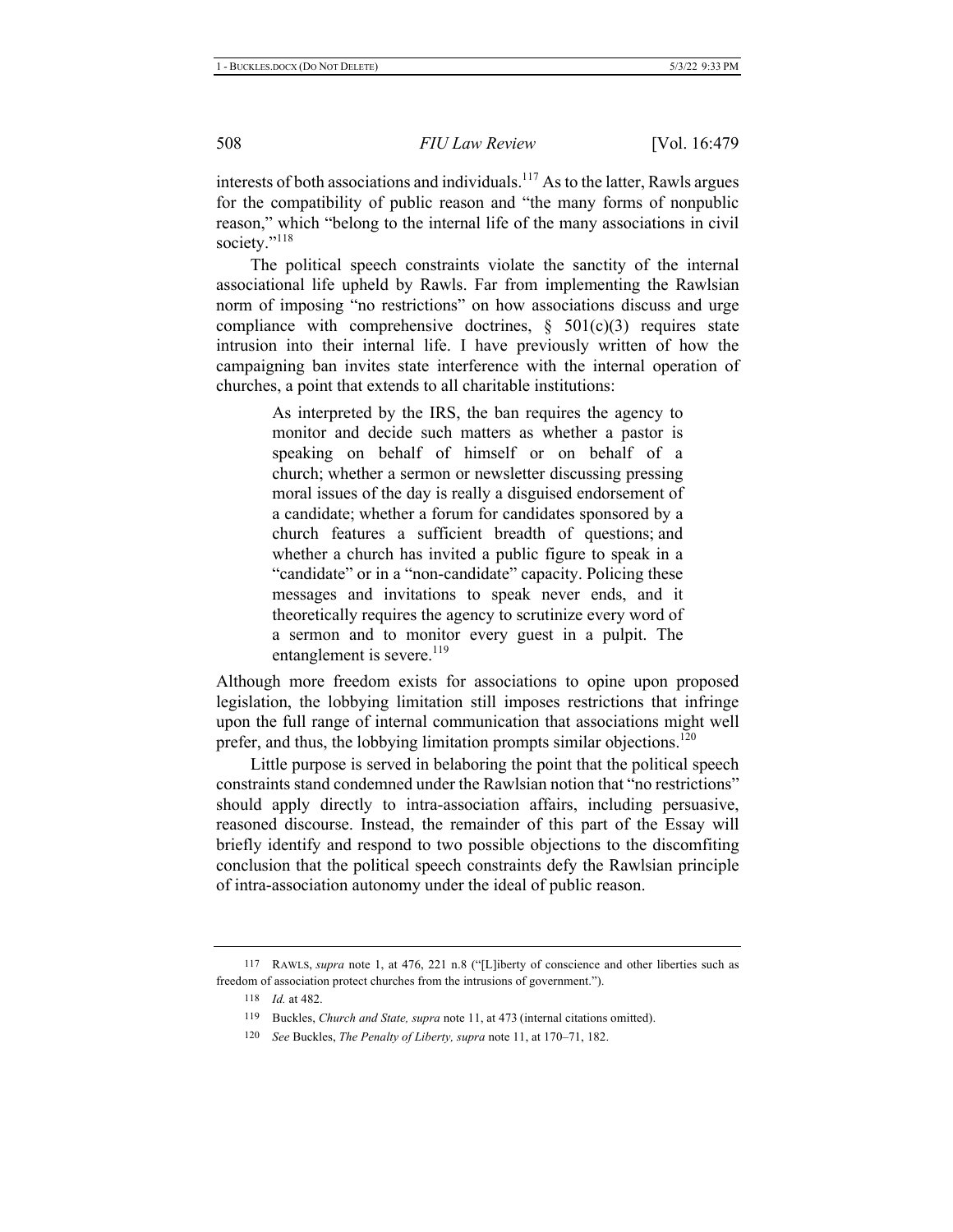First, one might conjecture that the political speech constraints do not transgress Rawlsian principles—other than by invoking the power of the state to enforce the restrictions—because Rawls was not contemplating "political" issues" when he removed intra-association discourse from the moral dictate of public reason. This objection is erroneous. The objection would render Rawls's argument incoherent. Rawls argues that the ideal of public reason governs discourse and decision-making only over political issues, and only over a limited class of political topics—essential constitutional questions and matters of basic justice. Rawls argues that public reason is what must justify the coercive exercise of power by the state:

> $\lceil \ln \rceil$  a democratic society public reason is the reason of equal citizens who, as a collective body, exercise final political and coercive power over one another in enacting laws and in amending their constitution.<sup>121</sup>

Intra-association "non-political" subjects, such as deciding whether to baptize by immersion or through sprinkling, or whether to select green or pink carpet in the boardroom, are not the type of issues justifying the rationale for public reason. There is simply no potential application of public reason to such non-political matters that invite no coercion by government. Thus, when Rawls argues that the ideal of public reason does not restrict in any way the ability of associations to employ non-public reason, he means that public reason should not restrict the ability of associations internally to discuss and determine positions on political questions exclusively through their comprehensive doctrines. Rawls even says so explicitly.<sup>122</sup> Any notion that associations must not invoke comprehensive doctrines in their internal political discourse is therefore demonstrably contrary to Rawls.

Another possible protest to the conclusion that  $\S 501(c)(3)$  defies Rawls by imposing restrictions directly on intra-association discourse over political issues is that the conditions for federal income tax exemption should not be viewed as "restrictions," as Rawls understood the term. The objection would reason that charities are not compelled to limit their political speech under federal tax law, for they can simply opt out of tax exemption and the ability to receive tax-deductible charitable contributions. They have a choice speak freely but pay taxes and probably collect less in donations, or instead, stifle internal discourse but pay no taxes and receive greater gifts. The problems with this line of reasoning are myriad.

One problem with the objection that  $\S$  501(c)(3) imposes no real "restrictions" is that it ignores the statute's coercion. Section  $501(c)(3)$  does not simply require charitable institutions to bear the full economic cost of

<sup>121</sup> RAWLS, *supra* note 1, at 214.

<sup>122</sup> *See id.* at 215.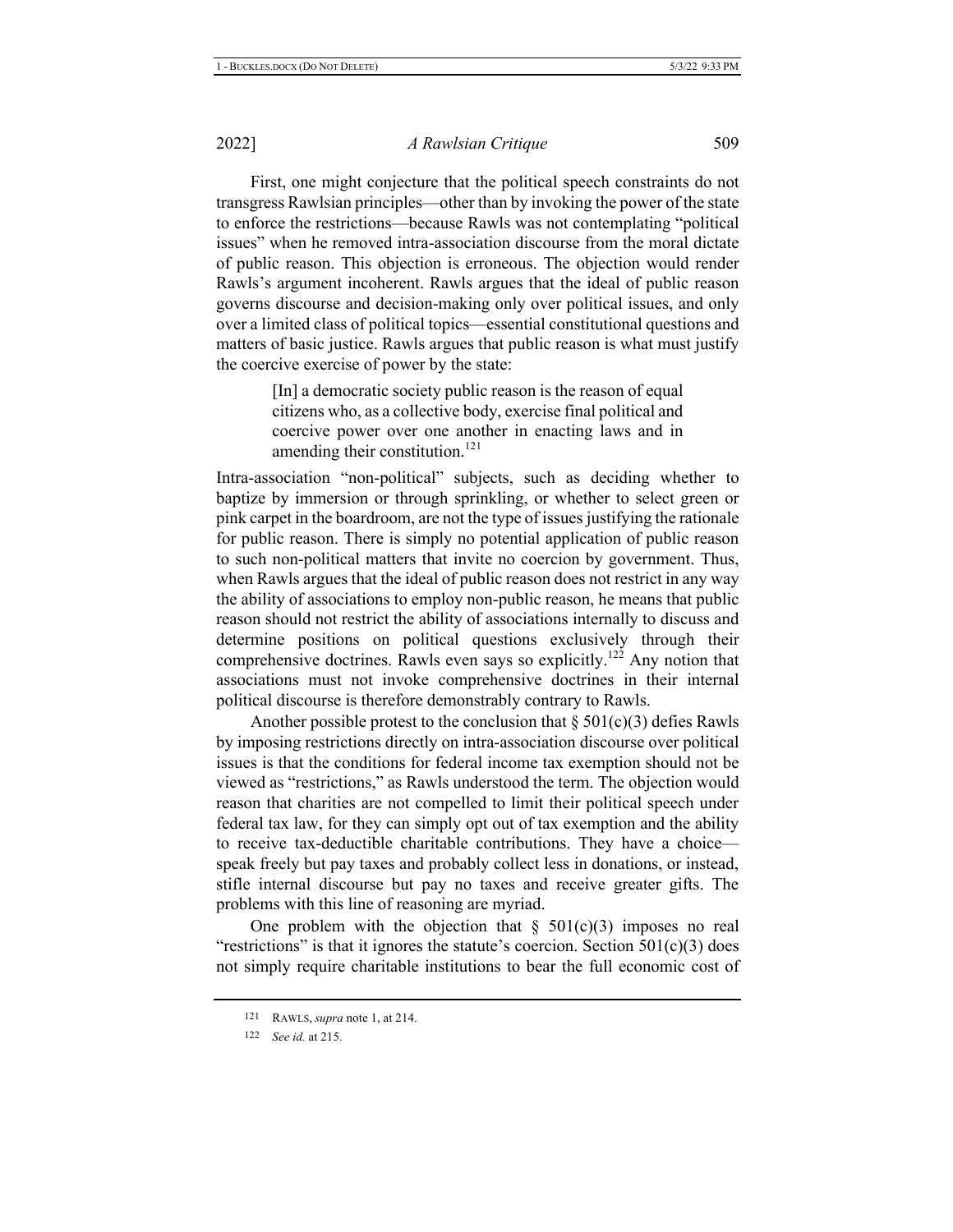their lobbying and campaign-related discourse, such as by including the amount of income devoted to such ends in the entity's unrelated business taxable income and then denying a deduction for the expenditure.<sup>123</sup> Code  $501(c)(3)$ 's restrictions disproportionately restrict speech because they subject all of an entity's net income to taxation, no matter the amount spent on political speech. Similarly, an entity that dares to utter prohibited political speech is not entitled to receive donations that are deductible by any donor under Code  $\S 170$ ; even if the prohibited political speech costs less than  $1\%$ of total donations, the statute denies a deduction to donors equal to 100% of donations. Federal tax law thereby imposes a tax penalty on speech that is disproportionate to the amount of expenditures for speech.<sup>124</sup>

This current system of taxing charities is not elective in any reasonable sense of the term. Consider how individuals are taxed on their political expenditures. Under current law, individual taxpayers may not deduct various political expenditures in computing their federal taxable income.<sup>125</sup> Thus, these expenditures remain in the individual income tax base. Imagine the outcry if, in addition to being nondeductible, political expenditures resulted in the denial of the deduction for accelerated depreciation on business assets,<sup>126</sup> the inclusion of personal gifts<sup>127</sup> and qualified scholarships<sup>128</sup> in gross income, the unavailability of favorable rates of taxation on net capital gain,<sup>129</sup> and the denial of any deduction for medical expenses,  $^{130}$  real property taxes,  $^{131}$  and charitable contributions.  $^{132}$  That a taxpayer has the theoretical choice of spending nothing on political speech or making expenditures on political speech and incurring a massive tax increase hardly renders the choice voluntary. The tax penalty is just too steep; the disproportionate tax burden on speech is coercive, providing many taxpayers

126 See I.R.C. § 168(a) (providing for an accelerated cost recovery system for depreciation allowed under Code  $§$  167).

129 *See I.R.C.* § 1(h).

132 *See I.R.C.* § 170(a) (allowing a deduction for charitable contributions).

<sup>123</sup> See I.R.C. § 511(a)(1) (imposing a tax on a charitable organization's unrelated business taxable income).

<sup>&</sup>lt;sup>124</sup> Cf. Leff, supra note 11, at 696 (arguing that the IRS's interpretation of § 501(c)(3) is unconstitutional if the Constitution permits the government only to bar using tax-deductible funds for electioneering).

<sup>125</sup> *See, e.g., I.R.C.* § 162(e)(1).

 $127$  *See I.R.C.* § 102(a) (excluding gifts from gross income).

<sup>128</sup> See I.R.C. § 117(a) (excluding certain qualified scholarships from gross income).

<sup>130</sup> See I.R.C. § 213(a) (allowing a deduction for certain expenses paid for medical care).

 $131$  *See* I.R.C. § 164a(a) (allowing a deduction for the payment or accrual of specified taxes).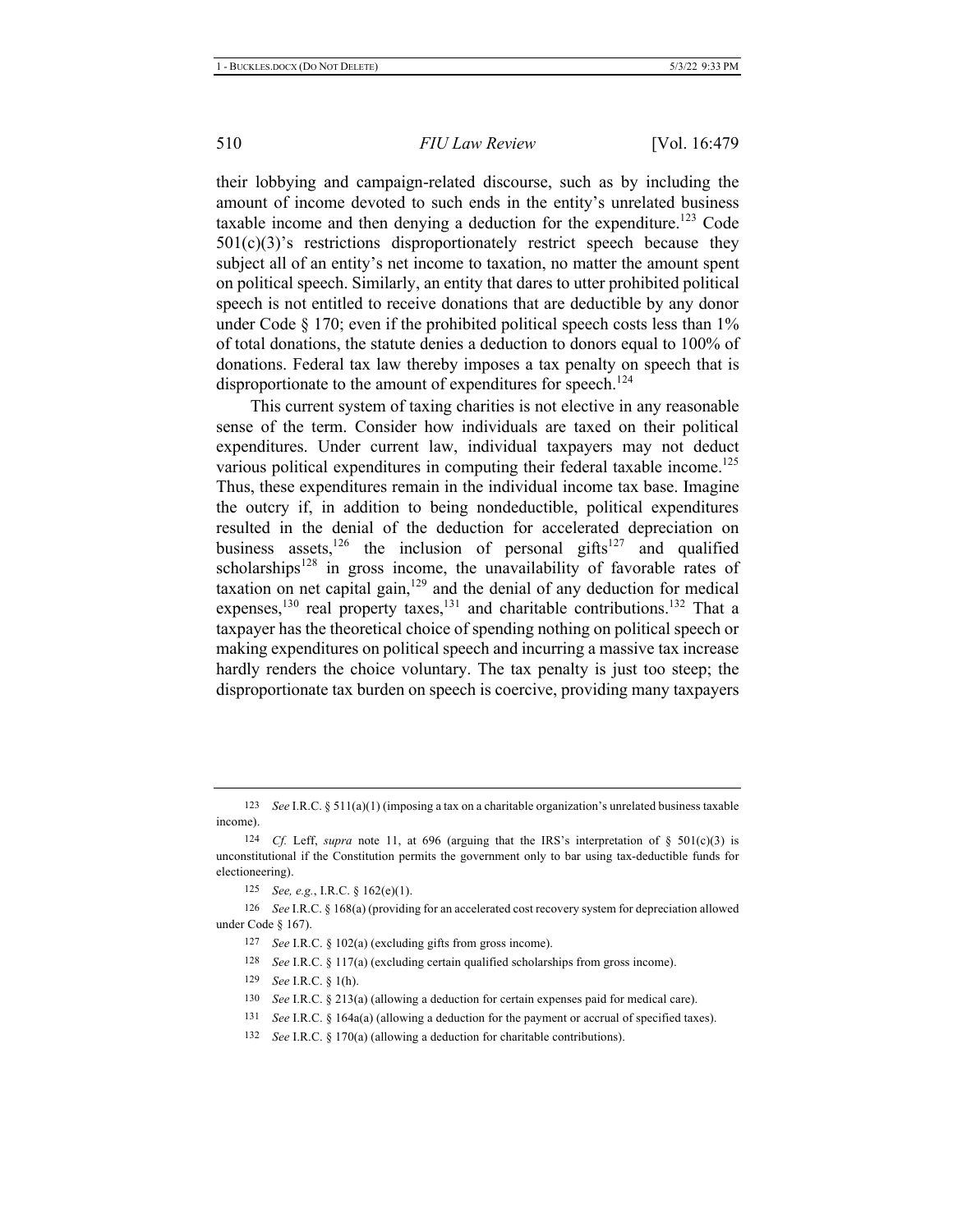no reasonable choice.<sup>133</sup> And that is the effect of Code §§ 501(c)(3) and  $170(c)(2)(D)$  on the political speech of charities.<sup>134</sup>

A second problem with the retort that  $\S$  501(c)(3) imposes no real "restrictions" because charities can simply forego the tax benefits of complying with  $\S 501(c)(3)$  is that the objection rips the term "restrictions" from its Rawlsian context. When Rawls argues for "no restrictions" on the internal deliberations of charitable associations, he is speaking of restrictions under the ideal of public reason. These restrictions are a matter of civic duty—moral restrictions, not legal restrictions. Rawls is unwilling to impose even non-legal *moral* constraints on the internal political deliberation of civil society's associations. The constraints of  $\S 501(c)(3)$  far surpass these moral constraints, for they impose a duty to comply enforced by the penalty of law under a coercive tax system. That Rawls argues against imposing the lesser restriction on charities counsels against imposing the greater restriction on charities.

Third, to object that charities can theoretically speak freely and incur the adverse tax consequences fails to appreciate Rawls's reasons for not constraining charitable associations internally by the ideal of public reason. Rawls refers to "reflections about political questions" and "the reasoning about them by members of associations such as churches and universities" not as inconsequential or inevitable yet unfortunate realities but as "a vital part of the background culture."<sup>135</sup> For Rawls, within the background culture of civil society, "religious, philosophical, and moral considerations of many kinds" serve an appropriate purpose.<sup>136</sup> Further, Rawls claims that "political liberalism fully agrees" with the argument that society needs "full and open discussion in the background culture."<sup>137</sup> Rawls thus sees societal value in open political deliberation within charitable associations. But the political speech constraints chill discourse within associations. That  $\S$  501(c)(3) theoretically allows charities to opt out of its strictures does not change the fact that it coerces charities to comply with the lobbying limitation and the campaigning ban. The effect is to stifle discourse and debate within the

<sup>133</sup> On the coercive effect of § 501(c)(3) on political speech, see HAMBURGER, supra note 5, at 182-89; Buckles, *The Penalty of Liberty, supra* note 11, at Part II.A.2; Chisolm, *supra* note 11, at 332 (stating that Code § 501(c)(3) "puts the organization to an unavoidable choice" of either exercising its right to free speech and forfeiting its federal income tax exemption, or maintaining its tax exemption and forgoing its right to political speech).

<sup>&</sup>lt;sup>134</sup> *Cf.* Houck, *supra* note 6, at 39 (stating that the political speech constraints "carry draconian penalties: loss of exempt income and deductible contributions constitute, for most nonprofits, the loss of  $life$ ").

<sup>135</sup> RAWLS, *supra* note 1, at 215.

<sup>136</sup> *Id.* 

<sup>137</sup> *Id.* at 443-44 (footnote citations omitted).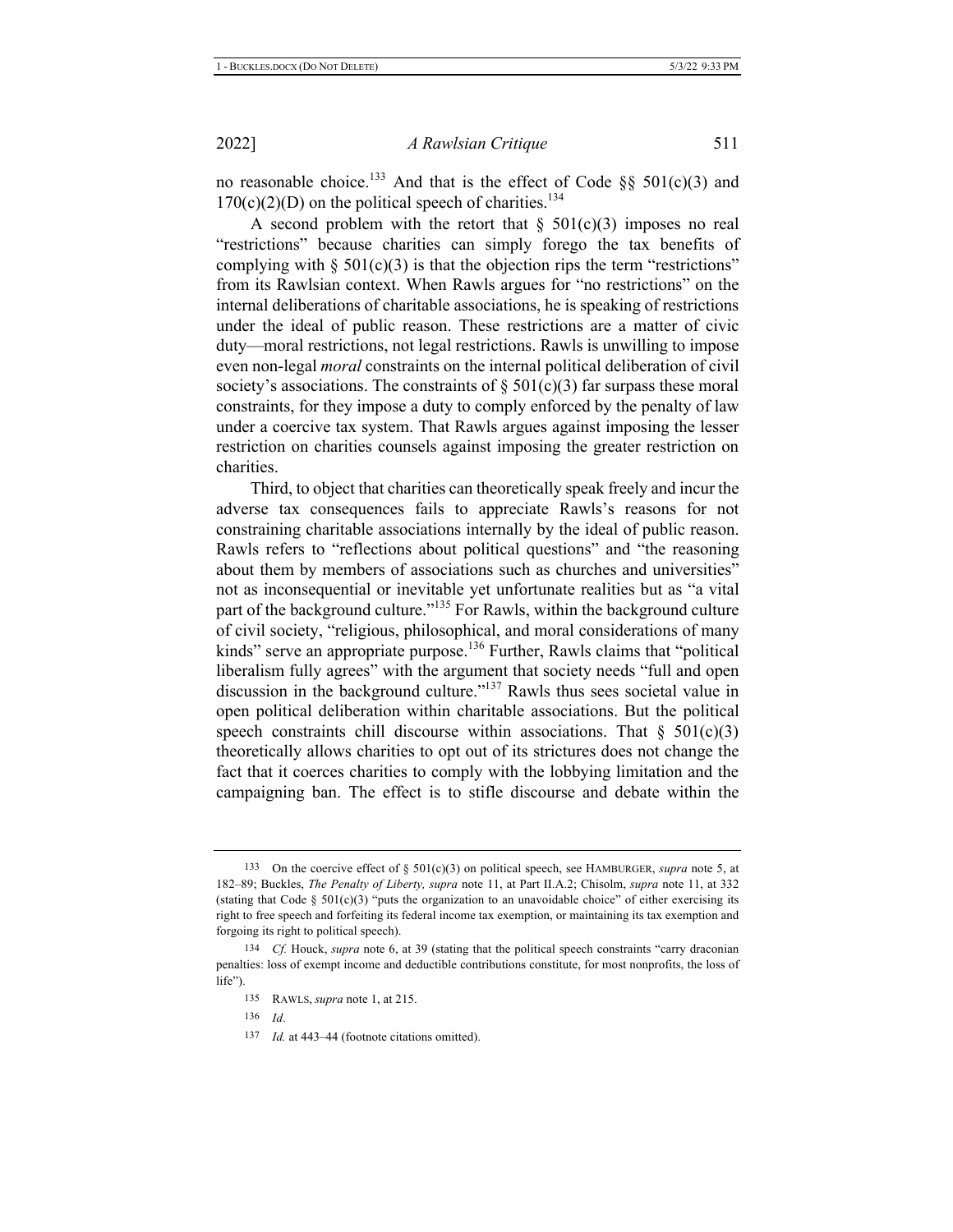background culture, an outcome contrary to the deliberative civil society that Rawls embraces.<sup>138</sup>

#### **IV.** CONCLUSION

Certain arguments that have been or could be suggested to support the political speech constraints imposed on charities by federal tax law superficially sound Rawlsian, albeit vaguely so. However, one should let Rawls speak for Rawls. A close examination of his argument in *Political* Liberalism and The Ideal of Public Reason Revisited compels the conclusion that the political speech constraints imposed on charities find no real justification in public reason. To the contrary, the ideal of public reason counsels against these speech constraints as they exist under current law. This Essay, thus, disputes one potential philosophical justification for the political speech constraints and identifies a philosophical basis for questioning them.

Additional work remains, both within a Rawlsian framework and without it. First, a relevant question is how Rawls's doctrine of public reason may inform an analysis of arguments surrounding the political speech constraints on non-Rawlsian grounds. The academic literature commenting on the political speech constraints is extensive and continues to grow.<sup>139</sup> Analyzing the non-Rawlsian arguments that have been advanced to bless and curse the constraints through the prism of public reason would illumine the debate, at least for those who care about Rawls's thinking.

A second relevant question is how the principles advanced in *Political Liberalism* beyond the ideal of public reason interact with the ideal when undertaking a comprehensive Rawlsian analysis of  $\S$  501(c)(3). Rawls accepts regulating political campaign-related speech to some degree, although he argues for tailoring any such regulation to achieve the goal of securing "the fair value of the political liberties."<sup>140</sup> He recognizes that regulations of political speech could be unreasonable when superior alternatives exist.<sup>141</sup> Although Rawls writes that no philosophical doctrine can specify every detail for "maintaining the fair value of the equal political liberties," $^{142}$  he nonetheless insists that political philosophy "must explain the

142 *Id.* at 357.

<sup>138</sup> The reality that some charities may disfavor internal political discourse, and that others are willing to forfeit unhindered internal deliberation in exchange for avoiding tax penalties, is not a compelling excuse for the political speech limitations. In a Rawlsian society, charitable associations should be making those decisions without state coercion, and those that prefer a free flow of persuasive political speech internally should not be burdened by a punitive tax regime.

*<sup>139</sup> See generally supra note 11.* 

<sup>140</sup> RAWLS, *supra* note 1, at 358.

<sup>141</sup> *See id.*